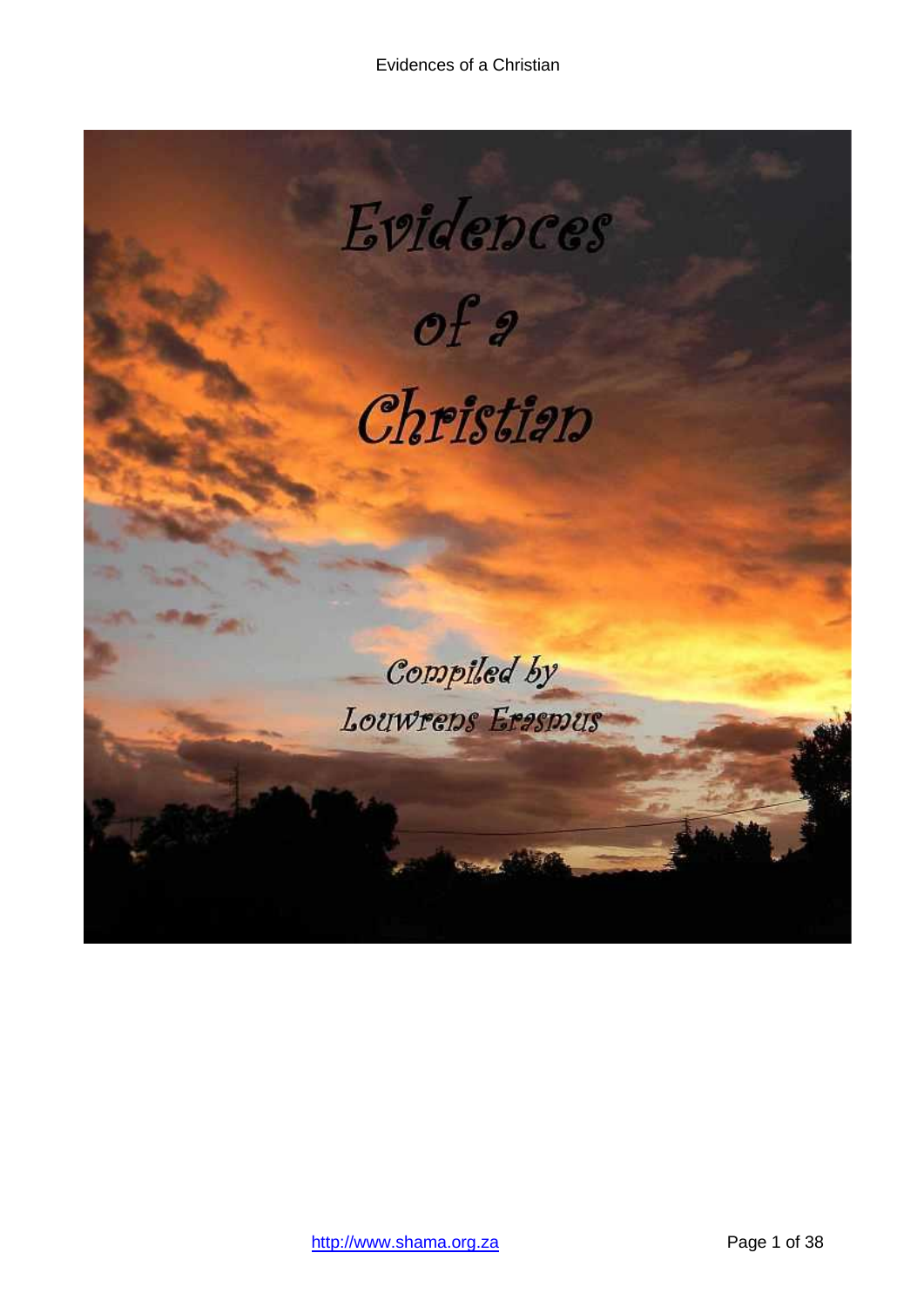ISBN: 978-0-9946684-2-4

Copyright © by Louwrens Erasmus Published by Shama Ministries Ebook Edition, License Notes

This ebook is licensed for your personal enjoyment only. If this book helped you in your relationship with the LORD, please tell your friends and refer them to my website at http://shama.org.za where more of my work is available that would assist in your daily walk with the LORD.

I am struggling with terminal Carcinoid cancer and is unable to do any work, and hence apart from a small pension rely on donations to survive.

If you would like to remit a donation to our ministry you can do this using my information as follows:

Swift code SBSA ZA JJ

Branch code 050818

Account number 10110464352

Account name : HJ Erasmus as she is the secretary of our NPO Identification 023 359 NPO. This is the same as a US 401(c) and we can provide you with a receipt for tax purposes.

Follow my personal blog at louwrense@blogspot.com

Website http://www.shama.org.za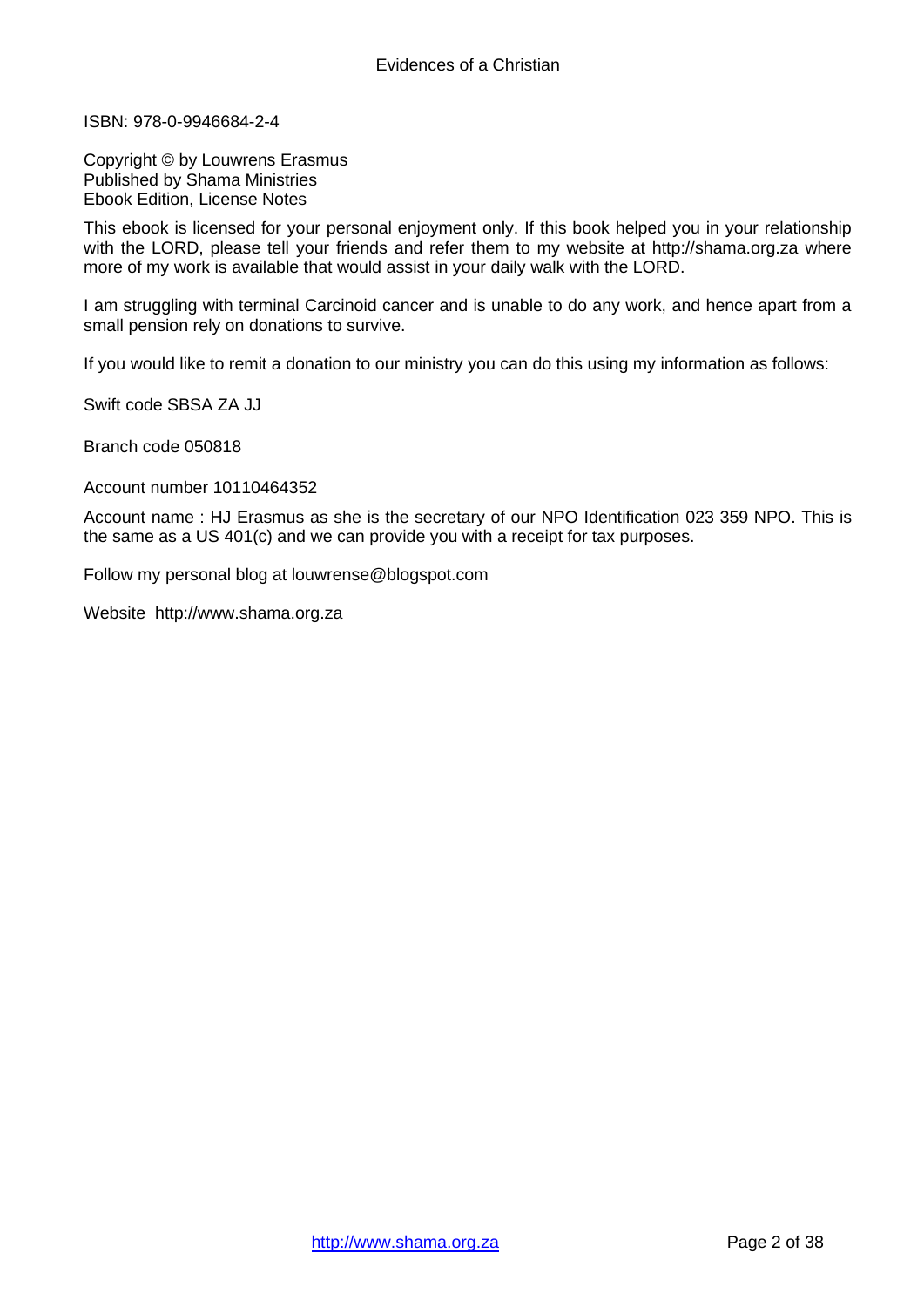# <span id="page-2-0"></span>**Index**



| <b>INDEX</b> |                                                                                            | 3  |
|--------------|--------------------------------------------------------------------------------------------|----|
|              | A person redeemed by the LORD.                                                             | 8  |
|              | That chooses to serve the LORD                                                             | 9  |
|              | That does what the LORD wants                                                              | 9  |
|              | Understanding that the Scriptures are the only complete and perfect revelation of God, His |    |
|              | Son Jesus Christ, truth, and instruction regarding all things pertaining to this life.     | 11 |
|              | Love for and fear of God above all else.                                                   | 12 |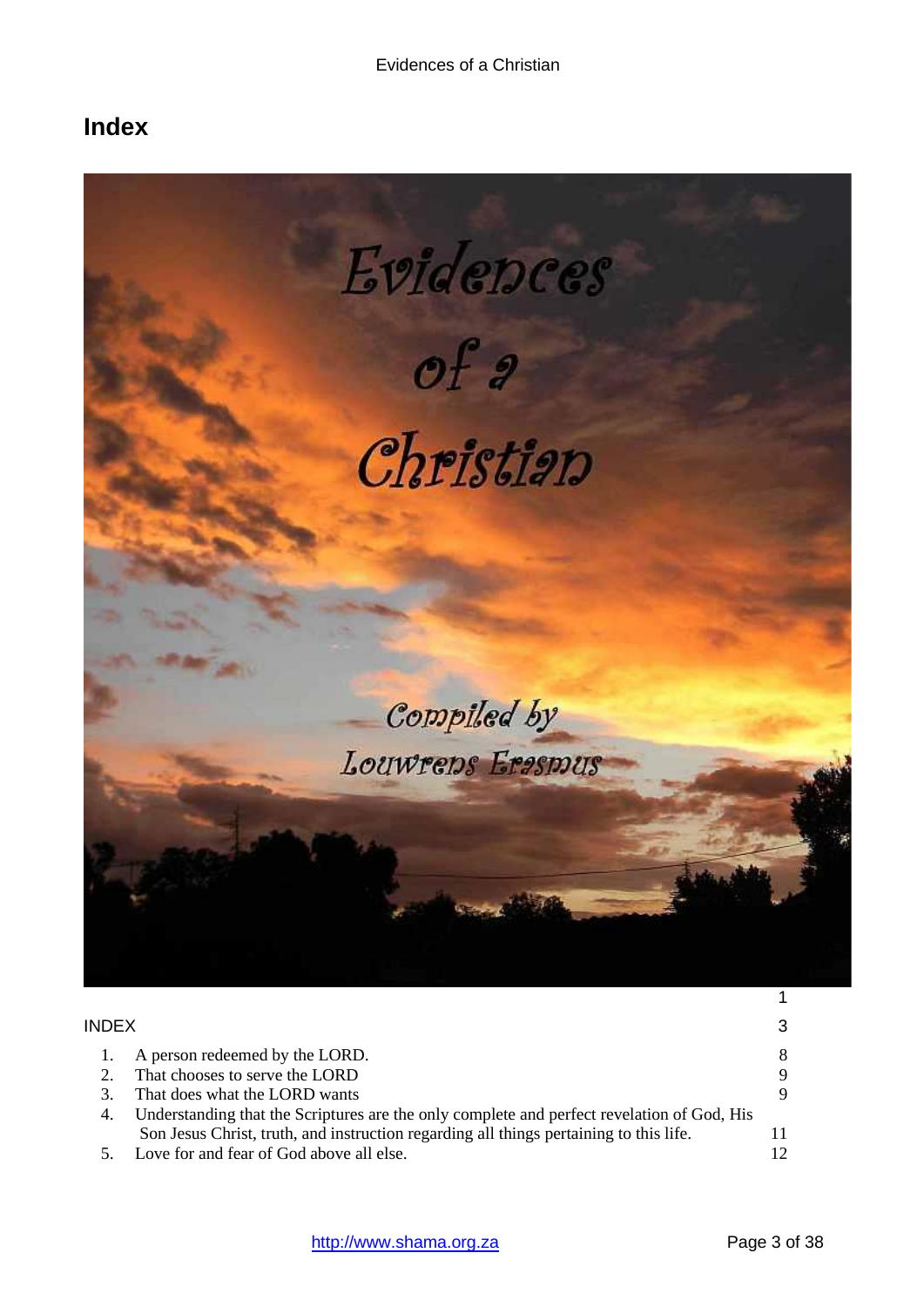## Evidences of a Christian

| 6.  | Continually seeking God, great desire to please Him, and through prayer and diligent study of<br>Scripture, consistently growing in wisdom and knowledge of the truth.                       | 13 |
|-----|----------------------------------------------------------------------------------------------------------------------------------------------------------------------------------------------|----|
| 7.  | Has repented of past sins and their life of sin. The power of sin is completely broken, now<br>thoroughly pure in their thoughts, words and actions - resists all temptation - no secret sin |    |
|     | remains.                                                                                                                                                                                     | 15 |
| 8.  | Has become a servant of God, desires only to do His will and to see Him glorified and                                                                                                        |    |
|     | praised in all things.                                                                                                                                                                       | 17 |
| 9.  | Content with present circumstances, free from love of money and from covetousness (desire                                                                                                    |    |
|     | for more).                                                                                                                                                                                   | 19 |
| 10. | No attraction to the world and the things of this world, has forsaken this life.                                                                                                             | 20 |
| 11. | Walks in brokenness and humility, free from pride.                                                                                                                                           | 21 |
| 12. | Teachable, loves and invites correction - able to do so to others.                                                                                                                           | 22 |
|     | 13. Understands that chastisement from God, afflictions, trials, temptations, suffering and                                                                                                  |    |
|     | persecution will follow and that these things build godly character.                                                                                                                         | 23 |
|     | 14. Walks closely with God, knowing that it is possible to fall away, eternal salvation is only                                                                                              |    |
|     | assured at death.                                                                                                                                                                            | 25 |
|     | 15. Maintains Biblical separation from false brethren or backsliders, warning them of God's                                                                                                  |    |
|     | judgment in love and hope of restoration.                                                                                                                                                    | 26 |
|     | 16. Husband is spiritual head of home, loves and honors wife.                                                                                                                                | 27 |
|     | 17. Women in subjection to husbands, modest in dress and appearance.                                                                                                                         | 28 |
|     | 18. Children disciplined in subjection, and instructed in the ways of righteousness.                                                                                                         | 28 |
|     | 19. Maintains reasonable care for body - no destructive habits.                                                                                                                              | 29 |
|     | 20. Loves, serves and builds up true Body of Christ, rich in good works, giving time and                                                                                                     |    |
|     | resources to needy brethren or others as the Spirit directs. Does the work of the Lord.                                                                                                      | 29 |
|     | 21. Practices complete honesty in every matter, speaks only pure truth, and lives in total                                                                                                   |    |
|     | obedience to the laws of man unless disobedience to God is required by man's law.                                                                                                            | 31 |
|     | 22. Walks carefully among weak brethren so as not to cause them to stumble.                                                                                                                  | 33 |
|     | 23. Has brought forth fruit worthy of repentance - has corrected past sins when possible.                                                                                                    | 34 |
|     | 24. Understands that these things are wrought by abiding in Christ, not by their own knowledge,                                                                                              |    |
|     | effort or by keeping law or rules (works).                                                                                                                                                   | 34 |
|     | WHO ARE WE?                                                                                                                                                                                  | 36 |
|     |                                                                                                                                                                                              |    |

## **All rights reserved**

**All quotations from the King James Version of the Bible. All emphasis self applied.**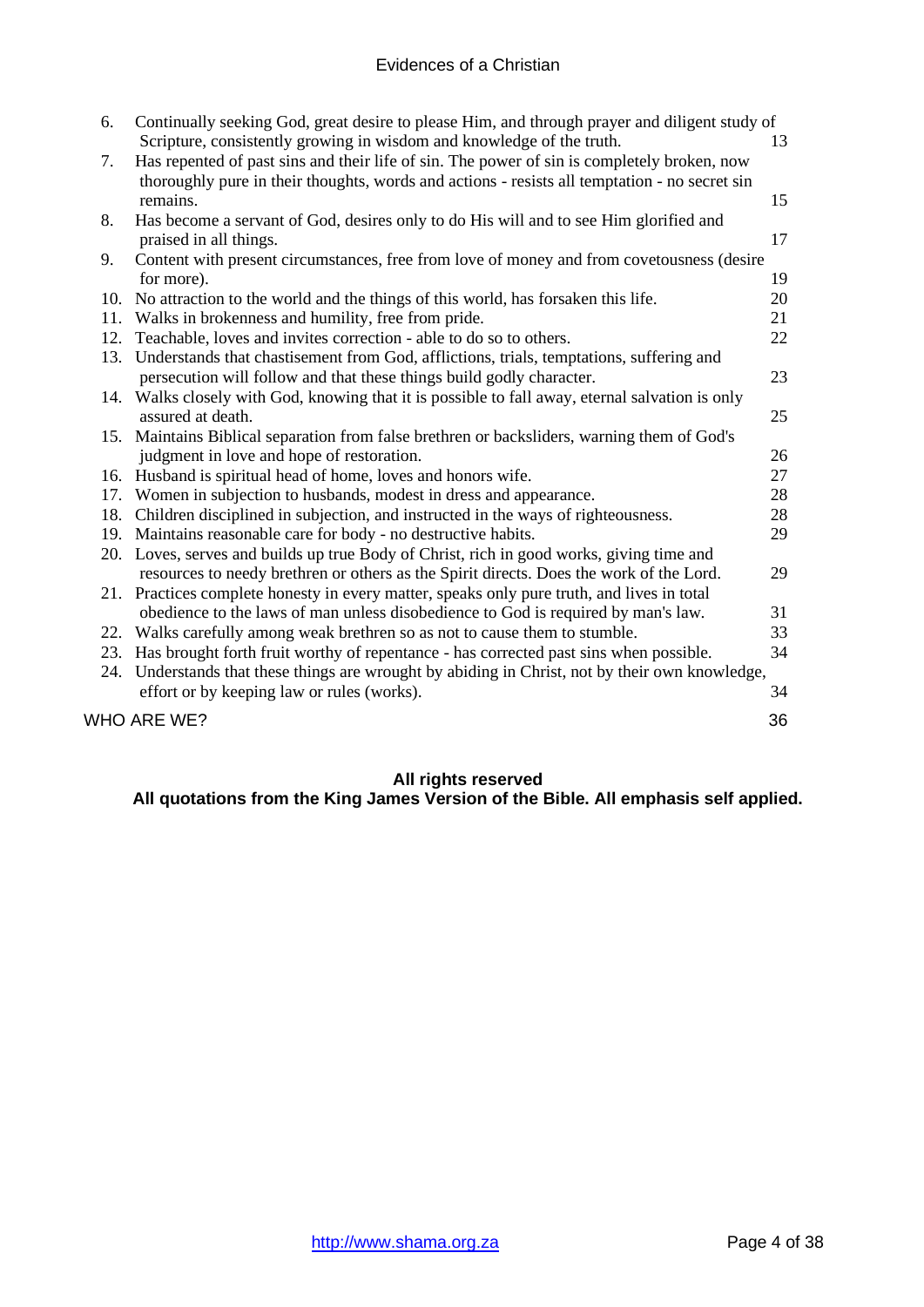#### Evidences of a Christian

#### **Introduction**

*"LORD, who shall abide in thy tabernacle? who shall dwell in thy holy hill? He that walketh uprightly, and worketh righteousness, and speaketh the truth in his heart. He that backbiteth not with his tongue, nor doeth evil to his neighbour, nor taketh up a reproach against his neighbour. In whose eyes a vile person is contemned; but he honoureth them that fear the LORD. He that sweareth to his own hurt, and changeth not. He that putteth not out his money to usury, nor taketh reward against the innocent. He that doeth these things shall never be moved. "* (Ps 15:1-5)

Are there any physical evidences that we should see in a Christian? In other words, should people be able to see that you are a Christian without asking you? These types of questions kept me thinking about this subject for quite a while. I looked at various people, including some highly esteemed and many self proclaimed Christians, but did not really see something that differentiated them from non-Christians. The Bible declares in the Psalm above that we should be different, and this is confirmed in Malachi: *"Then shall ye return, and discern between the righteous and the wicked, between him that serveth God and him that serveth him not."* (Mal 3:18)

Many years ago I found a document that a person compiled which listed some of the characteristics or evidences of a Christian and thought that this was a very good document. I was so pleased with it that I spent hours turning it into a "PowerPoint show". That was up to about a week ago. I then all of a sudden found so many scriptures that made me think twice about the subject again, as I found scriptures that added a totally different dimension to the subject. This led me to rethink the subject again from scratch, expanding on some areas and adding numerous others.

So what is the point? That I cannot just accept what someone else had written about the subject, but that I should ask the LORD what His opinion is. He will give you the correct answer.

How will it be done? I want to look at certain scriptures that list some of these evidences, and expound on them. For the most part it will only be direct quotations from the Bible, as nobody could write it better than the original writers of the Bible.

I would like to start with Psalm 1. *"Blessed is the man that walketh not in the counsel of the ungodly, nor standeth in the way of sinners, nor sitteth in the seat of the scornful. But his delight is in the law of the LORD; and in his law doth he meditate day and night. And he shall be like a tree planted by the rivers of water, that bringeth forth his fruit in his season; his leaf also shall not wither; and whatsoever he doeth shall prosper. The ungodly are not so: but are like the chaff which the wind driveth away. Therefore the ungodly shall not stand in the judgment, nor sinners in the congregation of the righteous. For the LORD knoweth the way of the righteous: but the way of the ungodly shall perish."*  (Ps 1:1-6)

This Psalm spells out a number of real evidences, as well as a number of other issues. These include giving us the results of types of people, those that serve the LORD, and those that don't.

Let us start by analysing the Psalm. What does the writer want to tell us? Firstly he informs us where we should not be. Where is that? *"that walketh not in the counsel of the ungodly, nor standeth in the way of sinners, nor sitteth in the seat of the scornful"* This does not sound very difficult, so that does not seem to be the problem.

So where should we be? *"But his delight is in the law of the LORD; and in his law doth he meditate*  day and night." This might sound very straightforward and very easily done, but this is where the problem with most people starts. It says that our delight should be in the law of the LORD, but then Jesus we are told in the New Testament came to put the law aside, and Paul confirms this. But did they really say this?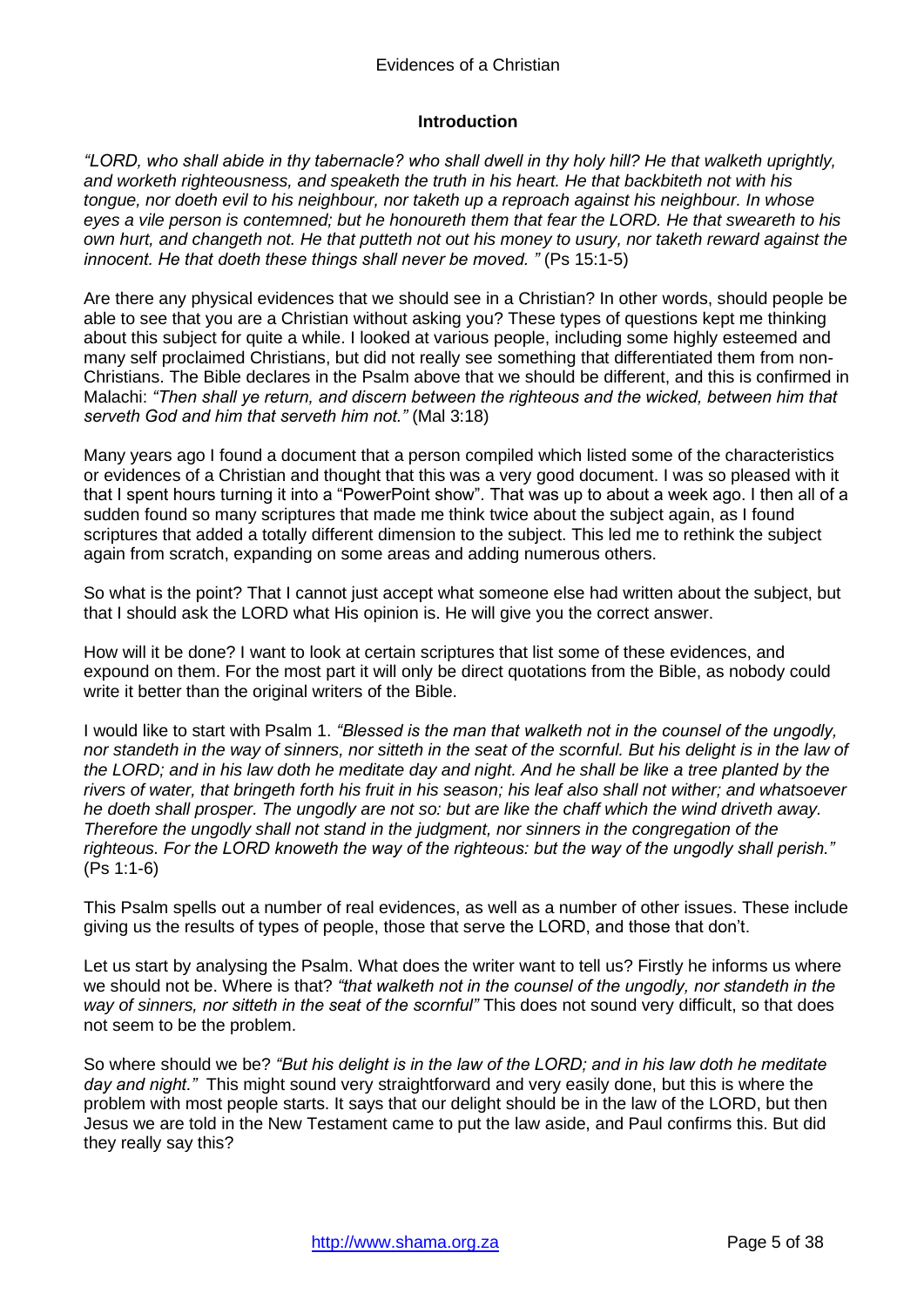The time when Moses had to build the tabernacle, the LORD showed him in heaven exactly what to do and how to do it. In the holiest of holies he had to prepare a place for the Ark of the Covenant and the place where the two tablets with the Ten Commandments had to be put. When Jesus came He declared that he would pull down the temple and rebuild it in three days. With His crucifixion the veil between the holiest and the most holiest sections was torn from the top to the bottom, allowing us to enter into this place without the need for a high priest, as Jesus is our High Priest and entered into it once to pay for our sins with His blood.

But, the two tablets were not destroyed, they were still there. That is the first point.

When Jeremiah speaks to Israel about their inability to comply with what the LORD wanted, he tells them something that we as Christians very seldom hear of. We all get told what the covenant means and that we should come into a covenant relationship with the LORD. But what is a covenant? The original covenant was entered into between the LORD and Abraham. *"And he brought him forth abroad, and said, Look now toward heaven, and tell the stars, if thou be able to number them: and he said unto him, So shall thy seed be. And he believed in the LORD; and he counted it to him for righteousness".*(Gen 15:5-6) The result of this was as follows: *"And said, By myself have I sworn, saith the LORD, for because thou hast done this thing, and hast not withheld thy son, thine only son: That in blessing I will bless thee, and in multiplying I will multiply thy seed as the stars of the heaven, and as the sand which is upon the sea shore; and thy seed shall possess the gate of his enemies; And in thy seed shall all the nations of the earth be blessed; because thou hast obeyed my voice".* (Gen 22:16-18) From this we can safely conclude that we have to obey His voice if we want to part of His covenant.

Back to Jeremiah. He tells Israel as follows: *"Hear ye the words of this covenant, and speak unto the men of Judah, and to the inhabitants of Jerusalem; And say thou unto them, Thus saith the LORD God of Israel; Cursed be the man that obeyeth not the words of this covenant, Which I commanded your fathers in the day that I brought them forth out of the land of Egypt, from the iron furnace, saying, Obey my voice, and do them, according to all which I command you: so shall ye be my people, and I will be your God: That I may perform the oath which I have sworn unto your fathers, to give them a land flowing with milk and honey, as it is this day. Then answered I, and said, So be it, O LORD. Then the LORD said unto me, Proclaim all these words in the cities of Judah, and in the streets of Jerusalem, saying, Hear ye the words of this covenant, and do them. For I earnestly protested unto your fathers in the day that I brought them up out of the land of Egypt, even unto this day, rising early and protesting, saying, Obey my voice. Yet they obeyed not, nor inclined their ear, but walked every one in the imagination of their evil heart: therefore I will bring upon them all the words of this covenant, which I commanded them to do; but they did them not. And the LORD said unto me, A conspiracy is found among the men of Judah, and among the inhabitants of Jerusalem. They are turned back to the iniquities of their forefathers, which refused to hear my words; and they went after other gods to serve them: the house of Israel and the house of Judah have broken my covenant which I made with their fathers."(Jer 11:2-10)*

Fortunately for us Jeremiah also declares further on in the book of Jeremiah that the LORD wants to enter into a new covenant with us: *"Behold, the days come, saith the LORD, that I will make a new covenant with the house of Israel, and with the house of Judah: Not according to the covenant that I made with their fathers in the day that I took them by the hand to bring them out of the land of Egypt; which my covenant they brake, although I was an husband unto them, saith the LORD:" (Jer 31:31- 32)*

This passage declares that the LORD will enter into a new covenant with us, and this was with Jesus, but it does not say that the requirement to enter into this covenant is any different than before. So the requirement of "*Hear ye the words of this covenant, and do them"* still applies to this covenant. Abraham had to comply with this requirement, and so do we.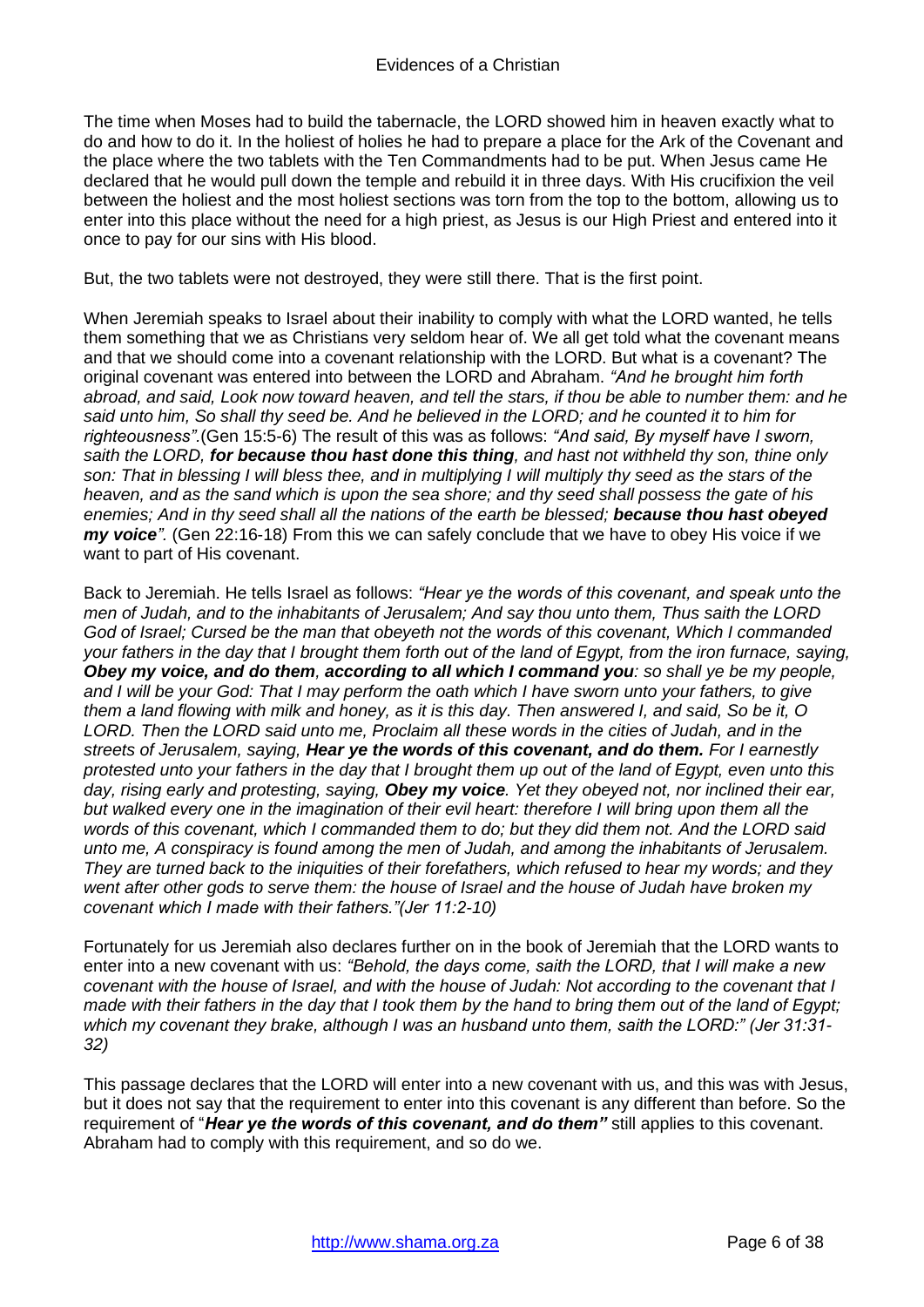But what does it mean to listen to the LORD? Does He still speak to us? We are all told at a very young age that the Bible is the Word of God. In order for us then to find an answer to a question, we will have to examine the Word of God, and then accept what it says about a subject. If I do not do this, then I am rejecting both the LORD and His Word. We also have to understand that we find different translations of the Bible, and have to guard against using a translation that was done to strengthen a doctrine or viewpoint.

So to get the answer about a specific subject, I have to examine the Bible and follow the example given in the Bible. So I either have to break with something if that is what the Bible declares, or I have to do what the Bible declares.

So the first evidence that I would see in a Christian's life, is someone who listens to every word from the LORD, and then does what it requires.

In the opening paragraph I quoted Psalm 15. Let us look at it in detail.

*"LORD, who shall abide in thy tabernacle? who shall dwell in thy holy hill? He that walketh uprightly, and worketh righteousness, and speaketh the truth in his heart. He that backbiteth not with his tongue, nor doeth evil to his neighbour, nor taketh up a reproach against his neighbour. In whose eyes a vile person is contemned; but he honoureth them that fear the LORD. He that sweareth to his own hurt, and changeth not. He that putteth not out his money to usury, nor taketh reward against the innocent. He that doeth these things shall never be moved. "* (Ps 15:1-5)

This Psalm is really the best definition I have of who a Christian really is. I will list them for us here, but they are covered by the sections following.

- 1. He that walketh uprightly, and worketh righteousness,
- 2. speaketh the truth in his heart.
- 3. He that backbiteth not with his tongue,
- 4. nor doeth evil to his neighbour,
- 5. nor taketh up a reproach against his neighbour.
- 6. In whose eyes a vile person is contemned;
- 7. he honoureth them that fear the LORD.
- 8. He that sweareth to his own hurt, and changeth not.
- 9. He that putteth not out his money to usury,
- 10. nor taketh reward against the innocent.

Psalm 1 also gives us a very good example of what the life of a Christian comprises of. The first word we find in this Psalm is blessed. That word to me means that some who is blessed has no physical handicaps (healthy, can supply his immediate needs), is always happy (state of ecstasy, no enemies), and is blessed as far as his spirit is concerned. So someone who is blessed, is well in body, soul, and spirit.

How do we achieve this?

Blessed is the man whose strength is in thee; in whose heart are the ways of them. (Ps 84:5)

So for the first couple of evidences, I would like to use the word blessed to shed some light on what the evidences of a Christian entails.

#### **Who is a Christian?**

**According to Scripture, a Christian is one who has repented of their sin, believes the true complete Gospel and now the Spirit of Christ, the Holy Spirit, dwells within.**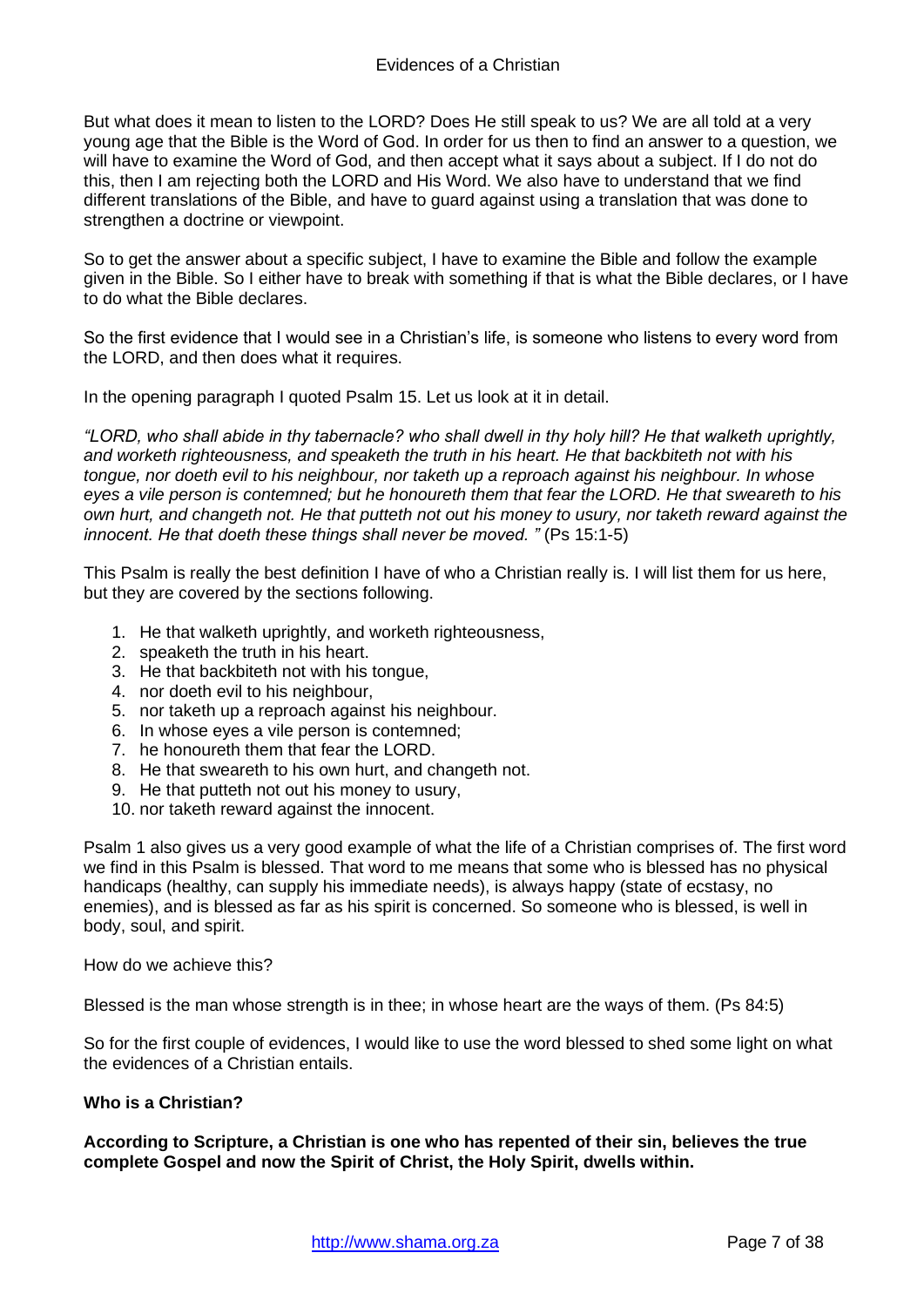Jesus came to Galilee, preaching the gospel of the kingdom of God, and saying, "The time is fulfilled, and the kingdom of God is at hand. **Repent, and believe in the gospel.**" (Mk. 1:14b,15)

"I tell you, no; but **unless you repent you will all likewise perish.** (Lk. 13:3)

But you are not in the flesh but in the Spirit, **if indeed the Spirit of God dwells in you. Now if anyone does not have the Spirit of Christ, he is not His.** (Rom. 8:9)

And this is the testimony: that God has given us eternal life, and this life is in His Son. He who has the Son has life; [and] **he who does not have the Son of God does not have life.** (1 Jn. 5:11,12)

Examine yourselves as to whether you are in the faith. Prove yourselves. Do you not know yourselves, **that Jesus Christ is in you? - unless indeed you are disqualified.** (2 Cor. 13:5)

**I am the door.** If anyone enters by Me, he will be saved, and will go in and out and find pasture. (Jn. 10:9)

Jesus said to him, "I am the way, the truth, and the life. **No one comes to the Father except through Me.** (Jn. 14:6)

"And I will pray to the Father, and He will give you another Helper, that He may abide with you forever, even the Spirit of truth, whom the world cannot receive, because it neither sees Him nor knows Him; but you know Him, **for He dwells with you and will be in you.** (Jn. 14:16,17)

[Even] the mystery which has been hidden from ages and from generations, but now has been revealed to His saints. To them God willed to make known what are the riches of the glory of this mystery among the Gentiles: which is **Christ in you, the hope of glory.** (Col. 1:26,27)

And what agreement has the temple of God with idols? For you are the temple of the living God. As God has said: "**I will dwell in them** And walk among them. I will be their God, And they shall be My people." (2 Cor. 6:16)

With this as a background, let us examine what our lives should be like in order for us to see that we can be differentiated from those people who are in the world.

## <span id="page-7-0"></span>**1. A person redeemed by the LORD.**

Happy art thou, O Israel: who is like unto thee, O **people saved by the LORD**, the shield of thy help, and who is the sword of thy excellency! and thine enemies shall be found liars unto thee; and thou shalt tread upon their high places. (Deut 33:29)

Blessed is he **whose transgression is forgiven**, whose sin is covered. (Ps 32:1)

Blessed is the man unto whom the LORD **imputeth not iniquity**, and in whose spirit there is no guile. (Ps 32:2)

Blessed is the **nation whose God is the LORD**; and the people whom he hath chosen for his own inheritance. (Ps 33:12)

Blessed is the people that know the joyful sound: they shall walk, O LORD, **in the light of thy countenance**. (Ps 89:15)

Happy is that people, that is in such a case: yea, happy is that people, **whose God is the LORD**. (Ps 144:15)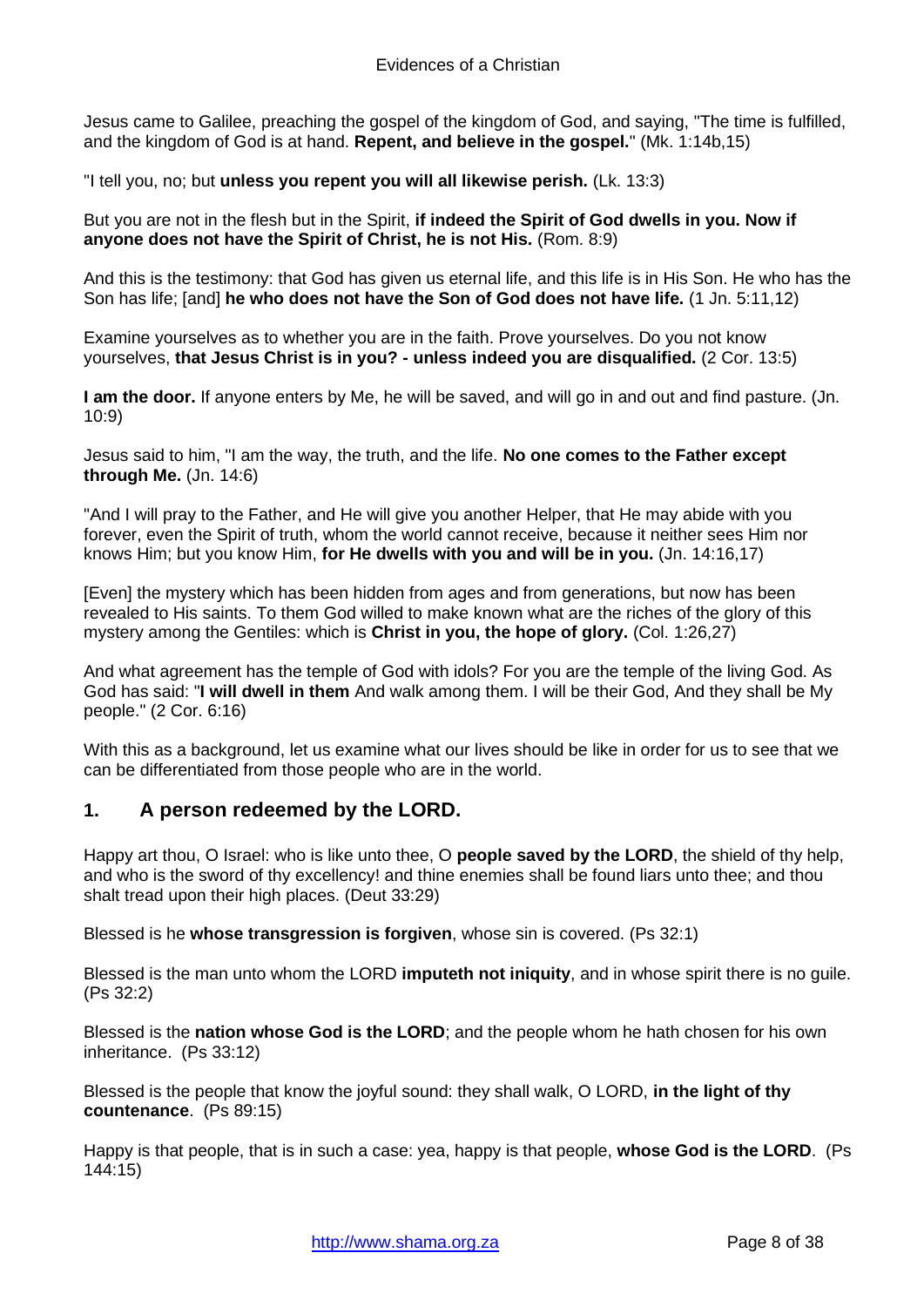Saying, Blessed are they whose **iniquities are forgiven, and whose sins are covered**. (Rom 4:7)

<span id="page-8-0"></span>Blessed is the man to whom the Lord **will not impute sin**. (Rom 4:8)

## **2. That chooses to serve the LORD**

Blessed is the man that walketh not in the counsel of the ungodly, nor standeth in the way of sinners, nor sitteth in the seat of the scornful. (Ps 1:1)

Blessed is that man that **maketh the LORD his trust**, and respecteth not the proud, nor such as turn aside to lies. (Ps 40:4)

Blessed are they that dwell in thy house: **they will be still praising thee**. Selah. (Ps 84:4)

O LORD of hosts, blessed is the man **that trusteth in thee**. (Ps 84:12)

Praise ye the LORD. Blessed is the man that feareth the LORD, **that delighteth greatly in his commandments.** (Ps 112:1)

ALEPH. Blessed are the undefiled in the way, **who walk in the law of the LORD**. (Ps 119:1)

Blessed are **they that keep his testimonies**, and that seek him with the whole heart. (Ps 119:2)

Blessed is every one that feareth the LORD; **that walketh in his ways**. (Ps 128:1)

Happy is he that hath the God of Jacob for his help, **whose hope is in the LORD his God**: (Ps 146:5)

## <span id="page-8-1"></span>**3. That does what the LORD wants**

**Blessed is he that considereth the poor: the LORD will deliver him in time of trouble**. (Ps 41:1)

Blessed are they **that keep judgment, and he that doeth righteousness at all times**. (Ps 106:3)

**Blessed is the man that doeth this, and the son of man that layeth hold on it;** that keepeth the sabbath from polluting it, and keepeth his hand from doing any evil. (Isa 56:2)

Not with eyeservice, as men-pleasers, but **as servants of Christ, doing the will of God** from the heart, (Eph. 6:6)

Therefore, whether you eat or drink, or **whatever** you do, do all **to the glory of God**. (1 Cor. 10:31)

And the world is passing away, and the lust of it; but **he who does the will of God abides forever**. (1 Jn. 2:17)

Your kingdom come. **Your will be done on earth** as it is in heaven. (Mt. 6:10)

**Not everyone** who says to Me, `Lord, Lord,' shall enter the kingdom of heaven, **but he who does the will of My Father** in heaven. (Mt. 7:21)

**For whoever does the will of My Father** in heaven is **My brother and sister and mother**. (Mt. 12:50)

Now we know that **God does not hear sinners**; but if anyone is a worshiper of God and **does His**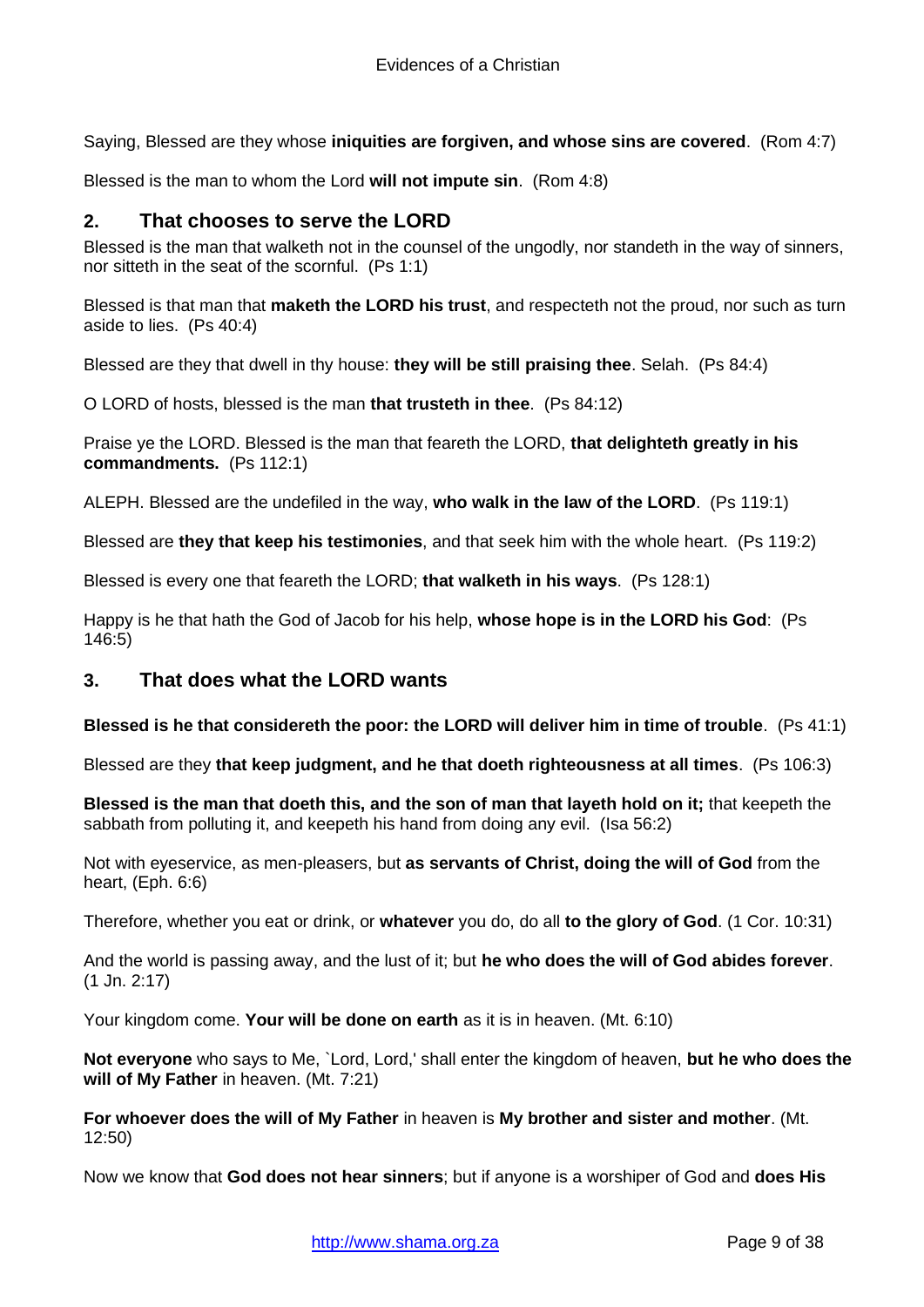**will**, He hears him. (Jn. 9:31)

**If anyone serves Me, let him follow Me**; and where I am, there My servant will be also. **If anyone serves Me, him My Father will honor**. (Jn. 12:26)

"Father, **glorify Your name**." Then a voice came from heaven, saying, "**I have both glorified it and will glorify it again**." (Jn. 12:28)

**By this My Father is glorified, that you bear much fruit**; so you will be My disciples. (Jn. 15:8)

For they themselves declare concerning us what manner of entry we had to you, and how you **turned to God from idols to serve the living and true God**, (1 Ths. 1:9)

That you would have a walk worthy of God who **calls you into His own kingdom and glory**. (1 Ths. 2:12)

Whoever offers praise **glorifies Me**; And to him who orders his conduct aright I will show the salvation of God. (Psa. 50:23)

Be exalted, O God, above the heavens; **Let Your glory be above all the earth**. (Psa. 57:5)

**I will praise You**, O Lord my God, with all my heart, And **I will glorify Your name forevermore**. (Psa. 86:12)

But now having been set free from sin, and having **become slaves of God**, you have your fruit to holiness, and end, everlasting life. (Rom. 6:22)

And do not be conformed to this world, but be transformed by the renewing of your mind, **that you may prove what is that good and acceptable and perfect will of God**. (Rom. 12:2)

**And that the Gentiles might glorify God for His mercy**, as it is written: "For this reason I will confess to You among the Gentiles, And sing to Your name." (Rom. 15:9)

For you were bought at a price; therefore **glorify God in your body and in your spirit, which are God's**. (1 Cor. 6:20)

How much more shall the blood of Christ, who through the eternal Spirit offered Himself without spot to God, purge your conscience from dead works **to serve the living God**? (Heb. 9:14)

For you have need of endurance, so that after you have **done the will of God**, you may receive the promise: (Heb. 10:36)

Therefore, since we are receiving a kingdom which cannot be shaken, let us have grace, by which **we may serve God acceptably with reverence and godly fear**. (Heb. 12:28)

Therefore by Him let us continually offer **the sacrifice of praise to God**, that is, the fruit of our lips, giving thanks to His name. (Heb. 13:15)

But you are a chosen generation, a royal priesthood, a holy nation, His own special people, **that you may proclaim the praises of Him who called you out of darkness into His marvelous light**; (1 Pet. 2:9)

If anyone speaks, let him speak as the oracles of God. If anyone ministers, let him do it as with the ability which God supplies, **that in all things God may be glorified through Jesus Christ**, to whom belong the glory and the dominion forever and ever. Amen. (1 Pet. 4:11)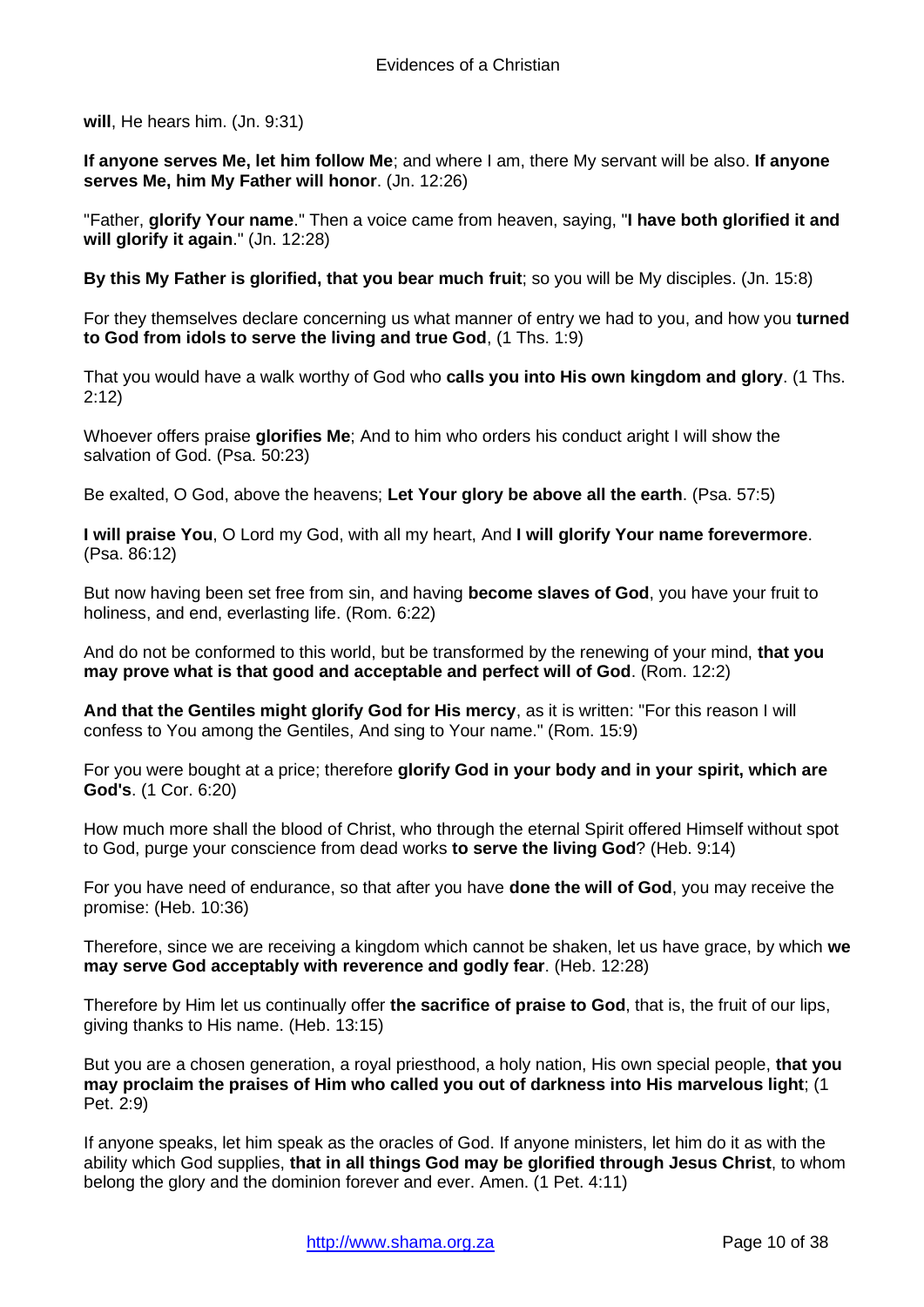**Serve the LORD with fear**. And rejoice with trembling. (Psa. 2:11)

Then a voice came from the throne, saying, "**Praise our God, all you His servants and those who fear Him, both small and great!**" (Rev. 19:5)

<span id="page-10-0"></span>**4. Understanding that the Scriptures are the only complete and perfect revelation of God, His Son Jesus Christ, truth, and instruction regarding all things pertaining to this life.** 

O earth, earth, earth, **hear the word of the LORD.** (Jer. 22:29)

And that from childhood you have known the Holy Scriptures, which are able to make you wise for salvation through faith which is in Christ Jesus. **All Scripture is given by inspiration of God, and is profitable for doctrine, for reproof, for correction, for instruction in righteousness,** (2 Tim. 3:15,16)

For this reason we also thank God without ceasing, because when you received the word of God which you heard from us, you welcomed it **not as the word of men, but as it is in truth, the word of God**, which also effectively works in you who believe. (1 Ths. 2:13)

For **the word of God** is living and powerful, and sharper than any two-edged sword, piercing **even to the division of soul and spirit**, and of joints and marrow, and is **a discerner of the thoughts and intents of the heart**. (Heb. 4:12)

Knowing this first, that **no prophecy of Scripture is of any private interpretation**, for prophecy **never came by the will of man**, but holy men of God spoke **as they were moved by the Holy Spirit**. (2 Pet. 1:20,21)

For whatever things were written before were written for our learning, that we **through the patience and comfort of the Scriptures might have hope**. (Rom. 15:4)

But He answered and said, "It is written, `Man shall not live by bread alone, but **by every word that proceeds from the mouth of God**.'" (Mt. 4:4)

**Every word of God is pure**; He is a shield to those who put their trust in Him. (Prov. 30:5)

Heaven and earth will pass away, **but My words will by no means pass away**. (Lk. 21:33)

And take the helmet of salvation, and **the sword of the Spirit, which is the word of God**; (Eph. 6:17)

...and the Scripture **cannot be broken**; (Jn. 10:35b)

"Sanctify them by Your truth. **Your word is truth.** (Jn. 17:7)

But **be doers of the word, and not hearers only, deceiving yourselves**. For if anyone is a hearer of the word and not a doer, he is like a man observing his natural face in a mirror; for he observes himself, goes away, and immediately forgets what kind of man he was. But he who looks into the perfect law of liberty and continues in it, and is not a forgetful hearer but a doer of the work, this one will be blessed in what he does. (Jas. 1:22-25)

And account that the longsuffering of our Lord is salvation - as also our beloved brother Paul, according to the wisdom given to him, has written to you, **as also in all his epistles**, speaking in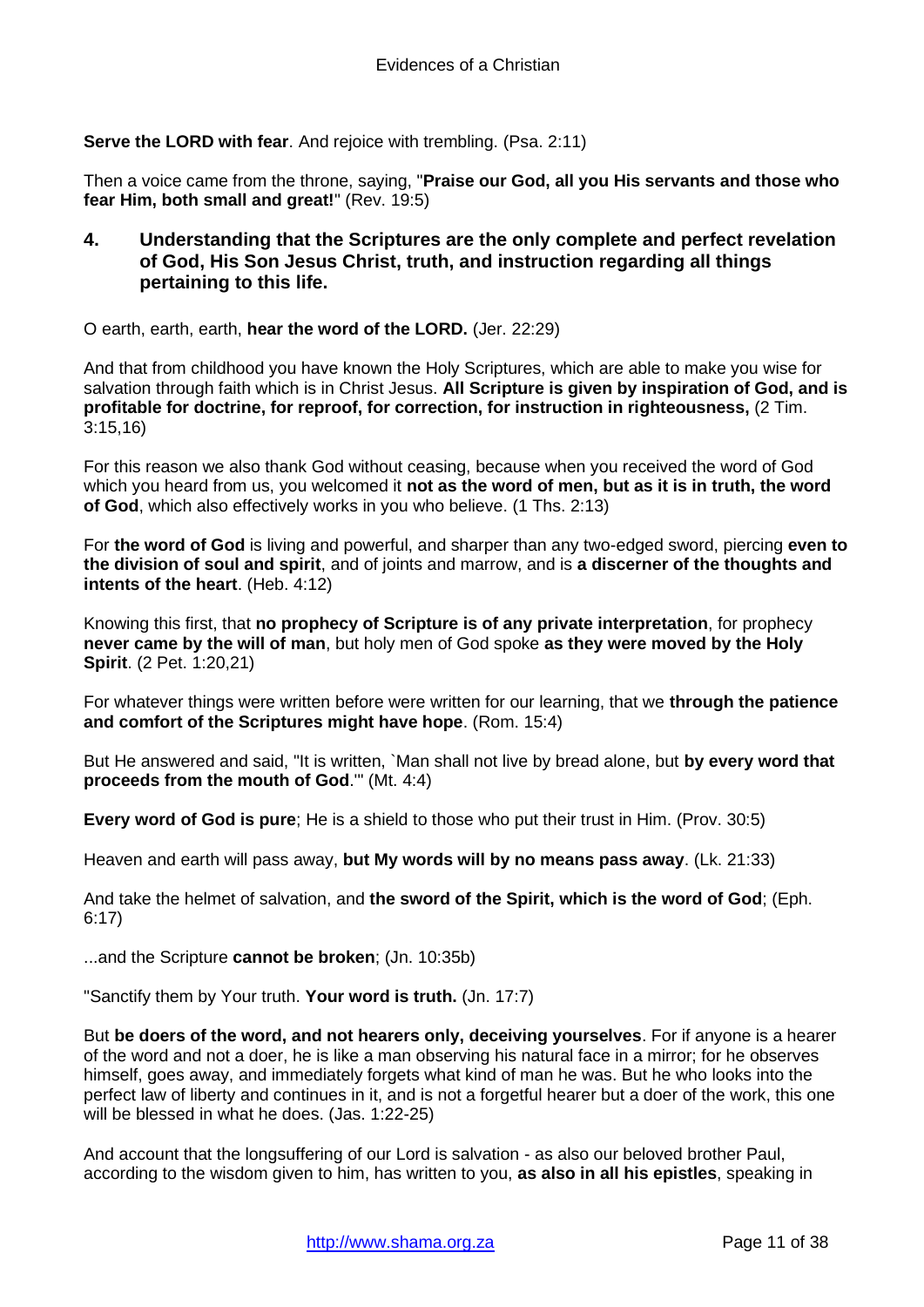them of these things, in which are some things **hard to understand**, which those who are **untaught and unstable twist to their own destruction, as they do also the rest of the Scriptures**. (2 Pet. 3:15,16)

As His divine power has given to us **all things that pertain to life and godliness**, through the knowledge of Him who called us by glory and virtue, (2 Pet. 1:3)

**Now all these things happened unto them for ensamples:** and they are written for our admonition, upon whom the ends of the world are come. (1Co 10:11)

## <span id="page-11-0"></span>**5. Love for and fear of God above all else.**

**Kiss the Son,** lest he be angry, and ye perish from the way, when his wrath is kindled but a little. Blessed are all they that put their trust in him. (Ps 2:12)

**O taste and see that the LORD is good: blessed is the man that trusteth in him**. (Ps 34:8)

And now, Israel, what does the LORD your God require of you, but to **fear the LORD your God, to walk in all His ways and to love Him, to serve the LORD your God with all your heart and with all your soul**, and to keep the commandments of the LORD and His statutes which I command you today for your good? (Dt. 10:12,13)

**God is greatly to be feared in the assembly of the saints**, And to be held in reverence by all those who are around Him. (Psa. 89:7)

**Serve the LORD with fear.** And rejoice with trembling. (Psa. 2:11)

Therefore you shall not oppress one another, **but you shall fear your God; for I am the LORD you God.** (Lev. 25:17)

**The fear of the LORD is the beginning of wisdom,** And the knowledge of the Holy One is understanding. (Prov. 9:10)

**In the fear of the LORD there is strong confidence**, And His children will have a place of refuge. The fear of the LORD is a fountain of life, To avoid the snares of death. (Prov. 14:26,27)

In mercy and truth Atonement is provided for iniquity; And **by the fear of the LORD one departs from evil**. (Prov. 16:6)

Do not let your heart envy sinners, but **in the fear of the LORD continue all day long**; (Prov. 23:17)

You shall **love the LORD your God with all your heart, with all your soul, and with all your might.** (Dt. 6:5)

"Teacher, which is the great commandment in the law?" Jesus said to him, "**`You shall love the LORD your God with all your heart, with all your soul, and with all your mind.' This is the first and great commandment.** (Mt. 22:36-38)

Jesus answered him, "The first of all the commandments is: `Hear, O Israel, the LORD our God, the LORD is one. **`And you shall love the LORD your God with all your heart, with all your soul, with all your mind, and with all your strength.' This is the first commandment.** (Mk. 12:29,30)

He who **loves father or mother more than Me is not worthy of Me.** And he who **loves son or daughter more than Me is not worthy of Me**. And he who does not take his cross and follow after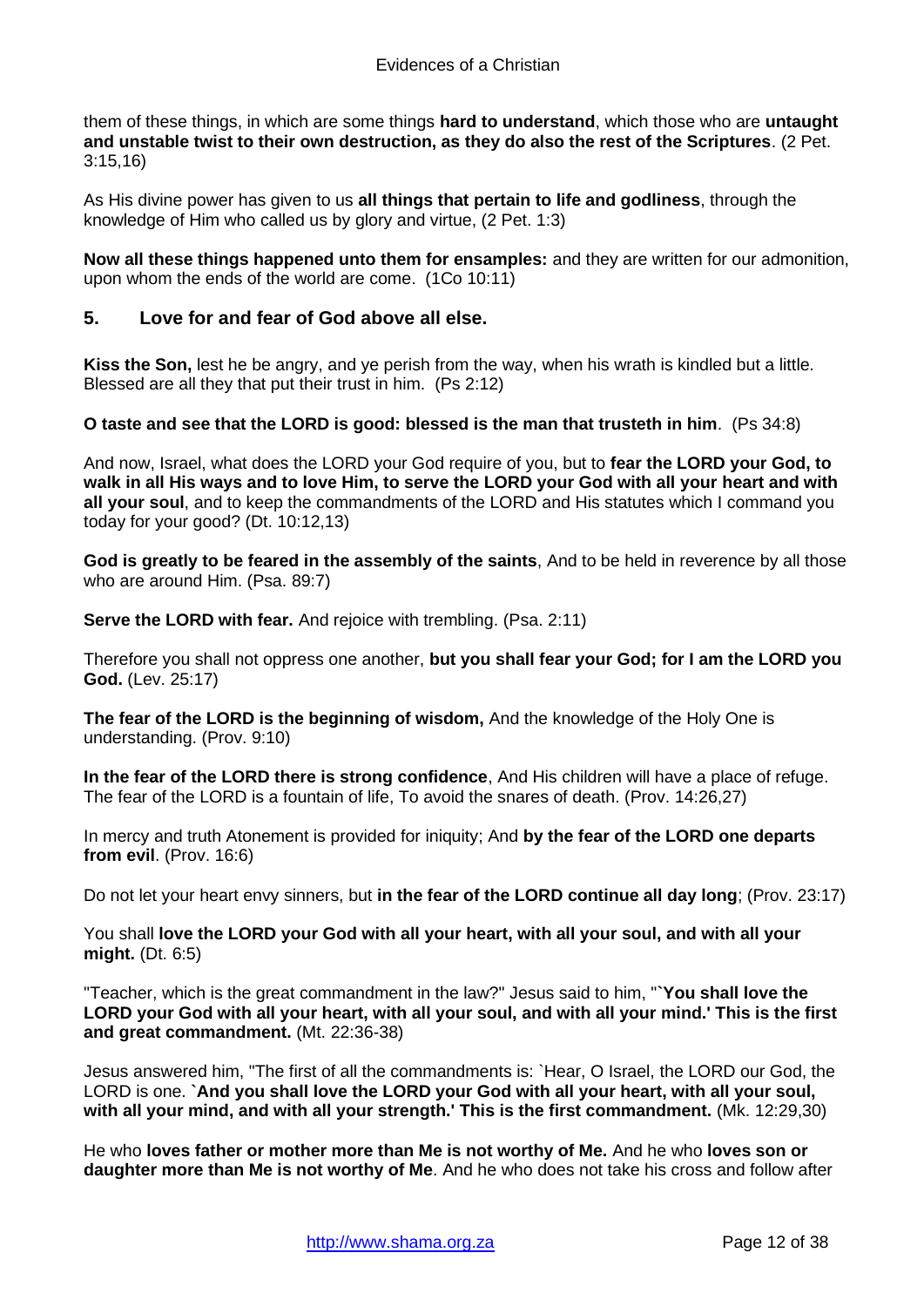Me is not worthy of Me. He who finds his life will lose it, and **he who loses his life for My sake will find it.** (Mt. 10:37-39)

#### **I love those who love me, And those who seek me diligently will find me.** (Prov. 8:17)

And we know that all things work together for good **to those who love God**, to those who are called according to His purpose. (Rom. 8:28)

Now may the Lord direct your hearts **into the love of God** and into the patience of Christ. (2 Ths. 3:5)

By this we know that we love the children of God, **when we love God and keep His commandments**. For this is the love of God, that we keep His commandments. And His commandments are not burdensome. (1 Jn. 5: 2,3)

**Keep yourselves in the love of God**, looking for the mercy of our Lord Jesus Christ unto eternal life. (Jude 21)

**You, Yourself, are to be feared**; And who may stand in Your presence When once You are angry? (Psa. 76:7)

**The fear of the LORD is the beginning of wisdom**; A good understanding have all those who do His commandments. His praise endures forever. (Psa. 111:10)

Praise the LORD! **Blessed is the man who fears the LORD**, Who delights greatly in His commandments. (Psa. 112:1)

**The LORD takes pleasure in those who fear Him**, In those who hope in His mercy. (Psa. 147:11)

Therefore, since we are receiving a kingdom which cannot be shaken, let us have grace, by which we may **serve God acceptably with reverence and godly fear. For our God is a consuming fire.** (Heb. 12:28,29)

Then Peter opened his mouth and said: "In truth I perceive that God shows no partiality. But in every nation **whoever fears Him and works righteousness is accepted by Him.** (Acts 10:34,35)

Let us hear the conclusion of the whole matter: **Fear God and keep His commandments, For this is the whole duty of man.** (Eccl. 12:13)

<span id="page-12-0"></span>**6. Continually seeking God, great desire to please Him, and through prayer and diligent study of Scripture, consistently growing in wisdom and knowledge of the truth.** 

Seek the LORD and His strength; **Seek His face evermore!** (1 Chr. 16:11)

**Trust in Him at all times**, you people; **Pour out your heart before Him**, God is a refuge for us. Selah (Psa. 62:8)

**If any of you lacks wisdom, let him ask of God**, who gives to all liberally and without reproach, and it will be given to him. (Jas. 1:5)

But from there you will seek the LORD your God, and **you will find Him if you seek Him with all your heart and with all your soul.** (Dt. 4:29)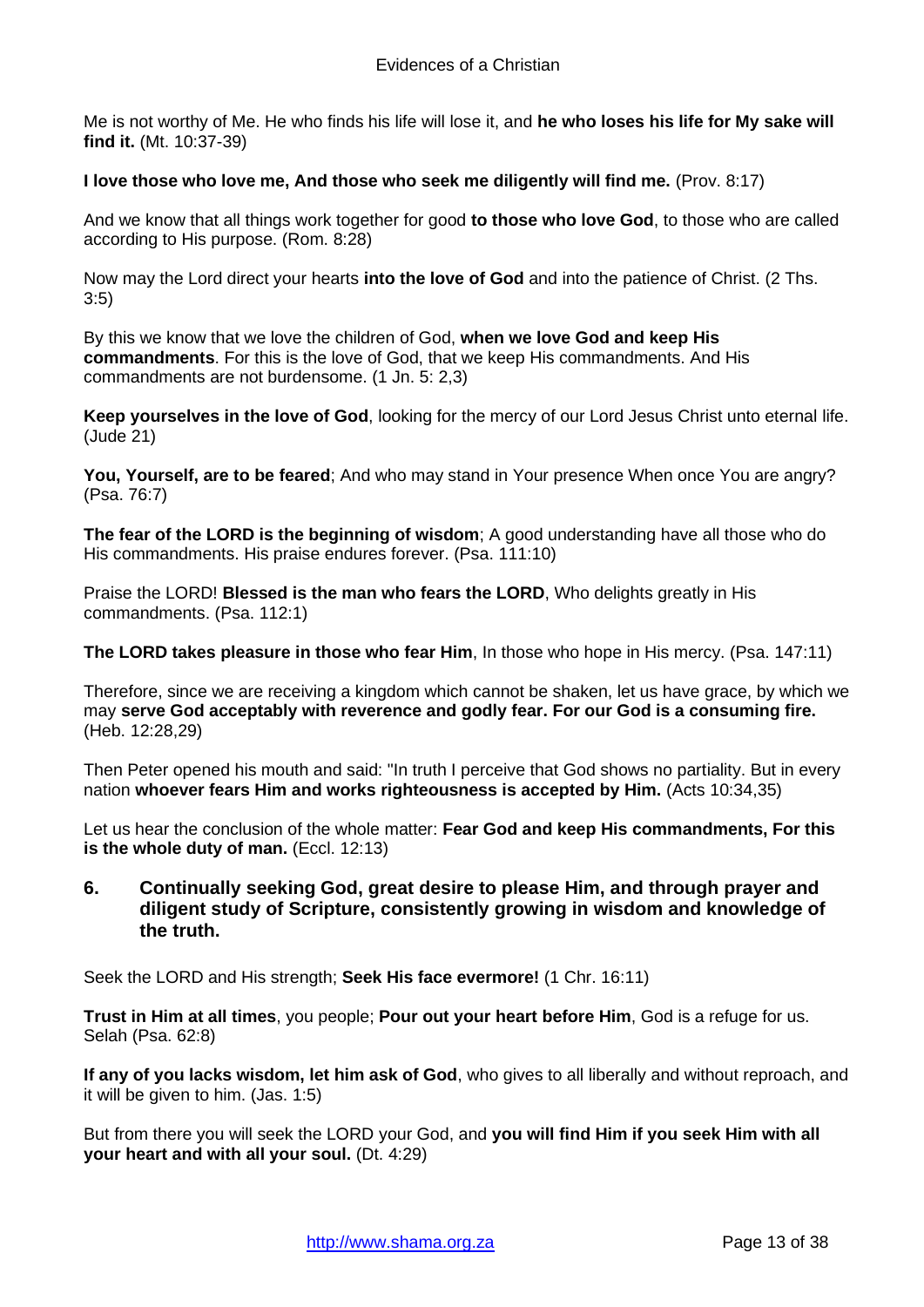But without faith it is impossible to please Him, for he who comes to God must believe that He is, and that He is a **rewarder of those who diligently seek Him.** (Heb. 11:6)

**Be diligent to present yourself approved to God**, a worker who does not need to be ashamed, **rightly dividing the word of truth**. (2 Tim. 2:15)

Finally then, brethren, we urge and exhort in the Lord Jesus that you should abound more and more, just as you received from us how you ought to walk and **to please God**; (1 Ths. 4:1)

Grace and peace be multiplied to you **in the knowledge of God** and Jesus our Lord, (2 Pet. 1:2)

But grow in the grace and **[in the] knowledge of our Lord and Savior Jesus Chris**t. To Him be the glory both now and forever. Amen. (2 Pet. 3:18)

That the God of our Lord Jesus Christ, the Father of glory, may give to you the spirit of wisdom and revelation **in the knowledge of Him**, (Eph. 1:17)

But as it is written: "Eye has not seen, nor ear heard, Nor have entered into the heart of man The things which God has prepared for those who love Him." **But God has revealed them to us through His Spirit**. For the Spirit searches all things, yes, the deep things of God. For what man knows the things of a man except the spirit of the man which is in him? Even so no one knows the things of God except the Spirit of God. Now we have received, **not the spirit of the world, but the Spirit who is from God, that we might know the things that have been freely given to us by God.** These things we also speak, **not in words which man's wisdom teaches but which the Holy Spirit teaches, comparing spiritual things with spiritual.** But the natural man does not receive the things of the Spirit of God, for they are foolishness to him; nor can he know them, because they are spiritually discerned. But he who is spiritual judges all things, yet he himself is rightly judged by no one. For "Who has know the mind of the LORD that he may instruct Him?" But we have the mind of Christ. (1 Cor. 2:9-16)

But I want you to be without care. He who is unmarried cares for the things that belong to the Lord **how he may please the Lord**. (1 Cor. 7:32)

So then, **those who are in the flesh cannot please God**. (Rom. 8:8)

No one engaged in warfare entangles himself with the affairs of this life, **that he may please him** who enlisted him as a soldier. (2 Tim. 2:4)

Blessed are those who **hunger and thirst for righteousness**, For they shall be filled. (Mt. 5:6)

But **seek first the kingdom of God and His righteousness**, and all these things shall be added to you. (Mt. 6:33)

So that you **incline your ear to wisdom, And apply your heart to understanding**; Yes, if you cry out for discernment, And lift up your voice for understanding, If you seek her as silver, And search for her as for hidden treasures; **Then you will understand the fear of the LORD, And find the knowledge of God**. For the LORD gives wisdom; From His mouth come knowledge and understanding; He stores up sound wisdom for the upright; He is a shield to those who walk uprightly; He guards the paths of justice, And preserves the way of His saints. **Then you will understand righteousness and justice, Equity and every good path**. When wisdom enters your heart, And knowledge is pleasant to your soul, Discretion will preserve you; Understanding will keep you, (Prov. 2:2-11)

**Get wisdom! Get understanding!** Do not forget, nor turn away from the words of my mouth. Do not forsake her, and she will preserve you; Love her, and she will keep you. **Wisdom is the principal**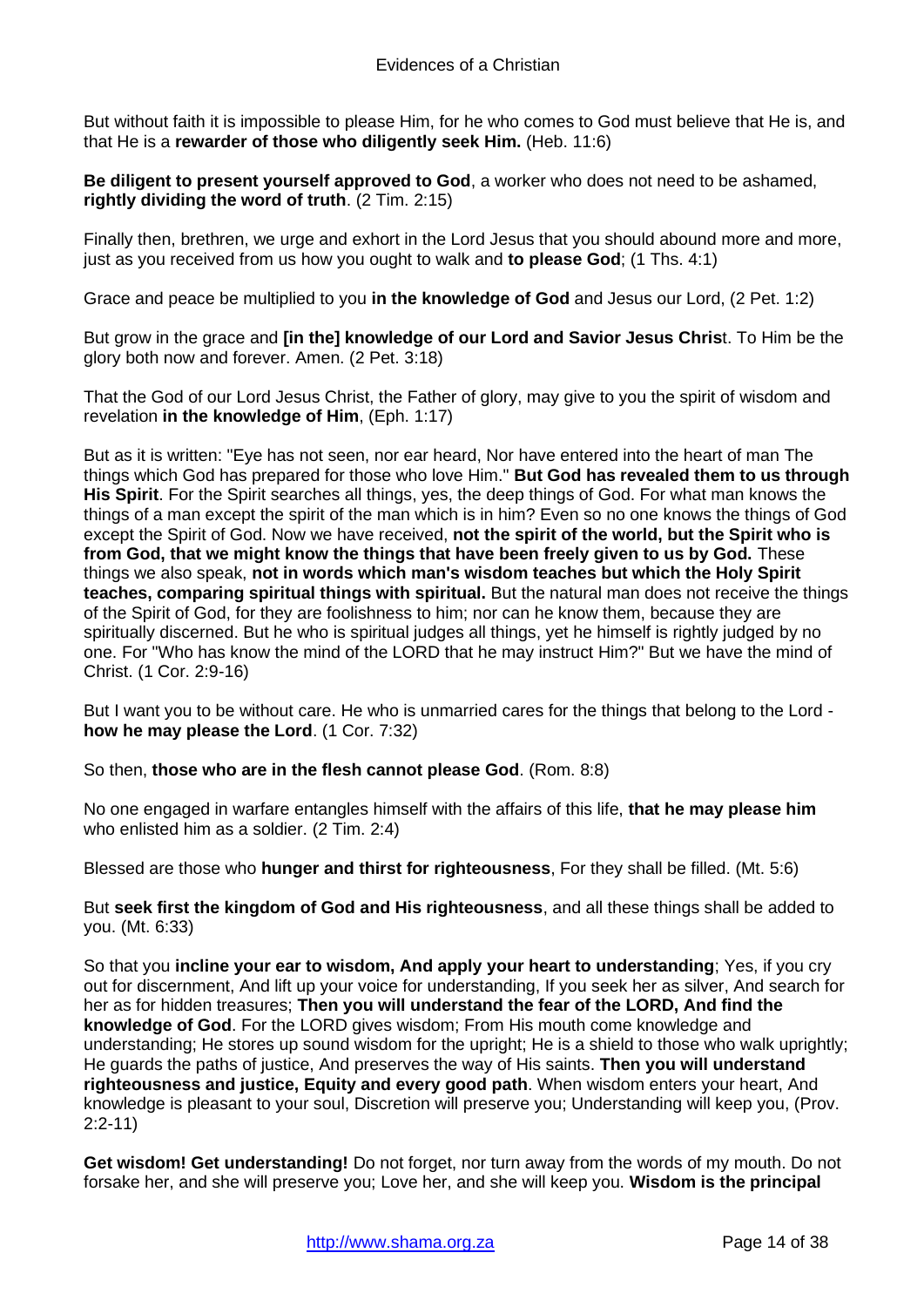**thing; Therefore get wisdom. And in all your getting, get understanding.** Exalt her, and she will promote you; She will bring you honor, when you embrace her. She will place on your head an ornament of grace; A crown of glory she will deliver to you. (Prov. 4:5-9)

**Receive my instruction**, and not silver, And knowledge rather than choice gold; For **wisdom is better than rubies**, And all the things one may desire cannot be compared with her. (Prov. 8:10,11)

**I love those who love me, And those who seek me diligently will find me.** (Prov. 8:17)

**How much better it is to get wisdom than gold!** And to get understanding is to be chosen rather than silver. (Prov. 16:16)

**He who gets wisdom loves his own soul;** He who keeps understanding will find good. (Prov. 19:8)

As the deer pants for the water brooks, **So pants my soul for You, O God. My soul thirsts for God, for the living God.** When shall I come and appear before God? (Psa. 42:1,2)

So teach us to number our days, **That we may gain a heart of wisdom**. (Psa. 90:12)

**Happy is the man who finds wisdom**, And the man who gains understanding; (Prov. 3:13)

<span id="page-14-0"></span>**7. Has repented of past sins and their life of sin. The power of sin is completely broken, now thoroughly pure in their thoughts, words and actions - resists all temptation - no secret sin remains.** 

Whoever has been born of God does not sin, for His seed remains in him; and **he cannot sin**, because he has been born of God. (1 John 3:9)

He who says he abides in Him ought himself also to walk **just as He walked**. (1 John 2:6)

And everyone who has this hope in Him **purifies himself, just as He is pure**. Whoever commits sin also commits lawlessness, and sin is lawlessness. And you know that He was manifested to take away our sins, and **in Him there is no sin**. **Whoever abides in Him does not sin. Whoever sins has neither seen Him nor known Him**. Little children, let no one deceive you. He who practices righteousness is righteous, just as He is righteous. **He who sins is of the devil, for the devil has sinned from the beginning**. For this purpose the Son of God was manifested, that he might destroy the works of the devil. **Whoever has been born of God does not sin**, for His seed remains in him; and **he cannot sin, because he has been born of God**. In this the children of God and the children of the devil are manifest: Whoever does not practice righteousness is not of God, nor is he who does not love his brother. (1 Jn. 3:3-10)

**We know that whoever is born of God does not sin**; but he who has been born of God **keeps himself**, and the wicked one does not touch him. (1 Jn. 5:18)

Knowing this, that our old man was crucified with Him, **that the body of sin might be done away with, that we should no longer be slaves of sin**. For he who has died has been **freed from sin**. Now if we died with Christ, we believe that we shall also live with Him, knowing that Christ, having been raised from the dead, dies no more. Death no longer has dominion over Him. For the death that He died, He died to sin once for all; but the life that He lives, He lives to God. Likewise you also, reckon yourselves to be **dead indeed to sin**, but alive to God in Christ Jesus our Lord. Therefore **do not let sin reign in your mortal body**, that you should obey it in its lusts. And do not present your members as instruments of unrighteousness to sin, but present yourselves to God as being alive from the dead, and your members as instruments of righteousness to God. For **sin shall not have dominion over you**, for you are not under law but under grace. What then? Shall we sin because we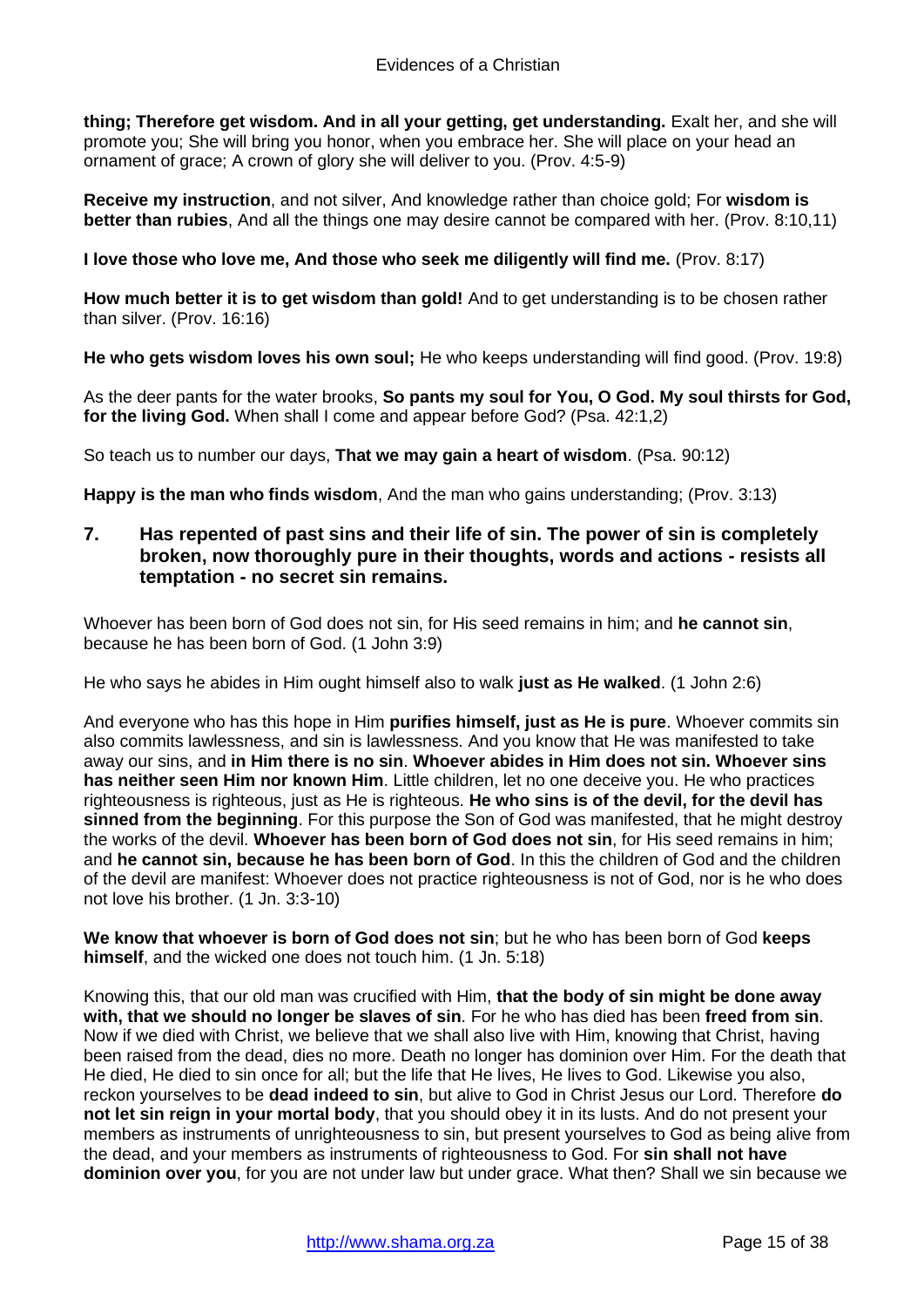are not under law but under grace? Certainly not! Do you not know that **to whom you present yourselves slaves to obey, you are that one's slaves whom you obey, whether of sin to death**, or of obedience to righteousness? But God be thanked that though you were slaves of sin, yet you obeyed from the heart that form of doctrine to which you were delivered. And **having been set free from sin.** you became slaves of righteousness. (Rom. 6:6-18)

But now having been set **free from sin**, and having become slaves of God, you have your **fruit to holiness**, and end, everlasting life. (Rom. 6:22)

Awake to righteousness, and **do not sin; for some do not have the knowledge of God**. I speak this to your shame. (1 Cor. 15:34)

Afterward Jesus found him in the temple, and said to him, "See, you have been made well. **Sin no more**, lest a worse thing come upon you." (Jn. 5:14)

She said, "No one, Lord." And Jesus said to her, "Neither do I condemn you; go and **sin no more**." (Jn. 8:11)

Therefore, having these promises, beloved, **let us cleanse ourselves from all filthiness of the flesh and spirit, perfecting holiness** in the fear of God. (2 Cor. 7:1)

Therefore you shall be **perfect**, just as your Father in heaven is **perfect**. (Mt. 5:48)

But as He who called you is holy, **you also be holy** in all your conduct, because it is written, "**Be holy, for I am holy**." (1 Pet. 1:15,16)

Therefore, since Christ suffered for us in the flesh, arm yourselves also with the same mind, for he who has suffered in the flesh **has ceased from sin**, (1 Pet. 4:1)

Just as He chose us in Him before the foundation of the world, that we should be **holy and without blame before Him in love**, (Eph. 1:4)

And that you put on the new man which was created according to God, in **righteousness and true holiness**. (Eph. 4:24)

But fornication and **all uncleanness** or covetousness,, as is fitting for saints; **let it not even be named among you** (Eph. 5:3)

That you may approve the things that are excellent, that you may be sincere and **without offense** till the day of Christ, (Php. 1:10)

That you may become **blameless and harmless, children of God without fault** in the midst of a crooked and perverse generation, among whom you shine as lights in the world, (Php. 2:15)

Therefore, beloved, looking forward to these things, be diligent to be found by Him in peace, **without spot and blameless**; (2 Pet. 3:14)

Teaching us that, denying ungodliness and worldly lusts, we should live **soberly, righteously, and godly** in the present age, looking for the blessed hope and glorious appearing of our great God and Savior Jesus Christ, who gave Himself for us, that He might redeem us from **every lawless deed and purify for Himself His own special people**, zealous for good works. (Tit. 2:12-14)

And those who are Christ's have **crucified the flesh with its passions and desires**. (Gal. 5:24)

If then you were raised with Christ, seek those things which are above, where Christ is, sitting at the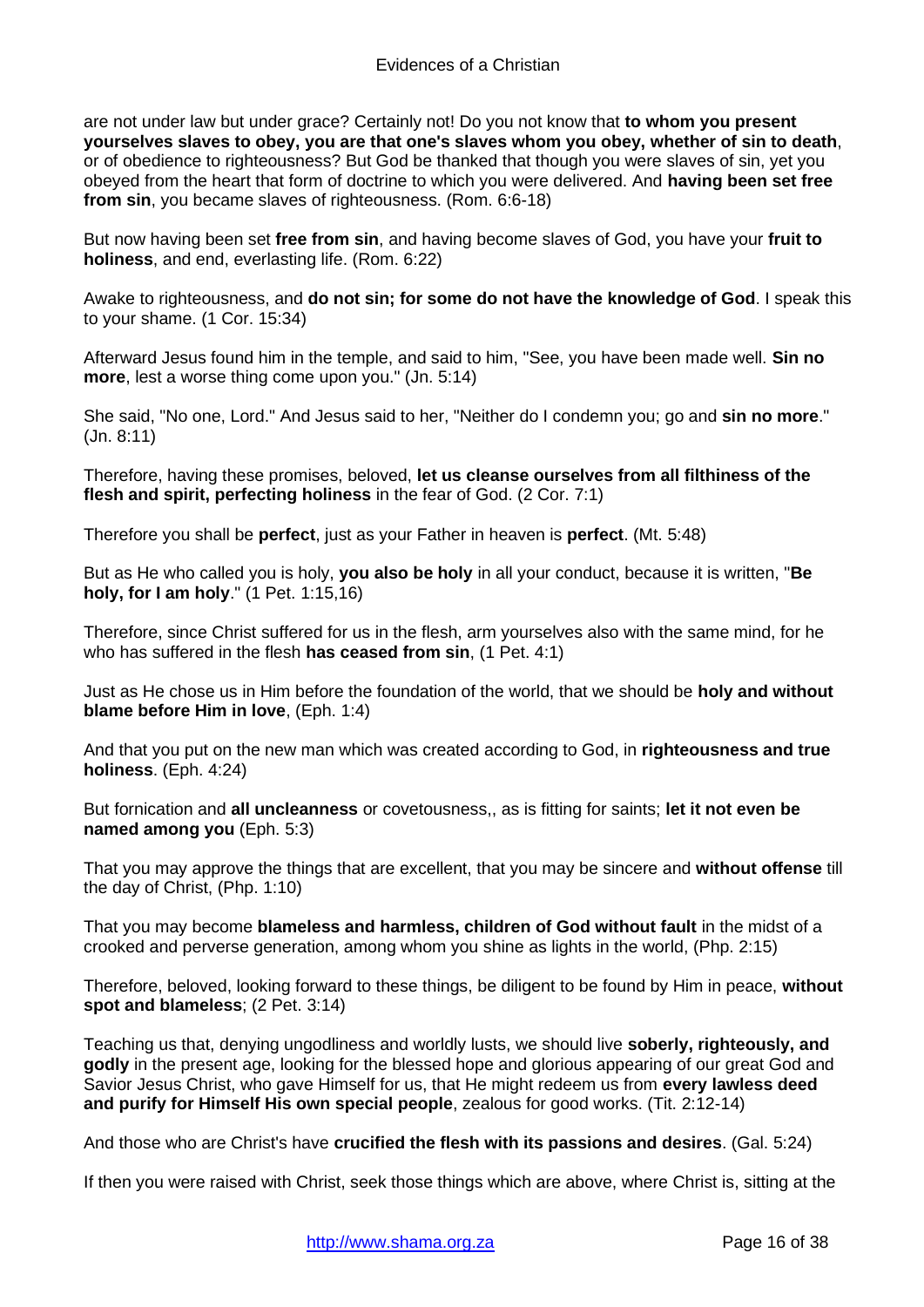right hand of God. Set your mind on things above, not on things on the earth. For you died, and your life is hidden with Christ in God. When Christ who is our life appears, then you also will appear with Him in glory. Therefore **put to death your members which are on the earth: fornication, uncleanness, passion, evil desire, and covetousness, which is idolatry**. Because of these things the wrath of God is coming upon the sons of disobedience, in which **you also once walked when you lived in them**. But now you must also put off all these: anger, wrath, malice, blasphemy, filthy language out of your mouth. Do not lie to one another, **since you have put off the old man with his deeds**, and have put on the new man who is renewed in knowledge **according to the image of Him who created Him**, (Col. 3:1-10)

For if by the one man's offense death reigned through the one, much more those who receive abundance of grace and of the **gift of righteousness** will reign in life through the One, Jesus Christ. (Rom. 5:17)

**For if we sin willfully** after we have received the knowledge of the truth, there no longer remains a sacrifice for sins, but a certain fearful expectation of judgment, and fiery indignation which will devour the adversaries. Anyone who has rejected Moses' law dies without mercy on the testimony of two or three witnesses. Of **how much worse punishment, do you suppose, will he be thought worthy who has trampled the Son of God underfoot**, counted the blood of the covenant by which he was sanctified a common thing, and insulted the Spirit of grace? For we know Him who said, "Vengeance is Mine; I will repay, says the Lord." And again, "The LORD will judge His people." (Heb. 10:26-30)

For they indeed for a few days chastened us as seemed best to them, but He for our profit, that we may be **partakers of His holiness**. (Heb. 12:10)

As His divine power has given to us all things that pertain to life and godliness, through the knowledge of Him who **called us to glory and virtue**, by which have been given to us exceedingly great and precious promises that through these you may be **partakers of the divine nature, having escaped the corruption that is in the world through lust**. (2 Pet. 1:3,4)

If we say that we have fellowship with Him, **and walk in darkness, we lie and do not practice the truth**. (1 Jn. 1:6)

So that He may establish your hearts **blameless in holiness** before our God and Father at the coming of our Lord Jesus Christ with all His saints. (1 Ths. 3:13)

For God did not call us to uncleanness, but in **holiness**. (1 Ths. 4:7)

## <span id="page-16-0"></span>**8. Has become a servant of God, desires only to do His will and to see Him glorified and praised in all things.**

Not with eyeservice, as men-pleasers, but **as servants of Christ, doing the will of God** from the heart, (Eph. 6:6)

Therefore, whether you eat or drink, or **whatever** you do, do all **to the glory of God**. (1 Cor. 10:31)

And the world is passing away, and the lust of it; but **he who does the will of God abides forever**. (1 Jn. 2:17)

Your kingdom come. **Your will be done on earth** as it is in heaven. (Mt. 6:10)

**Not everyone** who says to Me, `Lord, Lord,' shall enter the kingdom of heaven, **but he who does the will of My Father** in heaven. (Mt. 7:21)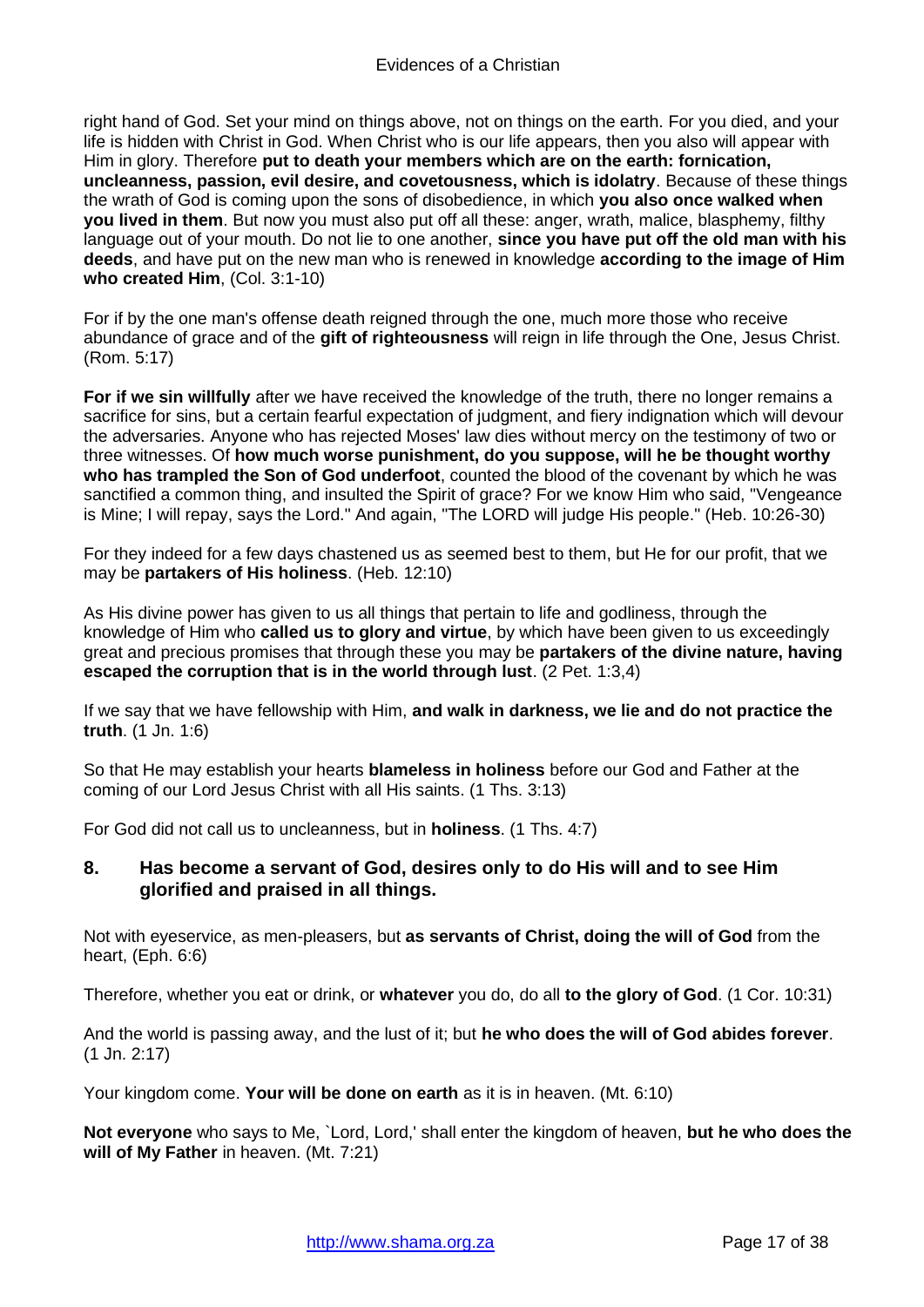**For whoever does the will of My Father** in heaven is **My brother and sister and mother**. (Mt. 12:50)

Now we know that **God does not hear sinners**; but if anyone is a worshiper of God and **does His will**, He hears him. (Jn. 9:31)

**If anyone serves Me, let him follow Me**; and where I am, there My servant will be also. **If anyone serves Me, him My Father will honor**. (Jn. 12:26)

"Father, **glorify Your name**." Then a voice came from heaven, saying, "**I have both glorified it and will glorify it again**." (Jn. 12:28)

**By this My Father is glorified, that you bear much fruit**; so you will be My disciples. (Jn. 15:8)

For they themselves declare concerning us what manner of entry we had to you, and how you **turned to God from idols to serve the living and true God**, (1 Ths. 1:9)

That you would have a walk worthy of God who **calls you into His own kingdom and glory**. (1 Ths. 2:12)

Whoever offers praise **glorifies Me**; And to him who orders his conduct aright I will show the salvation of God. (Psa. 50:23)

Be exalted, O God, above the heavens; **Let Your glory be above all the earth**. (Psa. 57:5)

**I will praise You**, O Lord my God, with all my heart, And **I will glorify Your name forevermore**. (Psa. 86:12)

But now having been set free from sin, and having **become slaves of God**, you have your fruit to holiness, and end, everlasting life. (Rom. 6:22)

And do not be conformed to this world, but be transformed by the renewing of your mind, **that you may prove what is that good and acceptable and perfect will of God**. (Rom. 12:2)

**And that the Gentiles might glorify God for His mercy**, as it is written: "For this reason I will confess to You among the Gentiles, And sing to Your name." (Rom. 15:9)

For you were bought at a price; therefore **glorify God in your body and in your spirit, which are God's**. (1 Cor. 6:20)

How much more shall the blood of Christ, who through the eternal Spirit offered Himself without spot to God, purge your conscience from dead works **to serve the living God**? (Heb. 9:14)

For you have need of endurance, so that after you have **done the will of God**, you may receive the promise: (Heb. 10:36)

Therefore, since we are receiving a kingdom which cannot be shaken, let us have grace, by which **we may serve God acceptably with reverence and godly fear**. (Heb. 12:28)

Therefore by Him let us continually offer **the sacrifice of praise to God**, that is, the fruit of our lips, giving thanks to His name. (Heb. 13:15)

But you are a chosen generation, a royal priesthood, a holy nation, His own special people, **that you may proclaim the praises of Him who called you out of darkness into His marvelous light**; (1 Pet. 2:9)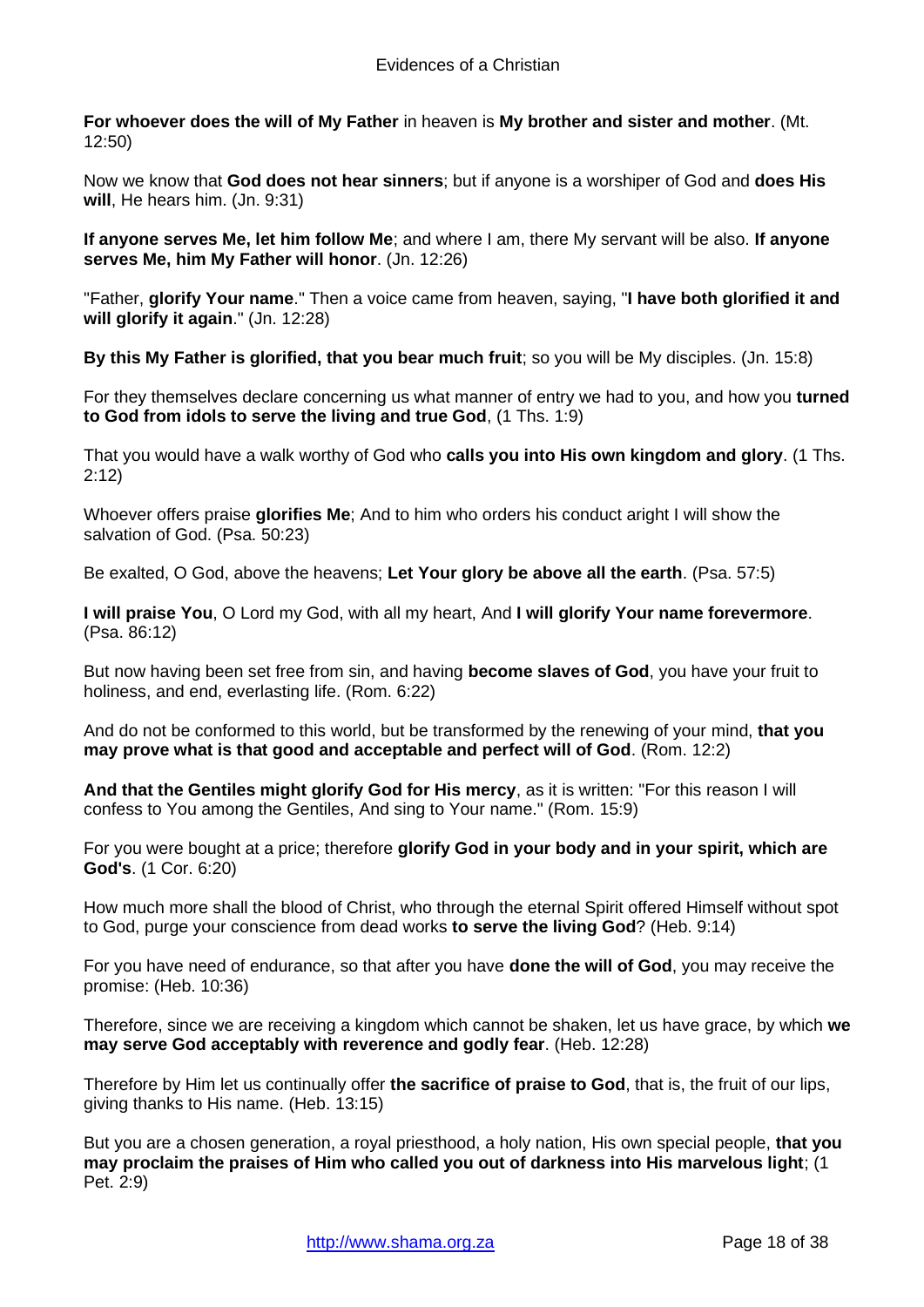If anyone speaks, let him speak as the oracles of God. If anyone ministers, let him do it as with the ability which God supplies, **that in all things God may be glorified through Jesus Christ**, to whom belong the glory and the dominion forever and ever. Amen. (1 Pet. 4:11)

**Serve the LORD with fear.** And rejoice with trembling. (Psa. 2:11)

Then a voice came from the throne, saying, "**Praise our God, all you His servants and those who fear Him, both small and great!**" (Rev. 19:5)

## <span id="page-18-0"></span>**9. Content with present circumstances, free from love of money and from covetousness (desire for more).**

Let your conduct be **without covetousness, and be content with such things as you have**. For He Himself has said, "I will never leave you nor forsake you." (Heb. 13:5)

But godliness **with contentment** is great gain. For we brought nothing into this world, and it is certain we can carry nothing out. And **having food and clothing, with these we shall be content**. But those who desire to be rich fall into temptation and a snare, and into many foolish and harmful lusts which drown men in destruction and perdition. **For the love of money is a root of all kinds of evil**, for which some **have strayed from the faith** in their greediness, and pierced themselves through with many sorrows. (1 Tim. 6:6-10)

Not that I speak in regard to need, for I have learned to **in whatever state I am, to be content**: I know how to be abased, and I know how to abound. Everywhere and in all things I have learned both to be full and to be hungry, both to abound and to suffer need. (Php. 4:11,12)

Therefore I say to you, **do not worry about your life**, what you will eat or what you will drink; nor about your body, what you will put on. Is not life more than food and the body more than clothing? Look at the birds of the air, for they neither sow nor reap nor gather into barns; yet your heavenly Father feeds them. Are you not of more value than they? Which of you by worrying can add one cubit to his stature? So why do you worry about clothing? Consider the lilies of the field, how they grow: they neither toil nor spin; and yet I say to you that even Solomon in all his glory was not arrayed like one of these. Now if God so clothes the grass of the field, which today is, and tomorrow is thrown into the oven, will He not much more clothe you, O you of little faith? **Therefore do not worry**, saying, `What shall we eat?' or `What shall we drink?' or `What shall we wear?' For after all these things the Gentiles seek. For your heavenly Father knows that you need all these things. **But seek first the kingdom of God and His righteousness, and all these things shall be added to you**. (Mt. 6:25- 33)

For what will it profit a man **if he gains the whole world**, and loses his own soul? (Mk. 8:36)

And He said to them, "Take heed and **beware of covetousness, for one's life does not consist in the abundance of the things he possesses**." (Lk. 12:15)

Therefore put to death your members which are on the earth: fornication, uncleanness, passion, evil desire, and **covetousness, which is idolatry**. (Col. 3:5)

For this reason God gave them up to vile passions. For even their women exchanged the natural use for what is against nature. Likewise also the men, leaving the natural use of the woman, burned in their lust for one another, men with men committing what is shameful, and receiving in themselves the penalty of their error which was due. And even as they did not like to retain God in their knowledge, **God gave them over to a debased mind**, to do those things which are not fitting; being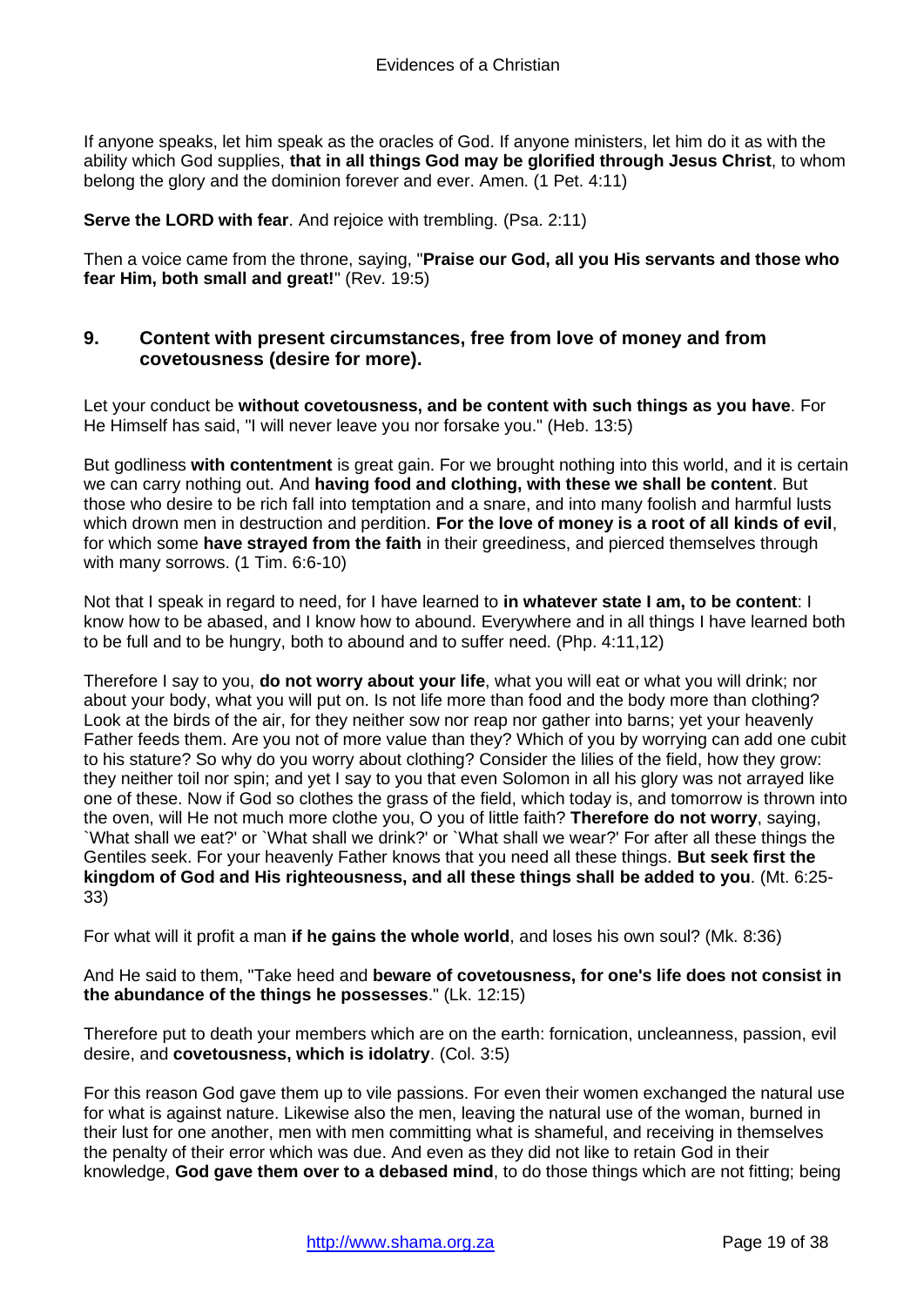filled with all unrighteousness, sexual immorality, wickedness, **covetousness**, maliciousness; full of envy, murder, strife, deceit, evil-mindedness; they are whisperers, (Rom. 1:26-29)

For this you know, that no fornicator, unclean person, **nor covetous man, who is an idolater, has any inheritance in the kingdom of Christ and God**. (Eph. 5:5)

**Do not overwork to be rich**; Because of your own understanding, cease! (Prov. 23:4)

## <span id="page-19-0"></span>**10. No attraction to the world and the things of this world, has forsaken this life.**

**Do not love the world or the things in the world. If anyone loves the world, the love of the Father is not in him.** For all that is in the world - the lust of the flesh, the lust of the eyes, and the pride of life - is not of the Father but is of the world. And the world is passing away, and the lust of it; but he who **does the will of God abides forever**. (1 Jn. 2:15-17)

Adulterers and adulteresses! Do you not know that **friendship with the world is enmity with God**? Whoever therefore wants to be a friend of the world makes himself an enemy of God. (Jas. 4:4)

He who loves his life will lose it, and he who hates his life in this world will keep it for eternal life. (Jn. 12:25)

**They are not of the world**, just as I am not of the world. (Jn. 17:16)

And those who are Christ's have **crucified the flesh with its passions and desires**. (Gal. 5:24)

But God forbid that I should glory except in the cross of our Lord Jesus Christ, **by whom the world has been crucified to me, and I to the world**. (Gal. 6:14)

Set your mind on things above, **not on things on the earth**. (Col. 3:2)

Again, the kingdom of heaven is like treasure hidden in a field, which a man found and hid; and for joy over it he goes and **sells all that he has and buys that field**. Again, the kingdom of heaven is like a merchant seeking beautiful pearls, who, when he had found one pearl of great price, **went and sold all that he had** and bought it. (Mt. 13:44-46)

And when He had called the people to Him, with His disciples also, He said to them, "Whoever desires to come after Me, **let him deny himself**, and take up his cross and follow Me. For whoever desires to save his life will lose it, but whoever **loses his life for My sake and the gospel's will save it**. For what will it profit a man **if he gains the whole world, and loses his own soul?** (Mk. 8:34-36)

And **do not be conformed to this world**, but be transformed by the renewing of your mind, that you may prove what is that good and acceptable and perfect will of God. (Rom. 12:2)

For many walk, of whom I have told you often, and now tell you even weeping, that they are the enemies of the cross of Christ: whose end is destruction, whose god is their belly, and whose glory is in their shame - **who set their mind on earthly things**. (Php. 3:18,19)

So when they had brought their boats to land, **they forsook all** and followed Him (Lk. 5:11)

Then He said to another, "Follow Me." But he said, "Lord, let me first go and bury my father." Jesus said to him, "**Let the dead bury their own dead**, but you go and preach the kingdom of God." And another also said, "Lord, I will follow You, but let me first go and bid them farewell who are at my house." But Jesus said to him, "**No one, having put his hand to the plow, and looking back, is fit**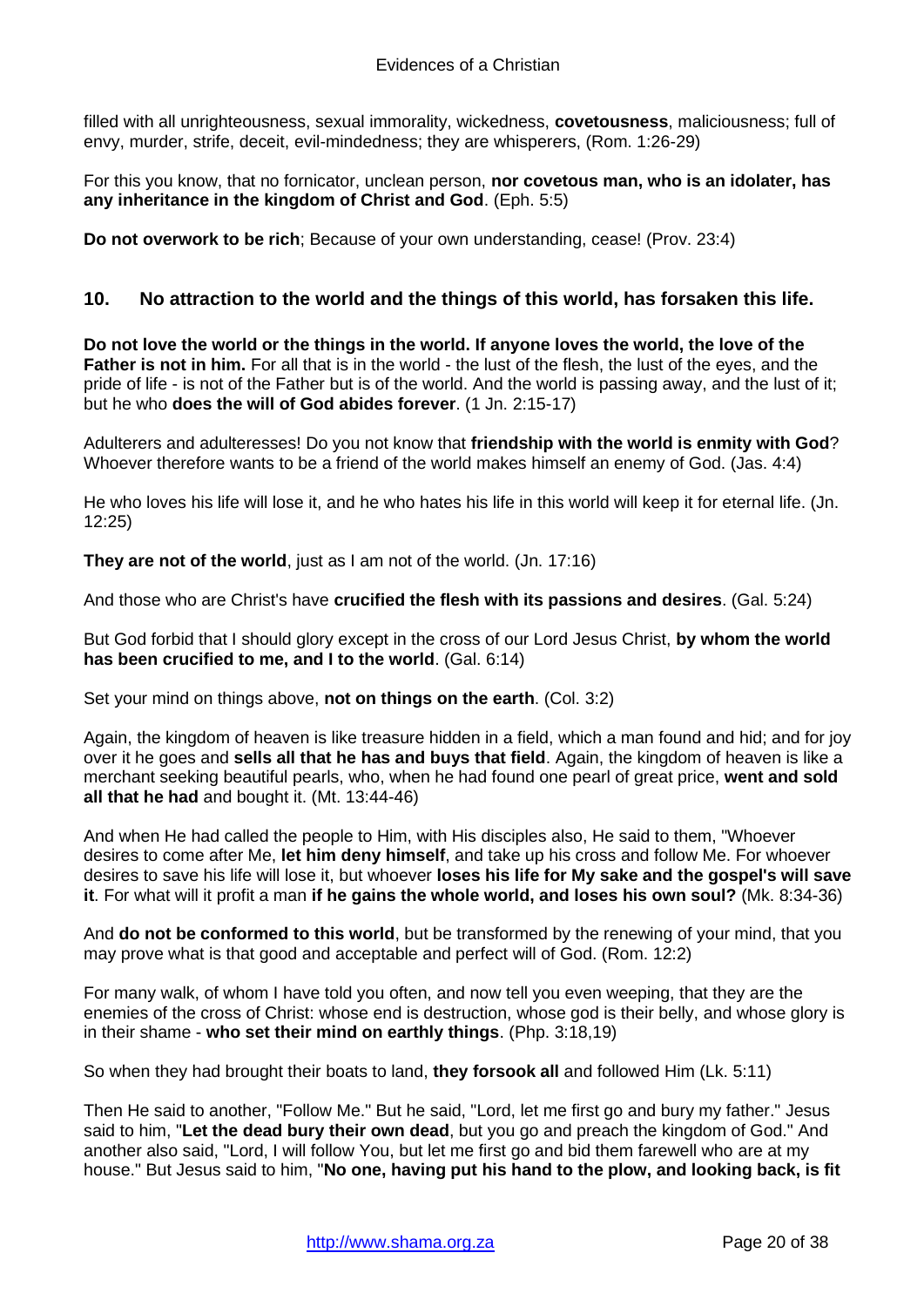**for the kingdom of God**." (Lk. 9:59-62)

And the ones that fell among thorns are those who, when they have heard, go out and are **choked with cares, riches, and pleasures of life**, and bring no fruit to maturity. (Lk. 8:14)

These all died in faith, not having received the promises, but having seen them afar off were assured of them, embraced them, and confessed that they were **strangers and pilgrims on the earth**. For those who say such things declare plainly that they seek a homeland. And truly if they had called to mind that country from which they had come out, they would have had opportunity to return. But now **they desire a better, that is a heavenly country**. Therefore God is not ashamed to be called their God, for He has prepared a city for them. (Heb. 11:13-16)

For here we have **no continuing city**, but we seek the one to come. (Heb. 13:14)

## <span id="page-20-0"></span>**11. Walks in brokenness and humility, free from pride.**

Likewise you younger people, submit yourselves to your elders. Yes, all of you be submissive to one another, and **be clothed with humility**, for "God **resists the proud, But gives grace to the humble." Therefore humble yourselves** under the mighty hand of God, that He may exalt you in due time, (1 Pet. 5:5,6)

For the day of the LORD of hosts Shall come upon **everything proud and lofty**, Upon everything lifted up - And **it shall be brought low** - (Isa. 2:12)

For thus says the High and Lofty One Who inhabits eternity, whose name is Holy: "I dwell in the high and holy place, **With him who has a contrite and humble spirit**, To revive the spirit of the humble, And to revive the heart of the contrite ones." (Isa. 57:15)

Take My yoke upon you and learn from Me, **for I am gentle and lowly in heart**, and you will find rest for your souls. (Mt. 11:29)

I, therefore, the prisoner of the Lord, beseech you to have a walk worthy of the calling with which you were called, **with all lowliness and gentleness**, with longsuffering, bearing with one another in love, (Eph. 4:1,2)

Therefore **whoever humbles himself** as this little child is the greatest in the kingdom of heaven. (Mt. 18:4)

And whoever exalts himself will be abased, and **he who humbles himself will be exalted**. (Mt. 23:12)

But He gives more grace. Therefore He says: "**God resists the proud, But gives grace to the humble**." (Jas. 4:6)

**Humble yourselves in the sight of the Lord**, and He will lift you up. (Jas. 4:10)

The wicked **in his proud countenance** does not seek God; God is in none of his thoughts. (Psa. 10:4)

**May the LORD cut off** all flattering lips, And the tongue that speak **proud things**, (Psa. 12:3)

**The LORD is near to those who have a broken heart, And saves such as have a contrite spirit**. (Psa. 34:18)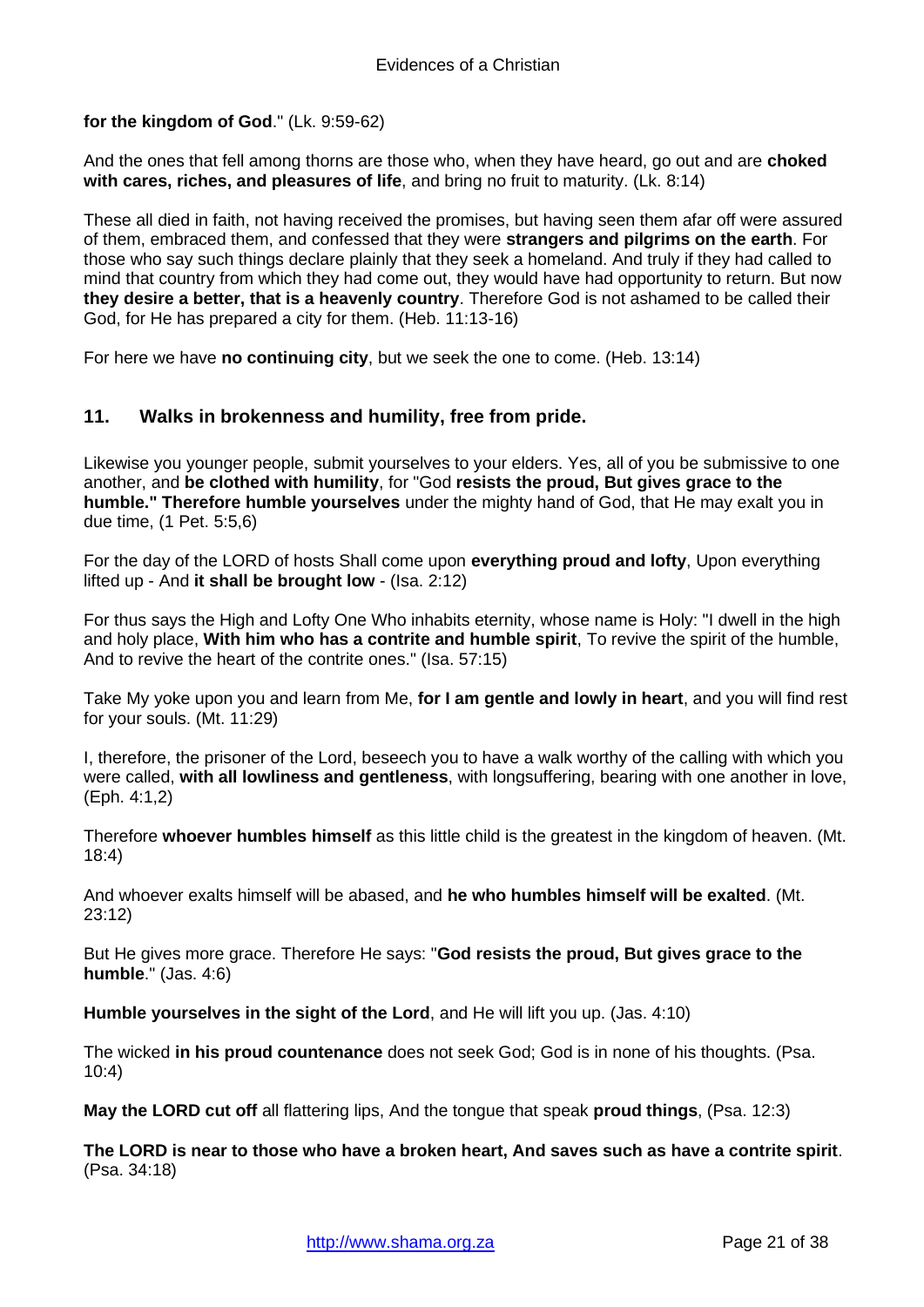The sacrifices of God are **a broken spirit, A broken and contrite heart** - These, O God, You will not despise. (Psa. 51:17)

Though the LORD is on high, **Yet He regards the lowly**; But the proud He knows from afar. (Psa. 138:6)

The fear of the LORD is to hate evil; **Pride** and arrogance and the evil way And the perverse mouth I hate. (Prov. 8:13)

When **pride** comes, then comes **shame**; But with the **humble is wisdom**. (Prov. 11:2)

The fear of the LORD is the instruction of wisdom, And **before honor is humility**. (Prov. 15:33)

**Everyone who is proud in heart is an abomination to the LORD**; Though they join forces, none will go unpunished. (Prov. 16:5)

**Pride goes before destruction**, And a haughty spirit before a fall. (Prov. 16:18)

**A man's pride will bring him low**, But the **humble in spirit will retain honor**. (Prov. 29:23)

"For behold, the day is coming, Burning like an oven, And **all the proud**, yes, all who do wickedly will be stubble. And the day which is coming shall burn them up," Says the LORD of hosts, "That will leave them neither root nor branch. (Mal. 4:1)

For all that is in the world - the lust of the flesh, the lust of the eyes, and the **pride of life - is not of the Father** but is of the world. (1 Jn. 2:16)

Let nothing be done through selfish ambition or conceit, but in **lowliness of mind** let each esteem others better than himself. (Php. 2:3)

#### <span id="page-21-0"></span>**12. Teachable, loves and invites correction - able to do so to others.**

**Listen to counsel and receive instruction**, That you may be wise in your latter days. (Prov. 19:20)

Strike a scoffer, and the simple will become wary; **Reprove one who has understanding, and he will discern knowledge**. (Prov. 19:25)

As iron sharpens iron, **So a man sharpens the countenance of his friend**. (Prov. 27:1)

Now I myself am confident concerning you, my brethren, that you also are full of goodness, filled with all knowledge, **able also to admonish one another**. (Rom. 15:14)

And a servant of the Lord must not quarrel but be gentle to all, **able to teach, patient, in humility correcting those who are in opposition**, if God perhaps will grant them repentance, so that they may know the truth, and that they may come to their senses and escape the snare of the devil, having been taken captive by him to do his will. (2 Tim. 2:24-26)

All Scripture is given by inspiration of God, and is **profitable for doctrine, for reproof, for correction, for instruction in righteousness**, that the man of God may be complete, thoroughly equipped for every good work. (2 Tim. 3:16,17)

Preach the word! Be ready in season and out of season. **Convince, rebuke, exhort, with all**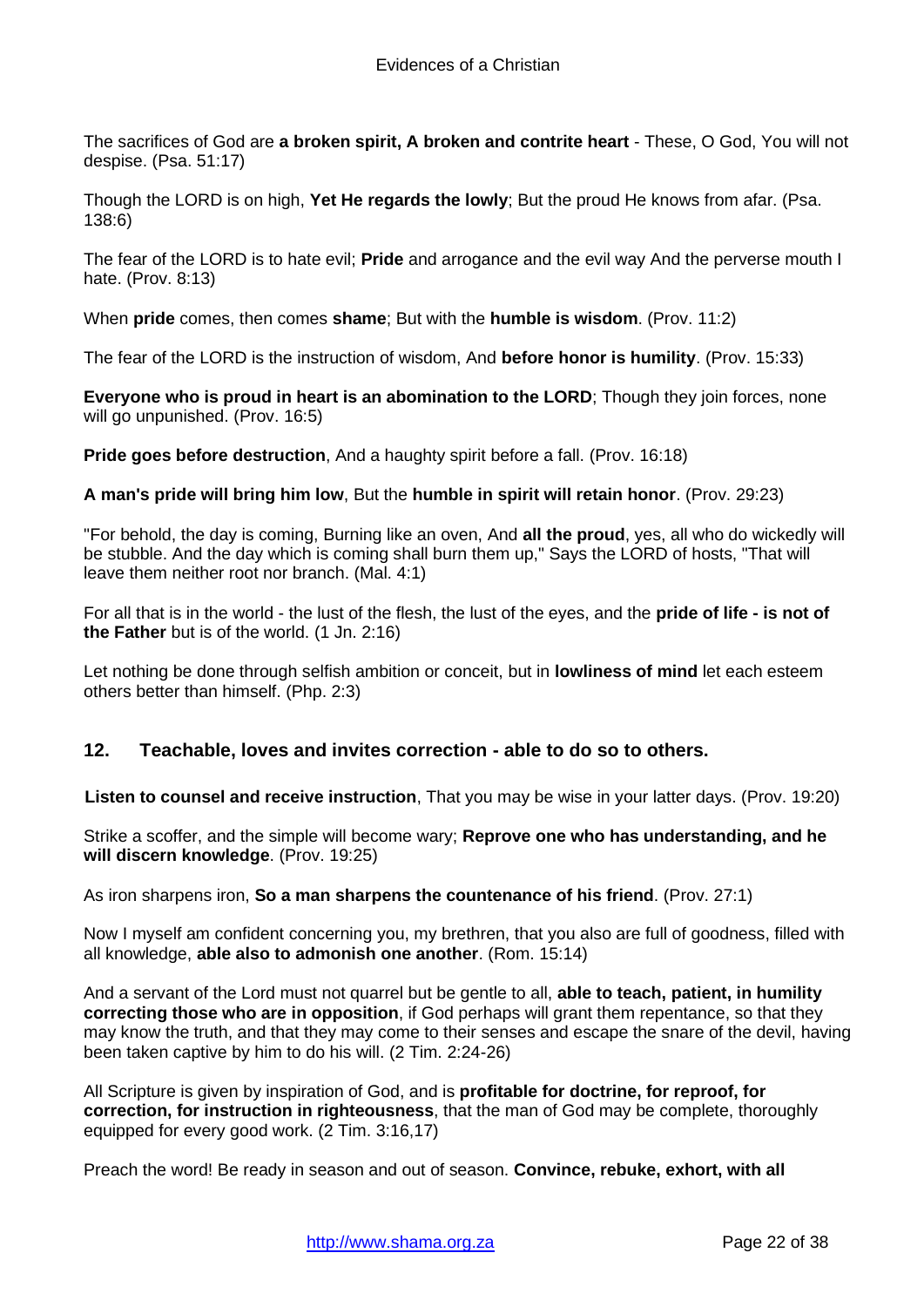#### **longsuffering and teaching**. (2 Tim. 4:2)

Let the word of Christ dwell in you richly **in all wisdom, teaching and admonishing one another in psalms and hymns and spiritual songs**, singing with grace in your hearts to the Lord. (Col. 3:16)

#### **Speak these things, exhort, and rebuke with all authority**. Let no one despise you. (Tit. 2:15)

As you know how we **exhorted, and comforted, and charged** every one of you, as a father does his own children, (1 Ths. 2:11)

## <span id="page-22-0"></span>**13. Understands that chastisement from God, afflictions, trials, temptations, suffering and persecution will follow and that these things build godly character.**

So you should know in your heart that as a man chastens his son, **so the LORD your God chastens you**. (Dt. 8:5)

**Blessed is the man whom You instruct**, O LORD, And teach out of Your law, (Psa. 94:12)

My son, **do not despise the chastening of the LORD**, Nor detest His correction; **For whom the LORD loves He corrects**, Just as a father the son in whom he delights. (Prov. 3:11,12)

"For **whom the LORD loves He chastens**, And scourges every son whom He receives." If you endure chastening, God deals with you as with sons; for what son is there whom a father does not chasten? **But if you are without chastening, of which all have become partakers, then you are illegitimate and not sons**. Furthermore, we have had human fathers who corrected us, and we paid them respect. Shall we not much more readily be in subjection to the Father of spirits and live? For they indeed for a few days chastened us as seemed best to them, **but He for our profit, that we may be partakers of His holiness**. Now no chastening seems to be joyful for the present, but grievous; nevertheless, afterward it yields the peaceable fruit of righteousness to those who have been trained by it. (Heb. 12:6-11)

Beloved, **do not think it strange** concerning the fiery trial which is to try you, as though some strange thing happened to you; but rejoice **to the extent that you partake of Christ's sufferings**, that when His glory is revealed, you may also be glad with exceeding joy. If you are **reproached** for the name of Christ, blessed are you, for the Spirit of glory and of God rests upon you. On their part He is blasphemed, but on your part He is glorified. But let none of you suffer as a murderer, a thief, an evildoer, or as a busybody in other people's matters. **Yet if anyone suffers as a Christian, let him not be ashamed, but let him glorify God in this matter**. For the time has come for judgment to begin at the house of God; and if it begins with us first, what will be the end of those who do not obey the gospel of God? Now "If the righteous one is scarcely saved, Where will the ungodly and the sinner appear?" Therefore let **those who suffer according to the will of God** commit their souls to Him in doing good, as to a faithful Creator. (1 Pet. 4:12-19)

The Spirit Himself bears witness with our spirit that we are children of God, and if children, then heirs - heirs of God and joint heirs with Christ, **if indeed we suffer with Him**, that we may also be glorified together. For **I consider that the sufferings of this present time are not worthy to be compared** with the glory which shall be revealed in us. (Rom. 8:16-18)

For to you it has been granted on behalf of Christ, not only to believe in Him, but **also to suffer for His sake**, (Php. 1:29)

Strengthening the souls of the disciples, exhorting them to continue in the faith, and saying, "**We**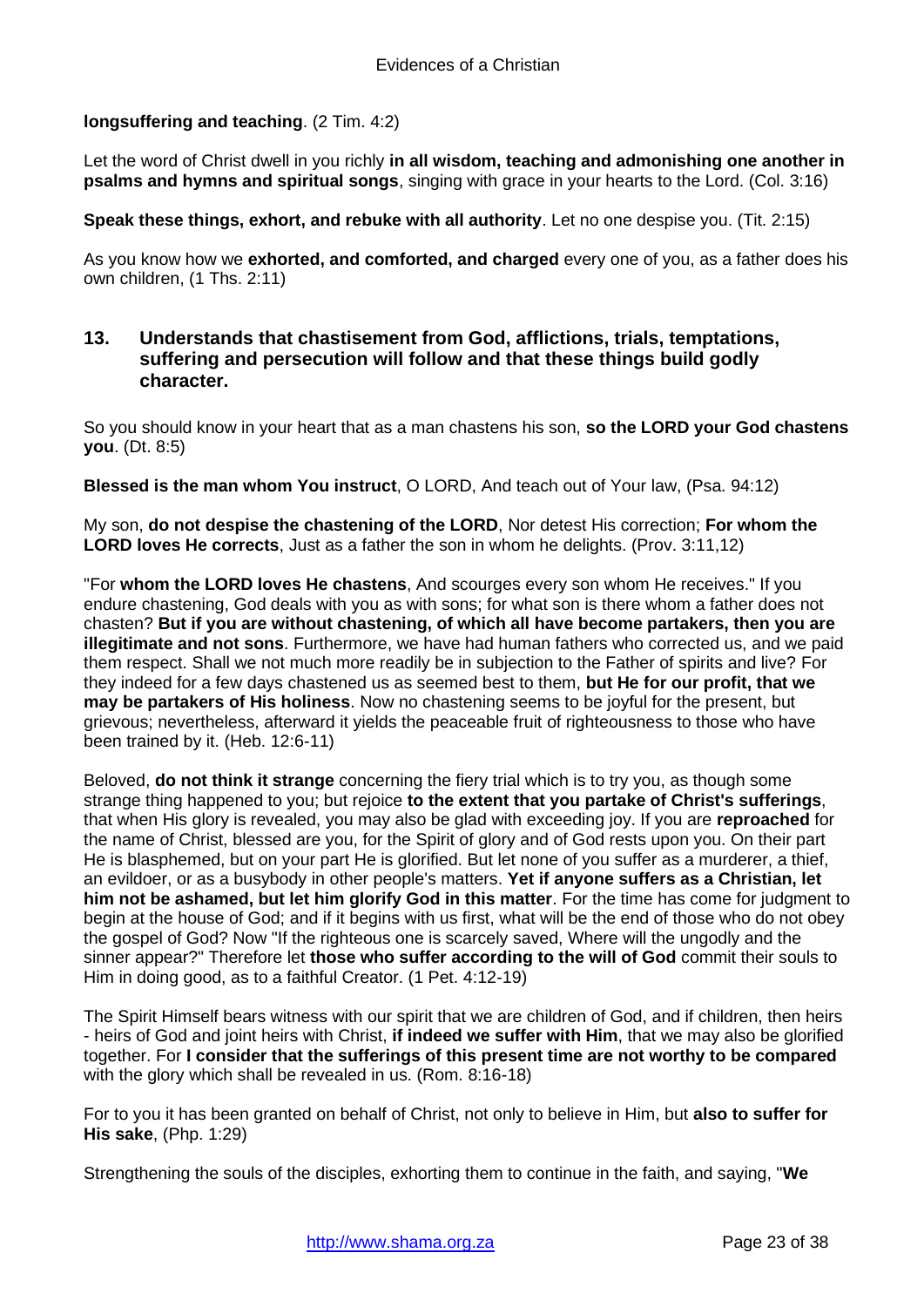#### **must through many tribulations enter the kingdom of God**." (Acts 14:22)

Even to the present hour we both hunger and thirst, and we are poorly clothed, and beaten, and homeless. And we labor, working with our own hands. Being **reviled**, we bless; being **persecuted**, we **endure** it; being **defamed**, we entreat. We have been made as the **filth of the world**, the **offscouring** of all things until now. (1 Cor. 4:11-13)

Blessed be the God and Father of our Lord Jesus Christ, the Father of mercies and God of all comfort, who comforts us **in all our tribulations**, that we may be able to comfort those who are in any trouble, with the comfort with which we ourselves are comforted by God. For **as the sufferings of Christ abound in us**, so our consolation also abounds through Christ. Now if we are **afflicted**, it is for your consolation and salvation, which is **effective for enduring the same sufferings which we also suffer**. Or if we are comforted, it is for your consolation and salvation. And our hope for you is steadfast, because we know that as **you are partakers of the sufferings**, so also you will partake of the consolation. (2 Cor. 1:3-7)

We are **hard pressed** on every side, yet not crushed; we are **perplexed**, but not in despair; **persecuted**, but not forsaken; **struck down**, but not destroyed - always carrying about in the body **the dying of the Lord Jesus**, that the life of Jesus also may be manifested in our body. (2 Cor. 4:8- 10)

Therefore I take pleasure in **infirmities, in reproaches, in needs, in persecutions, in distresses**, for Christ's sake. for when I am weak, then I am strong. (2 Cor. 12:10)

Therefore do not be ashamed of the testimony of our Lord, nor of me His prisoner, but **share with me in the sufferings for the gospel** according to the power of God, (2 Tim. 1:8)

You therefore must **endure hardship** as a good soldier of Jesus Christ. (2 Tim. 2:3)

**If we endure, We shall also reign with Him**. If we deny Him, He also will deny us. (2 Tim. 2:12)

Yes, and **all who desire to live godly in Christ Jesus will suffer persecution**. (2 Tim. 3:12)

And you became followers of us and of the Lord, having received the word **in much affliction**, with joy of the Holy Spirit, (1 Ths. 1:6)

That no one should be shaken by these **afflictions**; for you yourselves know that **we are appointed to this**. For, in fact, we told you before when we were with you that **we would suffer tribulation**, just as it happened, and you know. (1 Ths. 3:3,4)

If the **world hates you, you know that it hated Me before it hated you**. If you were of the world, the world would love its own. Yet because you are not of the world, but I chose you out of the world, therefore the world hates you. Remember the word that I said to you, `A servant is not greater than his master.' **If they persecuted Me, they will also persecute you**. If they kept My word, they will keep yours also. (Jn. 15:18-20)

Blessed is the man who **endures temptation**; for when he has been proved, he will receive the crown of life which the Lord has promised to those who love Him. (Jas. 1:12)

My brethren, take the prophets, who spoke in the name of the Lord, **as an example of suffering** and patience. (Jas. 5:10)

But may the God of all grace, who called us to His eternal glory by Christ Jesus, **after you have suffered a while**, perfect, establish, strengthen, and settle you. (1 Pet. 5:10)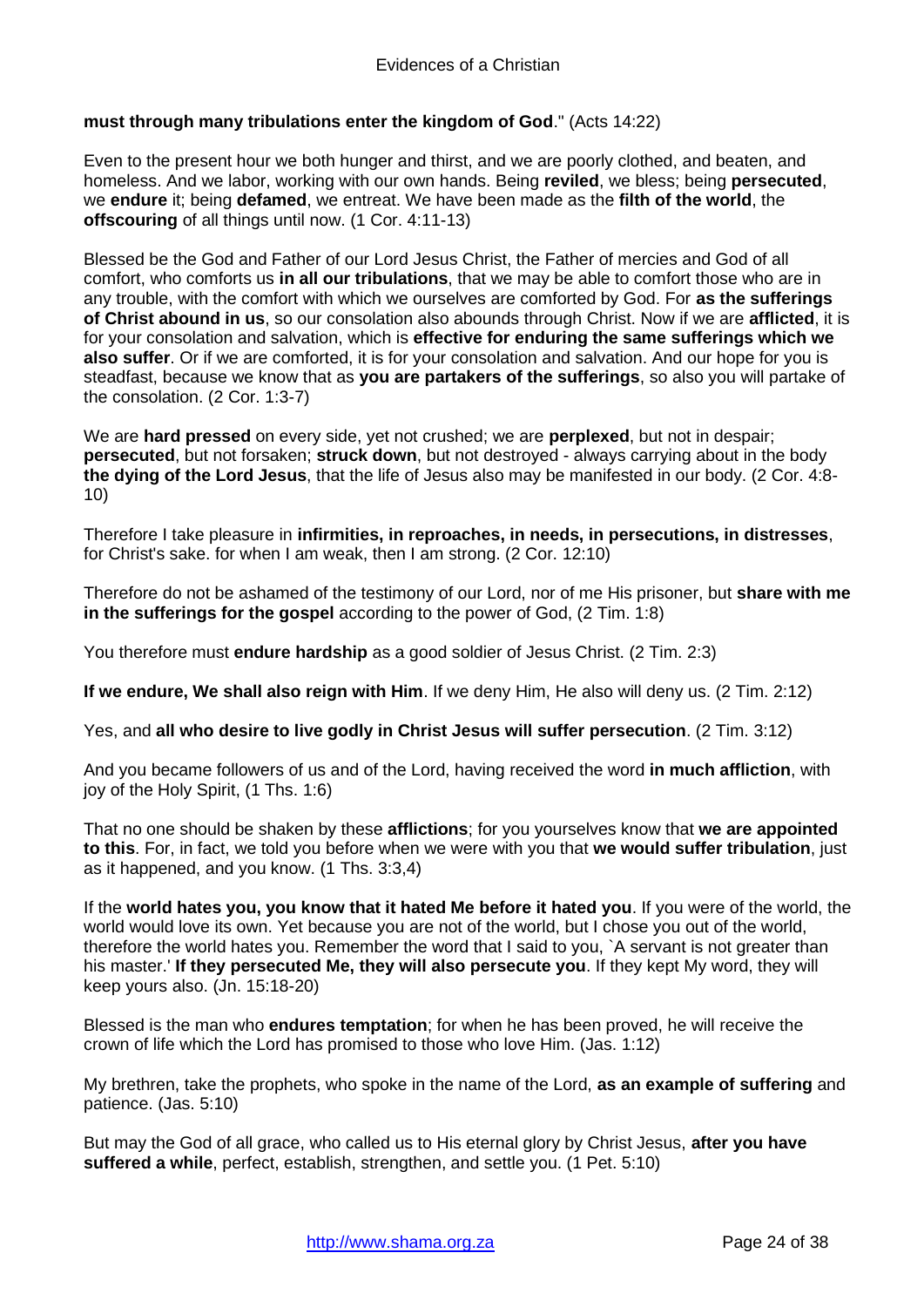So that we ourselves boast of you among the churches of god for your patience and faith **in all your persecutions and tribulations** that you endure, which is manifest evidence of the righteous judgment of God, that you may be counted worthy of the kingdom of God, **for which you also suffer**; (2 Ths. 1:4,5)

In this you greatly rejoice, though now for a little while, if need be, you have been grieved by **various trials**, that the **genuineness of your faith**, being much more precious than gold that perishes, though it is **tested by fire**, may be found to praise, honor, and glory at the revelation of Jesus Christ, (1 Pet. 1:6,7)

For what credit is it if, when you are beaten for your faults, you take it patiently? But when you do good and **suffer for it, if you take it patiently, this is commendable before God**. (1 Pet. 2:20)

Therefore, since Christ **suffered for us in the flesh, arm yourselves also with the same mind, for he who has suffered in the flesh has ceased from sin**, (1 Pet. 4:1)

That I may know Him and the power of His resurrection, and the **fellowship of His sufferings**, being conformed to His death, (Php. 3:10)

And they agreed with him, and when they had called for the apostles and beaten them, they commanded that they should not speak in the name of Jesus, and let them go. So they departed from the presence of the council, **rejoicing that they were counted worthy to suffer shame for His name**. (Acts 5:40,41)

Blessed are you **when men hate you**, And when they exclude you, And **revile** you, and **cast out your name as evil**, For the Son of Man's sake. **Rejoice in that day and leap for joy! For indeed your reward is great in heaven, For in like manner their fathers did to the prophets**. (Lk. 6:22,23)

They will put you out of the synagogues; yes, **the time is coming that whoever kills you will think that he offers God service**. (Jn. 16:2)

## <span id="page-24-0"></span>**14. Walks closely with God, knowing that it is possible to fall away, eternal salvation is only assured at death.**

And you will be hated by all for My name's sake. But **he who endures to the end will be saved**. (Mt. 10:22)

#### But **he who endures to the end shall be saved**. (Mt. 24:13)

And even now the ax is laid to the root of the trees. Therefore **every tree which does not bear good fruit is cut down and thrown into the fire**. (Mt. 3:10; Lk. 3:9)

But the ones on the rock are those who, when they hear, receive the word with joy; and these have no root, **who believe for a while and in time of temptation fall away**. (Lk. 8:13)

Every branch in Me that **does not bear fruit He takes away**; and every branch that bears fruit He prunes, that it may bear more fruit. (Jn. 15:2)

If anyone does not abide in Me, **he is cast out as a branch** and is withered; and they gather them and throw them into the fire, and they are burned. (Jn. 15:6)

For if God did not spare the natural branches, **He may not spare you either**. Therefore consider the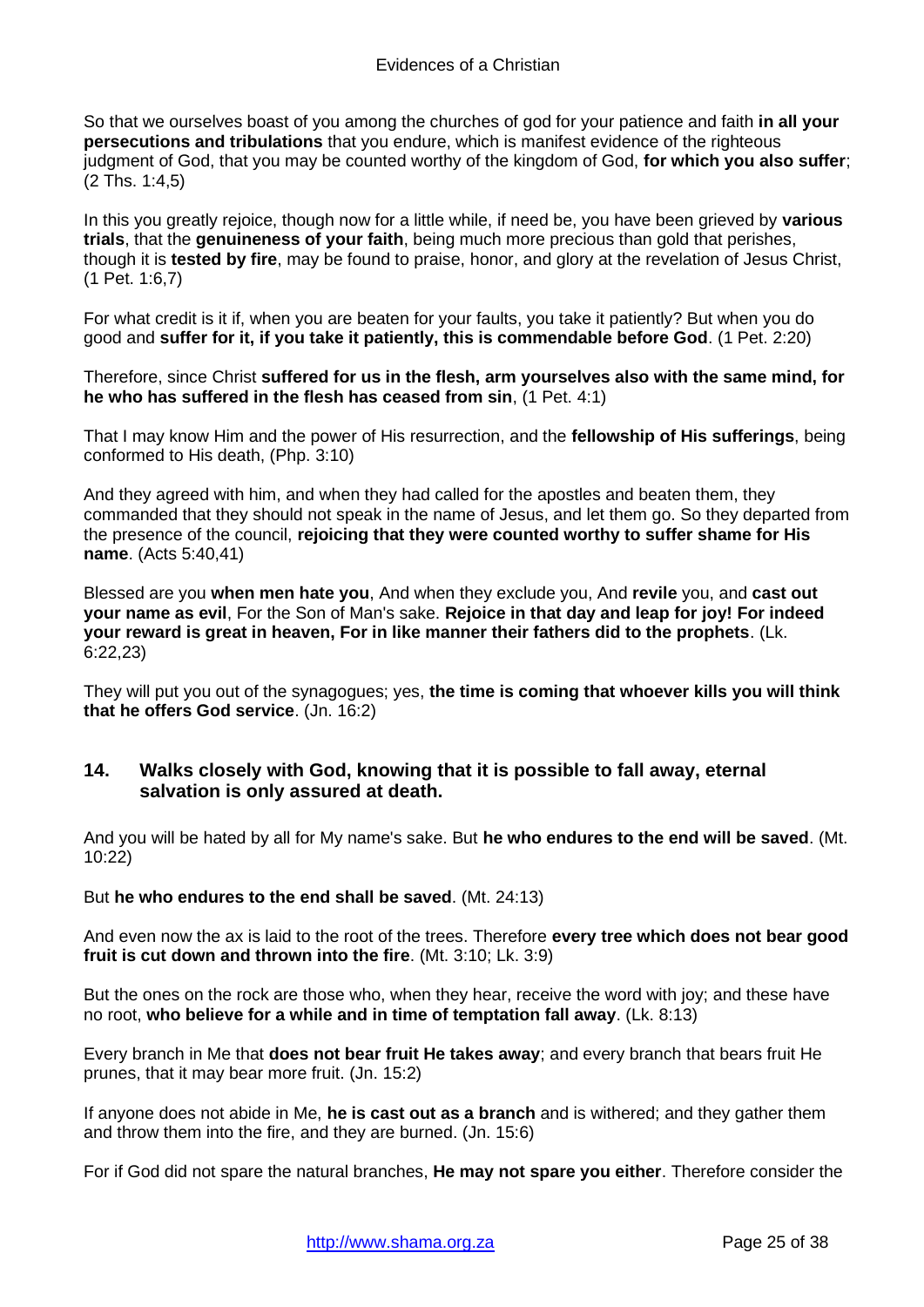goodness and severity of God: on those who fell, severity; but toward you, goodness, **if you continue in His goodness**. Otherwise you also will be cut off. (Rom. 11:21,22)

You therefore, beloved, since you know these things beforehand, beware lest you also **fall from your own steadfastness**, being led away with the error of the wicked; (2 Pet. 3:17)

Now the Spirit expressly says that in latter times **some will depart from the faith**, giving heed to deceiving spirits and doctrines of demons, (1 Tim. 4:1)

Beware, brethren, lest there be in any of you an evil heart of unbelief **in departing from the living God**; but exhort one another daily, while it is called, "Today," lest any of you be hardened through the deceitfulness of sin. For we have become partakers of Christ **if we hold the beginning of our confidence steadfast to the end**, (Heb. 3:12-14)

For it is impossible for those who were once enlightened, and have tasted the heavenly gift, and have become partakers of the Holy Spirit, and have **tasted the good word of God** and the powers of the age to come, **if they fall away, to renew them again to repentance**, since they crucify again for themselves the Son of God, and put Him to an open shame. (Heb. 6:4-6)

"Now the just shall live by faith; but **if anyone draws back**, My soul has no pleasure in him." But we are not of those who draw back to perdition, but of those who believe to the saving of the soul. (Heb. 10:38,39)

"When I say to the wicked, `You shall surely die,' and you give him no warning, nor speak to warn the wicked from his wicked way, to save his life, that same wicked man shall die in his iniquity; but his blood I will require of your hand. Yet, if you warn the wicked, and he does not turn from his wickedness, nor from his wicked way, he shall die in his iniquity; but you have delivered your soul. Again, **when a righteous man turns from his righteousness and commits iniquity, and I lay a stumbling block before him, he shall die**; because you did not give him warning, **he shall die in his sin, and his righteousness which he has done shall not be remembered**; but his blood I will require at your hand. Nevertheless if you warn the righteous man that the righteous **should not sin**, and he does not sin, he shall surely live because he took warning; also you will have delivered your soul." (Ezek. 3:18-21)

For if, **after they have escaped the pollutions** of the world through the knowledge of the Lord and Savior Jesus Christ, **they are again entangled** in them and overcome, the latter end is **worse for them than the beginning**. For it would have been **better for them not to have known** the way of righteousness, than **having known it** to turn from the holy commandment delivered to them. But it has happened to them according to the true proverb: "A dog returns to his own vomit," and, "a sow, having washed, to her wallowing in the mire." (2 Pet. 2:20-22)

He who overcomes shall be clothed in white garments, and **I will not blot out his name** from the Book of Life; but I will confess his name before My Father and before His angels. (Rev. 3:5)

So then, **because you are lukewarm**, and neither cold nor hot, **I will spew you out of My mouth**. (Rev. 3:16)

## <span id="page-25-0"></span>**15. Maintains Biblical separation from false brethren or backsliders, warning them of God's judgment in love and hope of restoration.**

Now I urge you, brethren, **note those** who cause divisions and offenses, contrary to the doctrine which you learned, and **avoid them**. For those who are such do not serve our Lord Jesus Christ, but their own belly, and by smooth words and flattering speech deceive the hearts of the simple. (Rom.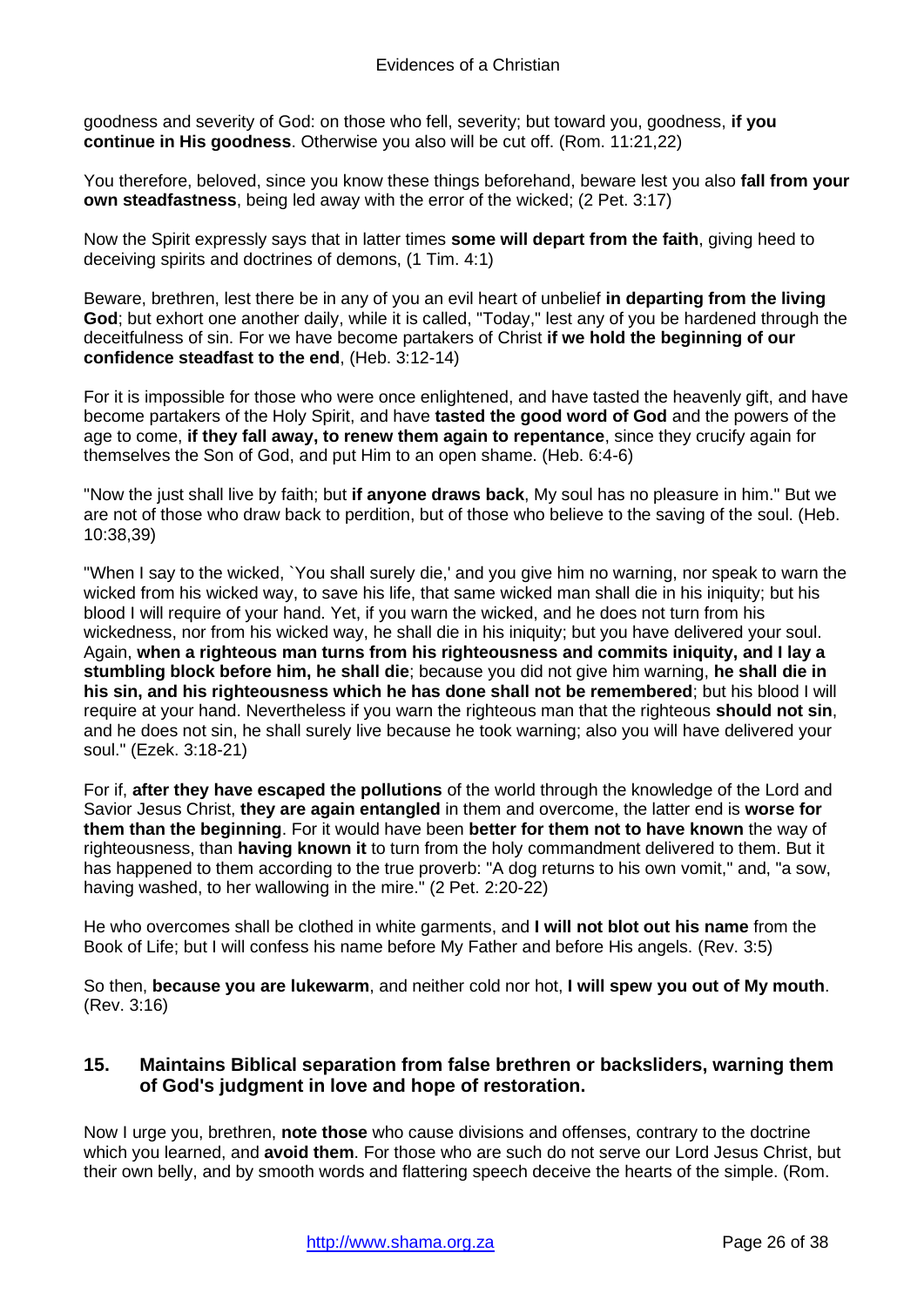#### 16:17,18)

If anyone teaches otherwise and does not consent to wholesome words, even the words of our Lord Jesus Christ, and to the doctrine which is according to godliness, he is proud, knowing nothing, but is obsessed with disputes and arguments over words, from which come envy, strife, reviling, evil suspicions, useless wranglings of men of corrupt minds and destitute of the truth, who suppose that godliness is a means of gain. **From such withdraw yourself**. (1 Tim. 6:3-5)

But know this, that in the last days perilous times will come: For men will be lovers of themselves, lovers of money, boasters, proud, blasphemers, disobedient to parents, unthankful, unholy, unloving, unforgiving, slanderers, without self-control, brutal, despisers of good, traitors, headstrong, haughty, lovers of pleasure rather than lovers of God, having a **form of godliness** but denying its power. And **from such people turn away!** (2 Tim. 3:1-5)

And if anyone does not obey our word in this epistle, **note that person and do not keep company with him**, that he may be ashamed. (2 Ths. 3:14)

I wrote to you in my epistle not to keep company with sexually immoral people. Yet I certainly did not mean with the sexually immoral people of this world, or with the covetous, or extortioners, or idolaters, since then you would need to go out of the world. But now I have written to you not to keep company with **anyone named a brother**, who is a fornicator, or covetous, or an idolater, or a reviler, or a drunkard, or an extortioner - **not even to eat with such a person**. (1 Cor. 5:9-11)

But avoid foolish disputes, genealogies, contention, and strivings about the law; for they are unprofitable and useless. Reject a **divisive man** after the first and second admonition, knowing that such a person is warped and sinning, being self-condemned. (Tit. 3:9-11)

Him we preach, **warning every man** and teaching every man in all wisdom, that we may present every man perfect in Christ Jesus. (Col. 1:28)

Now we exhort you, brethren, **warn those who are unruly**, comfort the faint-hearted, uphold the weak, be patient with all. (1 Ths. 5:14)

Therefore watch, and remember that for three years **I did not cease to warn** everyone night and day with tears. (Acts 20:31)

And have **no fellowship** with the unfruitful works of darkness, but **rather expose them**. (Eph. 5:11)

#### <span id="page-26-0"></span>**16. Husband is spiritual head of home, loves and honors wife.**

But I want you to know that the head of every man is Christ, **the head of woman is man**, and the head of Christ is God. (1 Cor. 11:3)

Likewise you husbands, dwell with them with understanding, **giving honor to the wife, as to the weaker vessel**, and as being heirs together of the grace of life, that your prayers may not be hindered. (1 Pet. 3:7)

**Husbands, love your wives** and do not be bitter toward them. (Col. 3:19)

**Husbands, love your wives**, just as Christ also loved the church and gave Himself for it, that He might sanctify and cleanse it with the washing of water by the word, that He might present it to Himself a glorious church, not having spot or wrinkle or any such thing, but that it should be holy and without blemish. So husbands ought **to love their own wives as their own bodies**; he who loves his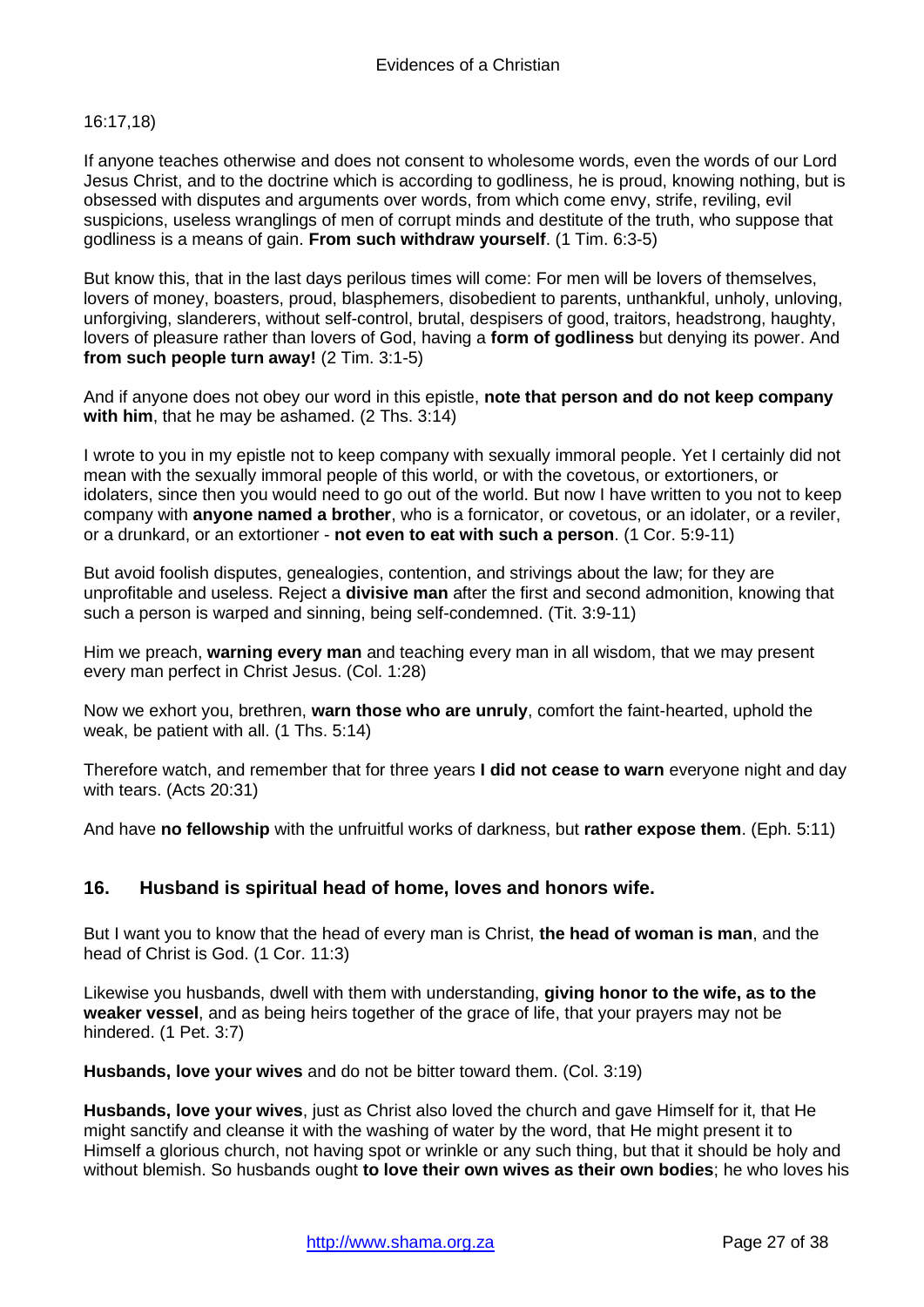wife loves himself. For no one ever hated his own flesh, but nourishes and cherishes it, just as the Lord does the church. (Eph. 5:25-29)

Nevertheless let each one of you in particular so **love his own wife as himself**, and let the wife see **that she respects her husband**. (Eph. 5:33)

## <span id="page-27-0"></span>**17. Women in subjection to husbands, modest in dress and appearance.**

To the woman He said: "I will greatly multiply your sorrow and your conception; In pain you shall bring forth children; Your desire shall be for your husband, And **he shall rule over you**." (Gen. 3:16)

Likewise you wives, **be submissive to your own husbands**, that even if some do not obey the word, they, without a word, may be won by the conduct of their wives, when they observe your chaste conduct accompanied by fear. Do not let your beauty be that outward adorning of arranging the hair, of wearing gold, or of putting on fine apparel; but let it be the hidden person of the heart, with the incorruptible ornament of a gentle and quiet spirit, which is very precious in the sight of God. For in this manner, in former times, the holy women who trusted in God also adorned themselves, **being submissive to their own husbands**, as Sarah obeyed Abraham, calling him lord, whose daughters you are if you do good and are not afraid with any terror. (1 Pet. 3:1-6)

**Wives, submit to your own husbands**, as to the Lord. For the husband is head of the wife, as also Christ is head of the church; and He is the Savior of the body. Therefore, just as the church is subject to Christ, so **let the wives be to their own husbands in everything**. (Eph. 5:22-24)

#### **Wives, submit to your own husbands, as is fitting in the Lord**. (Col. 3:18)

But I want you to know that the head of every man is Christ, **the head of woman is man**, and the head of Christ is God. (1 Cor. 11:3)

In like manner also, that the **women adorn themselves in modest apparel**, with propriety and moderation, not with braided hair or gold or pearls or costly clothing, but, which is proper for women professing godliness, with good works. Let a woman learn in silence with all submission. And I do not permit a woman to teach **or to have authority over a man**, but to be in silence. For Adam was formed first, then Eve. And Adam was not deceived, but the woman being deceived, fell into transgression. Nevertheless she will be saved in childbearing if they continue in faith, love, and holiness, with self-control. (1 Tim. 2:9-15)

the older women likewise, that they be reverent in behavior, not slanderers, not given to much wine, teachers of good things - that they admonish the young women to love their husbands, to love their children, to be discreet, chaste, homemakers, good, **obedient to their own husbands**, that the word of God may not be blasphemed. (Tit. 2:3-5)

## <span id="page-27-1"></span>**18. Children disciplined in subjection, and instructed in the ways of righteousness.**

My son, hear the **instruction of your father**, And do not forsake the **law of your mother**; (Prov. 1:8)

He who spares his rod **hates his son**, But he who **loves him disciplines him promptly**. (Prov. 13:24)

Chasten your son while there is hope, And **do not set your heart on his destruction**. (Prov. 19:18)

**Train up a child in the way he should go**, And when he is old he will not depart from it. (Prov. 22:6)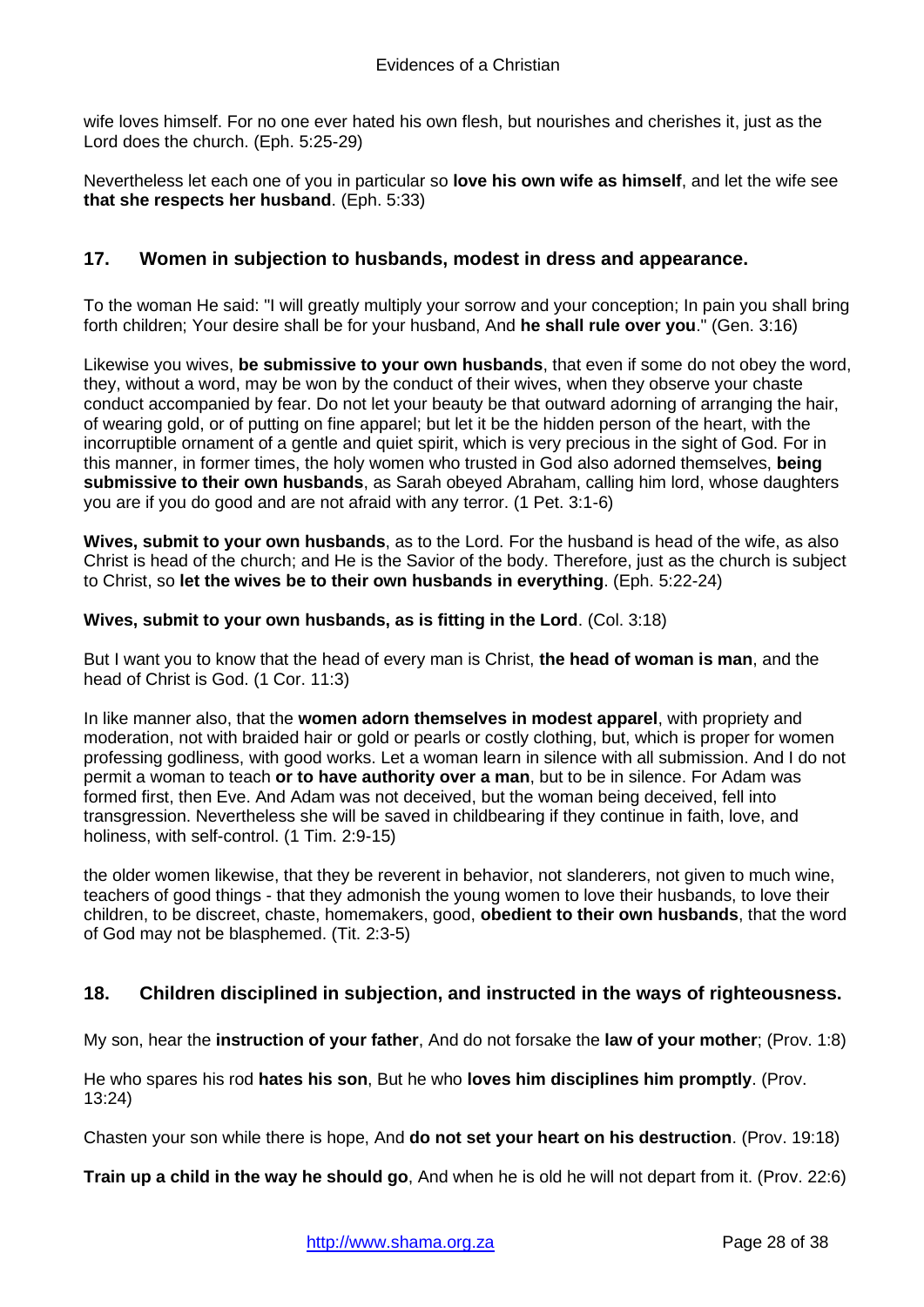Foolishness is bound up in the heart of a child, but **the rod of correction will drive it far from him**. (Prov. 22:15)

**Do not withhold correction from a child**, For if you beat him with a rod, **he will not die**. (Prov. 23:13)

**The rod and reproof give wisdom**, But a child left to himself brings shame to his mother. (Prov. 29:15)

**Children, obey your parents in the Lord**, for this is right. "Honor your father and mother," which is the first commandment with promise: "that it may be well with you and you may live long on the earth." And you, fathers, do not provoke your children to wrath, but **bring them up in the training and admonition of the Lord**. (Eph. 6:1-4)

Children, **obey your parents in all things**, for this is well pleasing to the Lord. (Col. 3:20)

And these words which I command you today shall be in your heart; **you shall teach them diligently to your children**, and shall talk of them when you sit in your house, when you walk by the way, when you lie down, and when you rise up. (Dt. 6:6,7)

## <span id="page-28-0"></span>**19. Maintains reasonable care for body - no destructive habits.**

Do you not know that you are the temple of God and that the Spirit of God dwells in you? **If anyone defiles the temple of God, God will destroy him**. For the temple of God is holy, which temple you are. (1 Cor. 3:16,17)

I beseech you therefore, brethren, by the mercies of God, that you **present your bodies a living sacrifice**, holy, acceptable to God, which is your reasonable service. (Rom. 12:1)

But take heed to yourselves, lest your hearts be weighed down with **carousing, drunkenness**, and cares of this life, and that Day come on you unexpectedly. (Lk. 21:34)

Let your **gentleness** be known to all men. The Lord is at hand. (Php. 4:5)

that each of you should know how to possess his own vessel in **sanctification and honor**, (1 Ths. 4:4)

And everyone who competes for the prize is **temperate in all things**. Now they do it to obtain a perishable crown, but we for an imperishable crown. (1 Cor. 9:25)

## <span id="page-28-1"></span>**20. Loves, serves and builds up true Body of Christ, rich in good works, giving time and resources to needy brethren or others as the Spirit directs. Does the work of the Lord.**

Be kindly affectionate to one another with **brotherly love**, in honor giving preference to one another; (Rom. 12:10)

But concerning **brotherly love** you have no need that I should write to you, for you yourselves are taught by God to **love one another**; (1 Ths. 4:9)

Let **brotherly love** continue. (Heb. 13:1)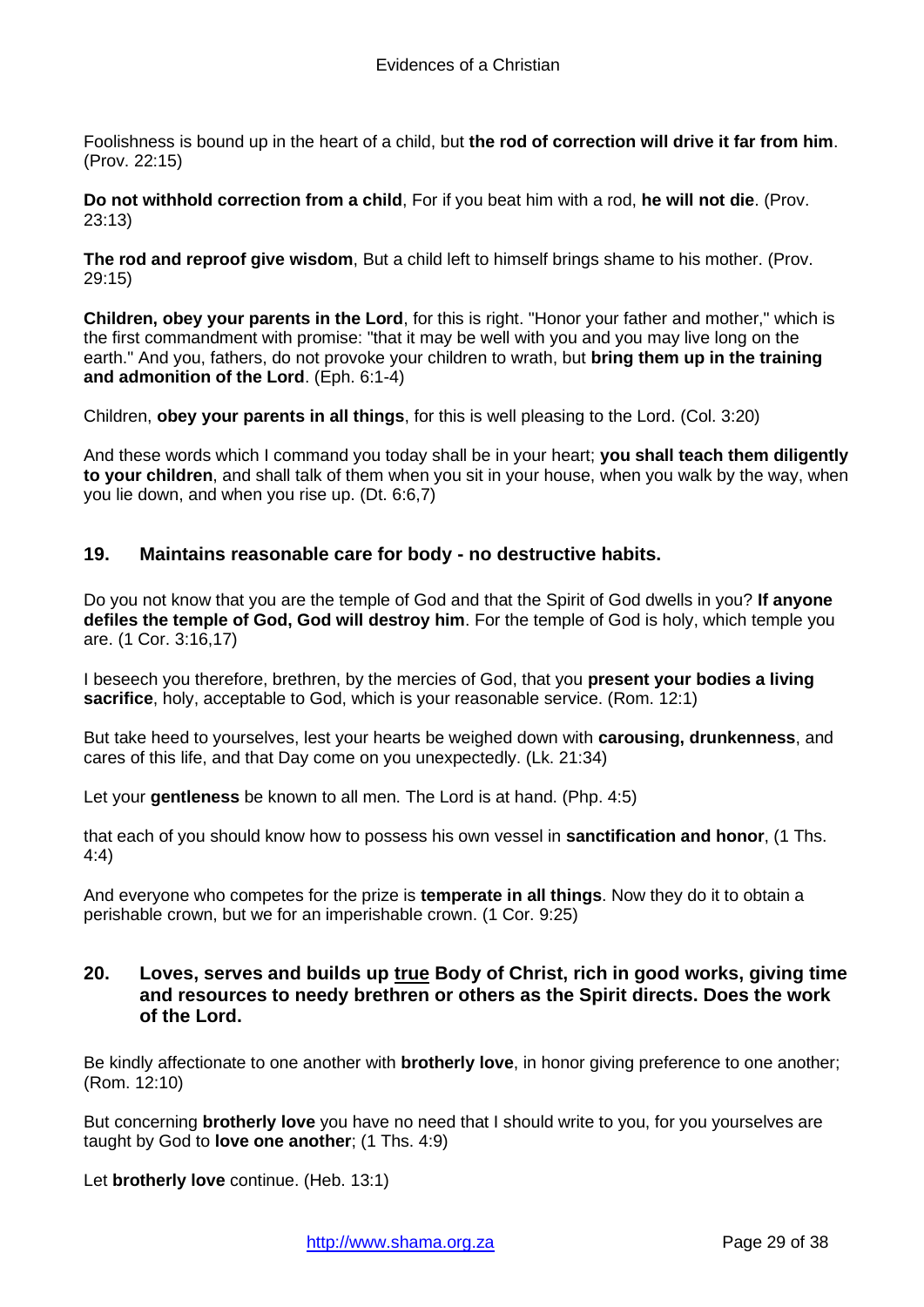Since you have purified your souls in obeying the truth through the Spirit in sincere **love of the brethren**, love one another fervently with a pure heart, (1 Pet. 1:22)

Honor all people. **Love the brotherhood**. Fear God. Honor the king. (1 Pet. 2:17)

He who **loves his brother** abides in the light, and there is no cause for stumbling in him. (1 Jn. 2:10)

In this the children of God and the children of the devil are manifest: Whoever does not practice righteousness is not of God, **nor is he who does not love his brother**. (1 Jn. 3:10)

We know that we have passed from death to life, **because we love the brethren**. He who does not love his brother abides in death. (1 Jn. 3:14)

By this we know love, because He laid down His life for us. And **we also ought to lay down our lives for the brethren**. (1 Jn. 3:16)

If someone says, "I love God," and hates his brother, he is a liar; for he who does not love his brother whom he has seen, how can he love God whom he has not seen? And this commandment we have from Him: that he **who loves God must love his brother also**. (1 Jn. 4:20,21)

Let the word of Christ dwell in you richly in all wisdom, **teaching and admonishing one another** in psalms and hymns and spiritual songs, singing with grace in your hearts to the Lord. (Col. 3:16)

But now indeed there are many members, yet one body. And the eye cannot say to the hand, "I have no need of you"; nor again the head to the feet, "I have no need of you." No, much rather, those members of the body which seem to be weaker are necessary. And those members of the body which we think to be less honorable, on these we bestow greater honor; and our unpresentable parts have greater modesty, but our presentable parts have no need. But God composed the body, having given greater honor to that part which lacks it, **that there should be no schism in the body**, but that the members should have the same care for one another. And if one member suffers, all the members suffer with it; or if one member is honored, all the members rejoice with it. Now **you are the body of Christ**, and members individually. (1 Cor. 12:20-27)

For you, brethren, have been called to liberty; only do not use liberty as an opportunity for the flesh, but **through love serve one another**. (Gal. 5:13)

And He sat down, called the twelve, and said to them, "If anyone desires to be first, he shall be last of all and **servant of all**." (Mk. 9:35)

Let your light so shine before men, **that they may see your good works** and glorify your Father in heaven. (Mt. 5:16)

For we are His workmanship, **created in Christ Jesus for good works**, which God prepared beforehand that we should walk in them. (Eph. 2:10)

Let each of you look out not only for his own interests, but also **for the interests of others**. (Php. 2:4)

**If a brother or sister is naked and destitute of daily food**, and one of you says to them, "Depart in peace, be warmed and filled," but you **do not give them the things** which are needed for the body, **what does it profit**? (Jas. 2:15,16)

Command those who are rich in this present age not to be haughty, nor to trust in uncertain riches but in the living God, who gives us richly all things to enjoy. Let them do good, that they be **rich in good works, ready to give, willing to share**, (1 Tim. 6:17,18)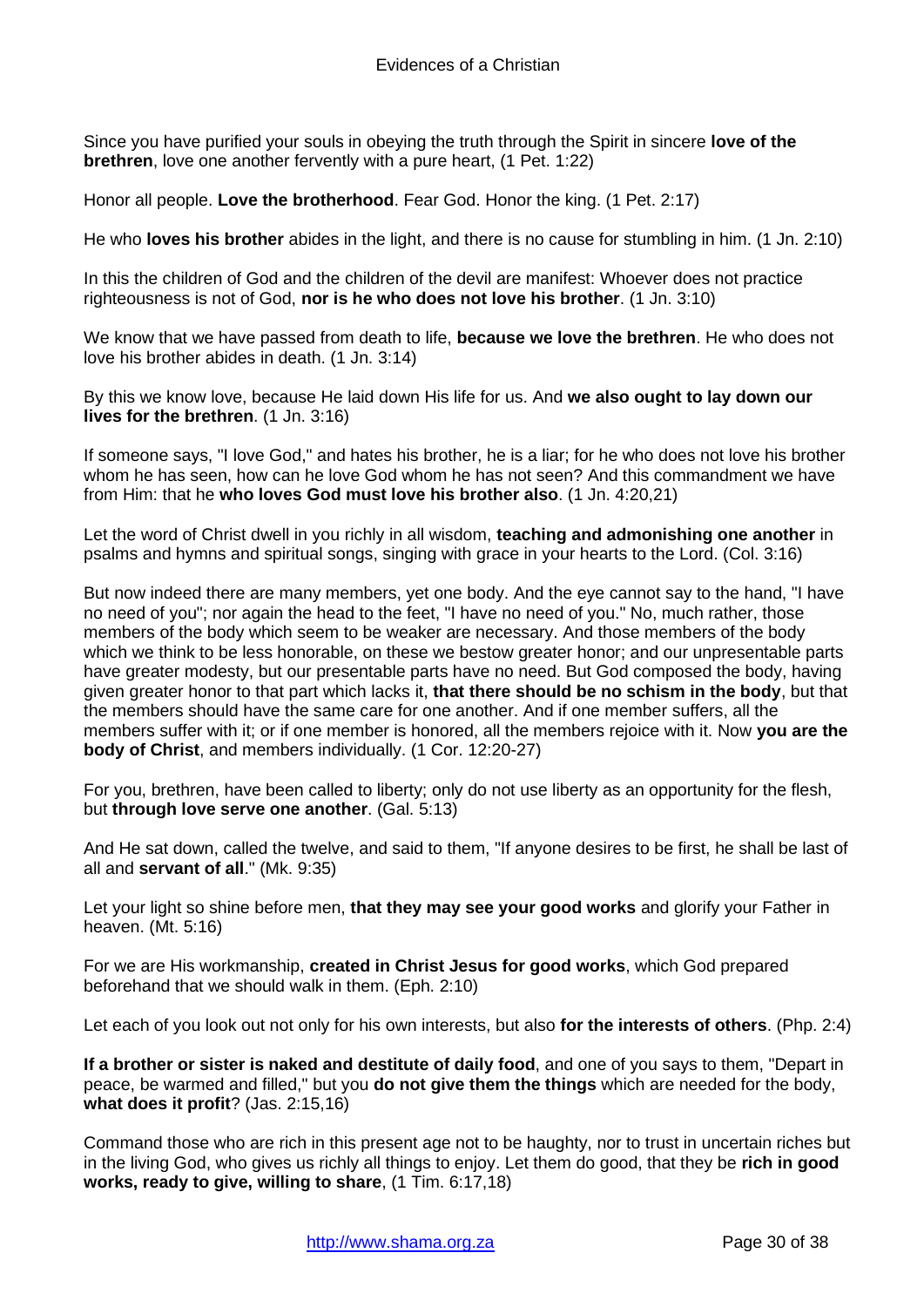That the man of God may be complete, thoroughly equipped **for every good work**. (2 Tim. 3:17)

For it pleased those from Macedonia and Achaia to make **a certain contribution for the poor among the saints** who are in Jerusalem. It pleased them indeed, and they are their debtors. For if the Gentiles have been partakers of their spiritual things, their duty is also to minister to them in material things. (Rom. 15:26,27)

Therefore, my beloved brethren, be steadfast, immovable, **always abounding in the work of the Lord**, knowing that your labor is not in vain in the Lord. (1 Cor. 15:58)

Now concerning **the collection for the saints**, as I have given orders to the churches of Galatia, so you must do also: On the first day of the week let each one of you lay something aside, storing up as he may prosper, that there be no collections when I come. And when I come, whomever you approve by your letters I will send to bear your gift to Jerusalem. (1 Cor. 16:1-3)

**So let each one give as he purposes in his heart**, not grudgingly or of necessity; for God loves a cheerful giver. (2 Cor. 9:7)

And let us consider one another in order to stir up **love and good works**, (Heb. 10:24)

Having your conduct honorable among the Gentiles, that when they speak against you as evildoers, they may, **by your good works** which they observe, **glorify God** in the day of visitation. (1 Pet. 2:12)

But whoever has this world's goods, and **sees his brother in need, and shuts up his heart from him, how does the love of God abide in him?** My little children, let us not love in word or in tongue, but **in deed and in truth**. (1 Jn. 3:17,18)

Beloved, **let us love one another**, for love is of God; and everyone who loves is born of God and knows God. He who does not love does not know God, for God is love. (1 Jn. 4:7,8)

Therefore, as we have opportunity, let us do good to all, **especially to those who are of the household of faith**. (Gal. 6:10)

In all things showing yourself to be a pattern of **good works**; in doctrine showing integrity, reverence, incorruptibility, (Tit. 2:7)

Who gave Himself for us, that He might redeem us from every lawless deed and purify for Himself His own special people, **zealous for good works**. (Tit. 2:14)

This is a faithful saying, and these things I want you to affirm constantly, that those who have believed in God should be careful to **maintain good works**. These things are good and profitable to men. (Tit. 3:8)

And let our people also learn to **maintain good works**, to meet urgent needs, that they may not be unfruitful. (Tit. 3:14)

## <span id="page-30-0"></span>**21. Practices complete honesty in every matter, speaks only pure truth, and lives in total obedience to the laws of man unless disobedience to God is required by man's law.**

These six things the LORD hates, Yes, seven are **an abomination** to Him: A proud look, A **lying tongue**, Hands that shed innocent blood, A heart that devises wicked plans, Feet that are swift in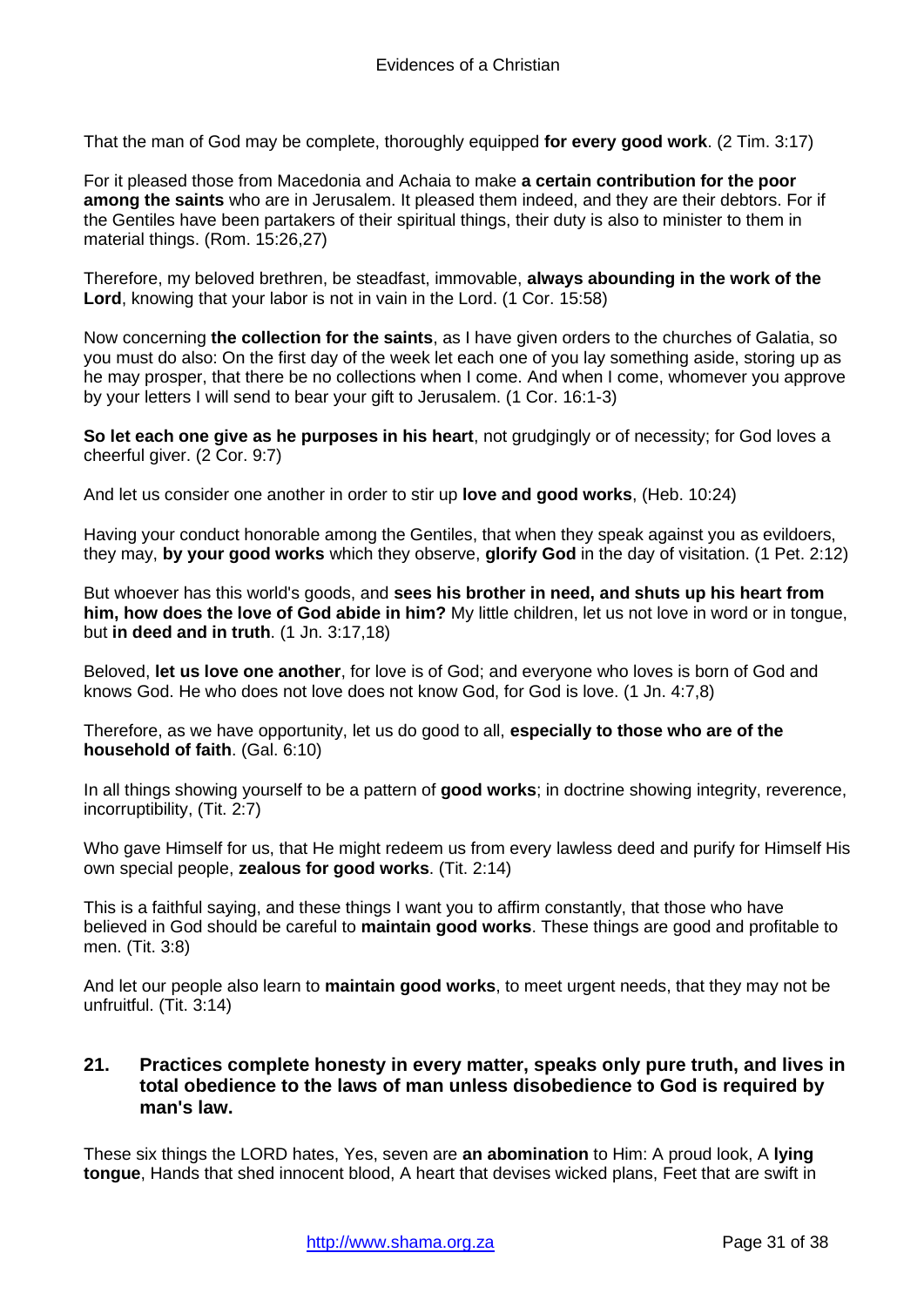running to evil, **A false witness who speaks lies**, And one who sows discord among brethren. (Prov. 6:16-19)

**Remove from me the way of lying**, And grant me Your law graciously. (Psa. 119:29)

**Deliver my soul, O LORD, from lying lips** And from a deceitful tongue. (Psa. 120:2)

**Lying lips are an abomination to the LORD**, But those who deal truthfully are His delight. (Prov. 12:22)

**A righteous man hates lying**, But a wicked man is loathsome and comes to shame. (Prov. 13:5)

For He said, "Surely they are My people, **Children who will not lie**." So He became their Savior. (Isa. 63:8)

But a certain man named Ananias, with Sapphira his wife, sold a possession. And he kept back part of the proceeds, his wife also being aware of it, and brought a certain part and laid it at the apostles' feet. But Peter said, "Ananias, why has Satan filled your heart to **lie to the Holy Spirit** and keep back part of the price of the land for yourself? "While it remained, was it not your own? And after it was sold, was it not in your own control? Why have you conceived this thing in your heart? **You have not lied to men but to God**." Then Ananias, hearing these words, fell down and breathed his last. So great fear came upon all those who heard these things. And the young men arose and wrapped him up, carried him out, and buried him. Now it was about three hours later when his wife came in, not knowing what had happened. And Peter answered her, "Tell me whether you sold the land for so much?" And she said, "Yes, for so much." Then Peter said to her, "How is it that you have agreed together to test the Spirit of the Lord? Look, the feet of those who have buried your husband are at the door, and they will carry you out." Then immediately she fell down at his feet and breathed her last. And the young men came in and found her dead, and carrying her out, buried her by her husband. (Acts 5:1-10)

Therefore, **putting away lying, each one speak truth** with his neighbor, for we are members of one another. (Eph. 4:25)

**Do not lie to one another**, since you have put off the old man with his deeds, (Col. 3:9)

**But there shall by no means enter it** anything that defiles, or **causes** an abomination or **a lie**, but only those who are written in the Lamb's Book of Life. (Rev. 21:27)

But outside are dogs and sorcerers and sexually immoral and murderers and idolaters, and **whoever loves and practices a lie**. (Rev. 22:15)

He who is faithful in what is least is faithful also in much; and **he who is unjust in what is least is unjust also in much.** Therefore if you have not been faithful also in much; and he who is unjust in what is least is unjust also in much. And if you have not been faithful in what is another man's, who will give you what is your own? (Lk. 16:10-12)

Repay no one evil for evil. **Have regard for good things in the sight of all men**. (Rom. 12:17)

Finally, brethren, **whatever things are true**, whatever things are noble, whatever things are just, whatever things are pure, whatever things are lovely, whatever things are of good report, if there is any virtue and if there is anything praiseworthy - **meditate on these things**. (Php. 4:8)

Having your conduct **honorable among the Gentiles**, that when they speak against you as evildoers, they may, by your good works which they observe, glorify God in the day of visitation. (1 Pet. 2:12)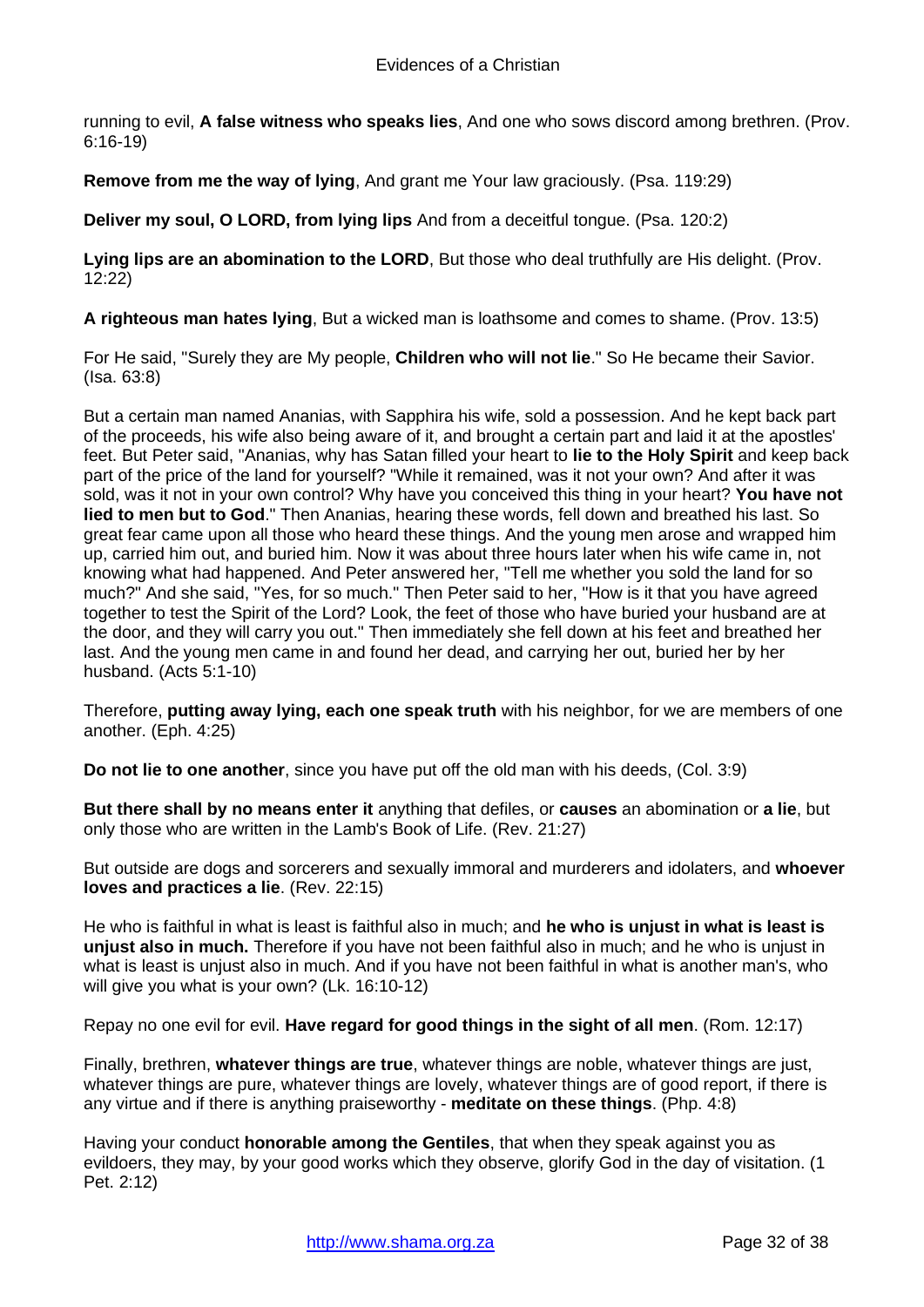LORD, who may abide in Your tabernacle? Who may dwell in Your holy hill? He who walks uprightly, And **works righteousness, And speaks the truth in his heart**; (Psa. 15:1,2)

Therefore let us keep the feast, not with old leaven, nor with the leaven of malice and wickedness, but with the unleavened bread of **sincerity and truth**. (1 Cor. 5:8)

(For the fruit of the Spirit is **in all goodness, righteousness, and truth**), (Eph. 5:9)

**Let every soul be subject to the governing authorities**. For there is no authority except from God, and the authorities that exist are appointed by God. Therefore **whoever resist the authority resist the ordinance of God**, and those who resist will bring judgment on themselves. For rulers are not a terror to good works, but to evil. Do you want to be unafraid of the authority? Do what is good, and you will have praise from the same. For he is God's minister to you for good. But if you do evil, be afraid; for he does not bear the sword in vain; for he is God's minister, an avenger to execute wrath on him who practices evil. **Therefore you must be subject, not only because of wrath but also for conscience' sake**. For because of this you also pay taxes, for they are God's minsters attending continually to this very thing. **Render therefore to all their due**: taxes to whom taxes are due, customs to whom customs, fear to whom fear, honor to whom honor. (Rom. 13:1-7)

Therefore **submit yourselves to every ordinance of man for the Lord's sake**, whether to the king as supreme, (1 Pet. 2:13)

**Remind them to be subject to rulers and authorities, to obey**, to be ready for every good work, (Tit. 3:1)

**Obey those who rule over you, and be submissive**, for they watch out for your soul, as those who must give an account. Let them do so with joy and not with grief, for that would be unprofitable for you. (Heb. 13:17)

Therefore I exhort first of all that supplications, prayers, intercessions, and giving of thanks be made for all men, for kings and all who are in authority, **that we may lead a quiet and peaceable life in all godliness and reverence**. For this is good and acceptable in the sight of God our Savior, who desires all men to be saved and to come to the knowledge of the truth. (1 Tim. 2:1-4)

## <span id="page-32-0"></span>**22. Walks carefully among weak brethren so as not to cause them to stumble.**

**Receive one who is weak in the faith,** but not to disputes over doubtful things. For one believes he may eat all things, but he who is weak eats only vegetables. Let not him who eats despise him who does not eat, and let not him who does not eat judge him who eats; for God has received him. Who are you to judge another's servant? To his own master he stands or falls. Indeed, he will be made to stand, for God is able to make him stand. One person esteems one day above another; another esteems every day alike. Let each be fully convinced in his own mind. He who observes the day, observes it to the Lord; and he who does not observe the day, to the Lord he does not observe it. He who eats, eats to the Lord, for he gives God thanks; and he who does not eat, to the Lord he does not eat, and gives God thanks. For none of us lives to himself, and no one dies to himself. For if we live, we live to the Lord; and if we die, we die to the Lord. Therefore, whether we live or die, we are the Lord's. For to this end Christ died and rose and lived again, that He might be Lord of both the dead and the living. But why do you judge your brother? Or why do you show contempt for your brother? For we shall all stand before the judgment seat of Christ. For it is written: "As I live, says the LORD, Every knee shall bow to Me, And every tongue shall confess to God." So then each of us shall give account of himself to God. Therefore let us not judge one another anymore, but rather resolve this, not to put a stumbling block or a cause to fall in our brother's way. I know and am convinced by the Lord Jesus that there is nothing unclean of itself; but to him who considers anything to be unclean, to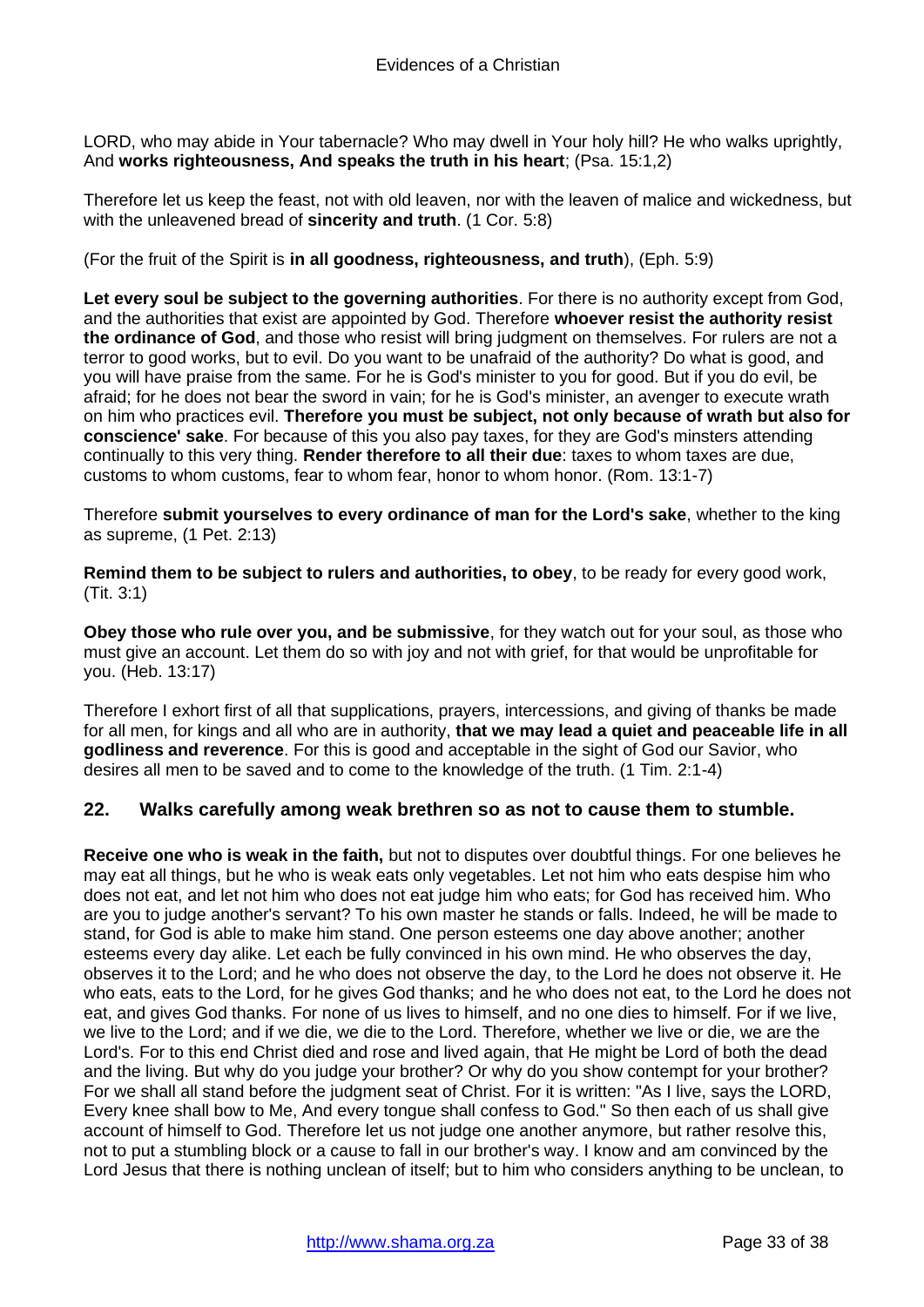him it is unclean. **Yet if your brother is grieved because of your food, you are no longer walking in love**. Do not destroy with your food the one for whom Christ dies. Therefore do not let your good be spoken of as evil; for the kingdom of God is not food and drink, but righteousness and peace and joy in the Holy Spirit. For he who serves Christ in these things is acceptable to God and approved by men. Therefore let us pursue the things which make for peace and the things by which one may edify another. Do not destroy the work of God for the sake of food. All things indeed are pure, but it is evil for the man who eats with offense. It is good neither to eat meat nor drink wine nor do anything **by which your brother stumbles or is offended or is made weak**. Do you have faith? Have it to yourself before God. Happy is he who does not condemn himself in what he approves. But he who doubts is condemned if he eats, because he does not eat from faith; for whatever is not from faith is sin. (Rom. 14:1-23)

**We then who are strong ought to bear with the scruples of the weak, and not to please ourselves**. Let each of us please his neighbor for his good, leading to edification. (Rom. 15:1,2)

But beware lest somehow this liberty of yours **become a stumbling block to those who are weak**. For if anyone sees you who have knowledge eating in an idol's temple, will not the conscience of him who is weak be emboldened to eat those things offered to idols? And because of your knowledge shall the weak brother perish, for whom Christ died? **But when you thus sin against the brethren**, and wound their weak conscience, **you sin against Christ**. Therefore, if food makes my brother stumble, I will never again eat meat, lest I make my brother stumble. (1 Cor. 8:9-13)

## <span id="page-33-0"></span>**23. Has brought forth fruit worthy of repentance - has corrected past sins when possible.**

Therefore bear **fruits worthy of repentance**, (Mt. 3:8)

Therefore bear **fruits worthy of repentance**, and do not begin to say to yourselves, `We have Abraham as our father.' For I say to you that God is able to raise up children to Abraham from these stones. (Lk. 3:8)

Then Zacchaeus stood and said to the Lord, "Look, Lord, I give half of my goods to the poor; and **if I have taken anything from anyone by false accusation, I restore fourfold**." And Jesus said to him, "Today salvation has come to this house, because he also is a son of Abraham;" (Lk. 19:8,9)

## <span id="page-33-1"></span>**24. Understands that these things are wrought by abiding in Christ, not by their own knowledge, effort or by keeping law or rules (works).**

Abide in Me, and I in you. As the branch cannot bear fruit of itself, unless it abides in the vine, **neither can you, unless you abide in Me**. I am the vine, you are the branches. He who abides in Me, and I in him, bears much fruit; for **without Me you can do nothing**. (Jn. 15:4,5)

Therefore **by the deeds of the law no flesh will be justified in His sight**, for by the law is the knowledge of sin. (Rom. 3:20)

Not that we are sufficient of ourselves to think of anything as being from ourselves, but **our sufficiency is from God**, (2 Cor. 3:5)

And He said to me, "My grace is sufficient for you, for **My strength is made perfect in weakness**." Therefore most gladly I will rather boast in my infirmities, that the power of Christ may rest upon me. (2 Cor. 12:9)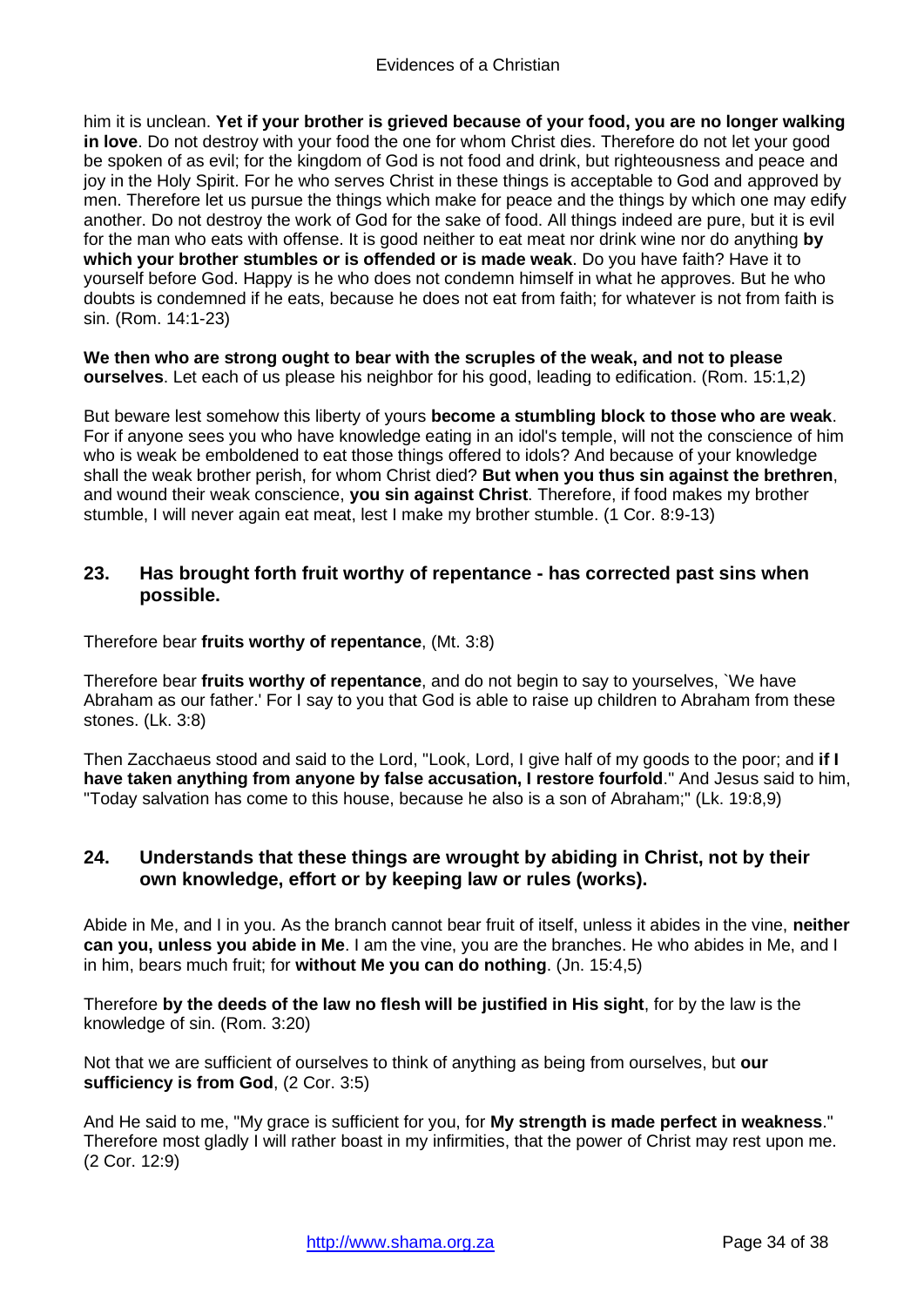Knowing that **a man is not justified by the works of the law** but by faith in Jesus Christ, even we have believed in Christ Jesus, that we might be justified by faith in Christ and **not by the works of the law; for by the works of the law no flesh shall be justified**. (Gal. 2:16)

This only I want to learn from you: Did you receive the Spirit by the works of the law, or by the hearing of faith? Are you so foolish? **Having begun in the Spirit, are you now being made perfect by the flesh?** (Gal. 3:2,3)

For **as many as are of the works of the law are under the curse**; for it is written, "Cursed is everyone who does not continue in **all things** which are written in the book of the law, to do them." But that **no one is justified by the law in the sight of God** is evident, for "The just shall live by faith." Yet the law is not of faith, but "The man who does them shall live by them." (Gal. 3:10-12)

You have become **estranged** from Christ, you who attempt to be **justified by law; you have fallen from grace**. (Gal. 5:4)

But of Him you are in **Christ Jesus**, who **became for us wisdom from God - and righteousness and sanctification and redemption** - (1 Cor. 1:30)

For by grace you have been saved through faith, and that **not of yourselves; it is the gift of God, not of works**, lest anyone should boast. (Eph. 2:8,9)

And be found in Him, **not having my own righteousness, which is from the law**, but that which is through faith in Christ, the righteousness which is from God by faith; (Php. 3:9)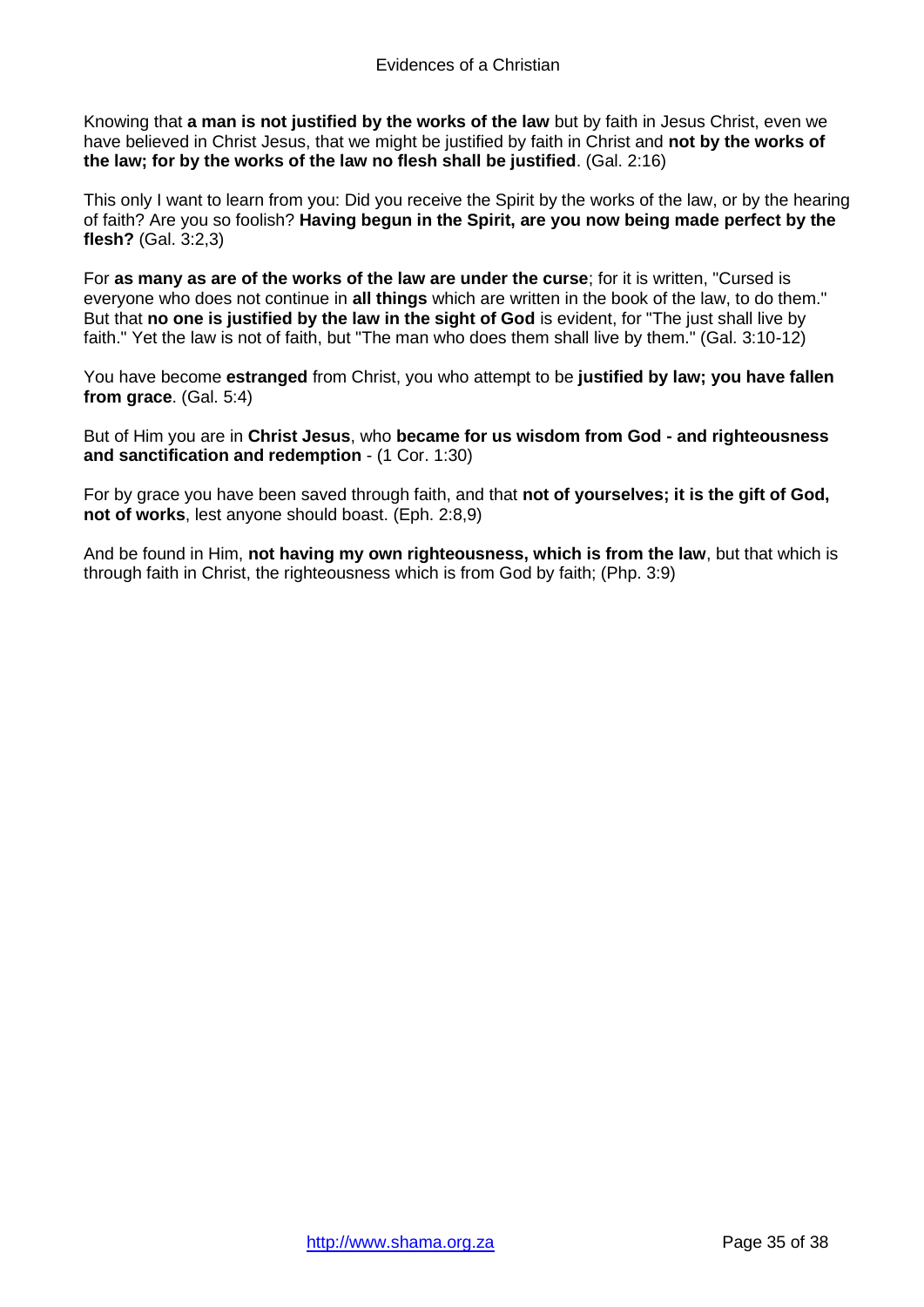# <span id="page-35-0"></span>**Who are we?**

Louwrens and Hettie Erasmus are two people called by the LORD to make a difference in the lives of others. Hettie has been doing counselling for almost as long as she can remember, and has studied both formally and informally. She is still lead and taught by the Holy Spirit on a daily basis in her ministry.

Louwrens, that's me, is the person who wrote all the books and articles you will find on our website and on Amazon, Kindle and Smashwords. Unfortunately for myself, I am suffering from Carcinoid cancer, a slow growing but devious cancer. We are raising funds to fight this Carcinoid cancer I am suffering from in order for me to survive. After 21 years of fighting, our finances are depleted and we have no more resources to fight this cancer on our own any longer and have started a fundraising project to help us in this fight as I am no longer able to do any "real" work. Writing is not a real work to me but a commission from the LORD. You can contribute at any of the following places. The first place is directly at our payment processor who also handles all our transactions from our website, which has been virtually nonexistent. Their page is at

<https://www.payfast.co.za/donate/go/shamaministries>

If you would like to contribute on our website you can do so directly on our website at <http://shamaministries.org.za/wp/shop/>

Our contact details are:

Website: [http://www.shama.org.za](http://www.shama.org.za/)

Email: louwrens at shama dot org dot za. Replace the words with normal characters as in a normal email address, as we are trying to keep junk mail and spammers to the minimum.

The following books can be downloaded for free from our site:

**The Book of Moses.** This is a complete guide for any Christian explaining the way of a Christian, and answers most doctrinal questions, questions you have in your everyday walk with the LORD, on the end times and what heaven will look like, as well as questions about Church. Download link [here](http://www.shamaministries.org.za/boeke/The%20Book%20of%20Moses.pdf)

**Is Egypt in Heaven?** The book is based on a time in my life when I received major surgery in my fight against Carcinoid cancer, and had a near death experience. Some sections are based on the truth, and some is fiction to explain what heaven will look like. Download link [here](http://www.shamaministries.org.za/boeke/Is%20Egypt%20in%20heaven.pdf)

**A Wake Up Call.** The book examines the doctrine of election, and then draws on the result to explain the effect on our everyday life. Download link [here](http://www.shamaministries.org.za/boeke/A%20Wakeup%20Call.pdf)

**Evidences of a Christian.** Do I have to exhibit a different lifestyle as a non Christian, and if so, what should it be like? Download link [here](http://www.shamaministries.org.za/boeke/Evidences%20of%20a%20Christian.pdf)

**The Covenant of Righteousness.** This book does a detailed study of what the Covenant entails, what Jesus came to fulfil and then describes all the ramifications on all the various doctrines of today. Download link [here](http://www.shamaministries.org.za/boeke/The%20Covenant%20of%20Righteousness.pdf)

**The Revelation of John Revealed.** This book takes a completely different approach to how to interpret the book of Revelation. It uses as a basis the exact same lessons that are described in this book using Israel as our example, and then what the affect this has on our views of this book today. This book is absolutely different from anything you have read or heard. We have to remember that all the current viewpoints started somewhere in the Roman Catholic Church and was modified or still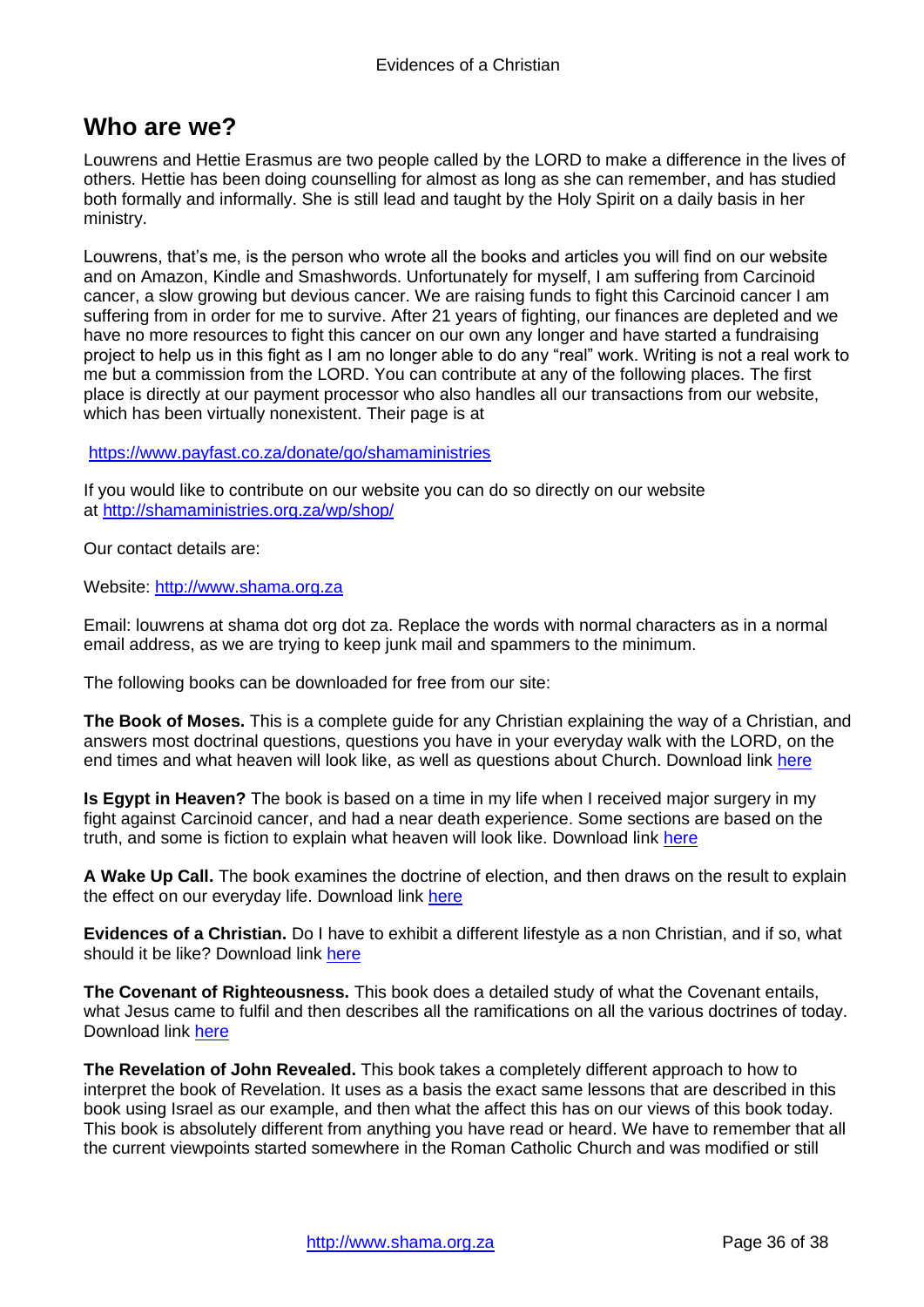viewed as the only view. They leave Israel as example completely out of all interpretations. Download link [here](http://www.shamaministries.org.za/boeke/The%20Revelation%20of%20John%20Revealed.pdf)

**The Olivet Discourse** – A description of the message about what will happen from the time of His death until the time He returns. I also look at how He will separate His sheep from the goats. You can download it from [here.](http://www.shamaministries.org.za/boeke/Matthew%2024%20and%2025.pdf)

**On a trot through Romans** – In this book I tried to publish a non partisan view of how to interpret the Letter to Romans. This does not mean that I do not ignore incorrect interpretations, but I spend a lot of time on those part that both John Calvin and then another part that John Darby spent time on and completely missed the boat. I trust that you will also accept it in this light. You can download the book [here](http://www.shamaministries.org.za/boeke/On%20a%20trot%20through%20Romans.pdf)

**Jews – Church or Nation?** In this short booklet I look at the reference to Israel in the Old Testament to find out if they were seen as a congregation of the LORD's people, or as a nation.There are so many antichrist messages found in the Church today, and I believe that this information will shock you as it shocked me when I looked at the subject. This is also possibly the biggest stepping stone used by the antichrist doctrine of the rapture. You can download it [here](http://www.shamaministries.org.za/boeke/Jews.pdf)

**Books by other writers** that can also be downloaded from this site include a book about the biblical interpretation of dreams and visions. Download link [here.](http://www.shamaministries.org.za/boeke/Dreams%20and%20Visions%20-%20A%20Biblical%20Perspective.pdf) I also have an old windows help file that cover dreams and visions, but can only run on PC's still running Windows 7 or older. The link is [here.](http://www.shamaministries.org.za/boeke/Dreams.hlp) Another book I referred to in some of my writings is The Epistle of Barnabas written by Mark.Download link [here.](http://www.shamaministries.org.za/boeke/THE%20EPISTLE%20OF%20BARNABAS%20-%20Mark.pdf) You will also find a book that I have used as part of our Bible School [here](http://www.shamaministries.org.za/boeke/The%20Shama%20Ministries%20Bible%20Course.pdf)

Other article that you will find on my website are as follows:

- Matthew 24 and 25 The Olivet Discourse and a look at how Jesus described the endtimes
- The Jews and the Book of Acts
- My testimony and why I write
- How do I spread the Gospel of Jesus Christ?
- Escape from Christendom
- Evidences of a Christian
- Wedding day sermon
- Charles Finney Letter 3 conversion
- SETTLERS and the PIONEERS theology
- Who do you preach? The murdered or the murderer? Jesus or John Calvin
- Feeding Sheep or Amusing Goats? Charles Haddon Spurgeon (1834-1892)
- Israelvision or British-Israel World Federation

**DVD's** Some of the books have also been recorded as DVD's. These DVD sets contain most of the information in the book with the same name, but some points are expanded upon and it also includes a section on my life with Carcinoid cancer and the effect on my daily life. These DVD's are available